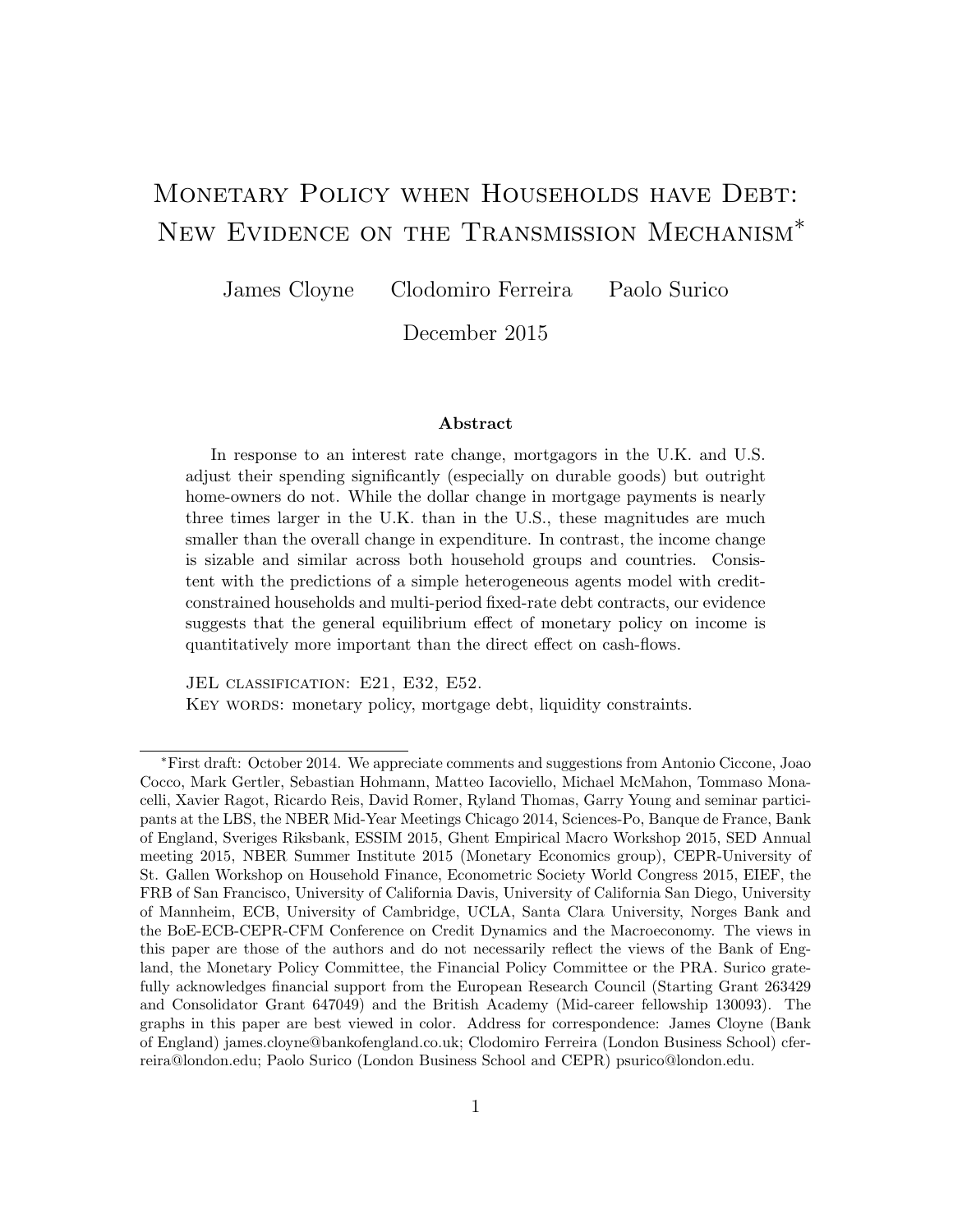## 1 Introduction

How monetary policy affects the real economy is one of the oldest and most intensively investigated topics in macroeconomics. In many of the models with nominal rigidities that are widely used in academic and policy circles, interest rate changes primarily affect the price of consumption today relative to the price of consumption tomorrow — the so-called intertemporal substitution channel. But the recent financial crisis has sparked renewed interest in whether other, less explored, mechanisms might complement, amplify or even dominate the quantitative effects implied by intertemporal substitution alone.

Two often discussed examples relate to the household balance sheet. In particular, the impact of interest rates on households, and the economy more generally, could be significantly affected by (i) the structure of the mortgage market, especially the prevalence of adjustable rate versus fixed rate contracts, (ii) the possibility that households with mortgage debt face some form of liquidity constraints. While a number of important recent theoretical and empirical contributions have improved our understanding of how the transmission mechanism may work, a detailed empirical analysis of which channels are quantitatively more important is still lacking. Furthermore, despite all the recent attention paid to the role of household indebtedness in shaping business cycle fluctuations, we are not aware of empirical studies that quantitatively examine the ways in which mortgage debt may affect the transmission of monetary policy. This paper attempts to fill the gap by providing evidence using household survey data for the United States and the United Kingdom.

In an important dimension, the U.S. and U.K. mortgage markets are often described as polar opposites. The majority of British products are characterized by relatively adjustable rates and shorter durations whilst most American products tend to have fixed rates and longer durations. If these structural differences in the mortgage markets play a significant role in the transmission of monetary policy we should observe two things. First, the direct interest rate effect on mortgage repayments should be significantly larger in the U.K. than in the U.S. We find evidence that this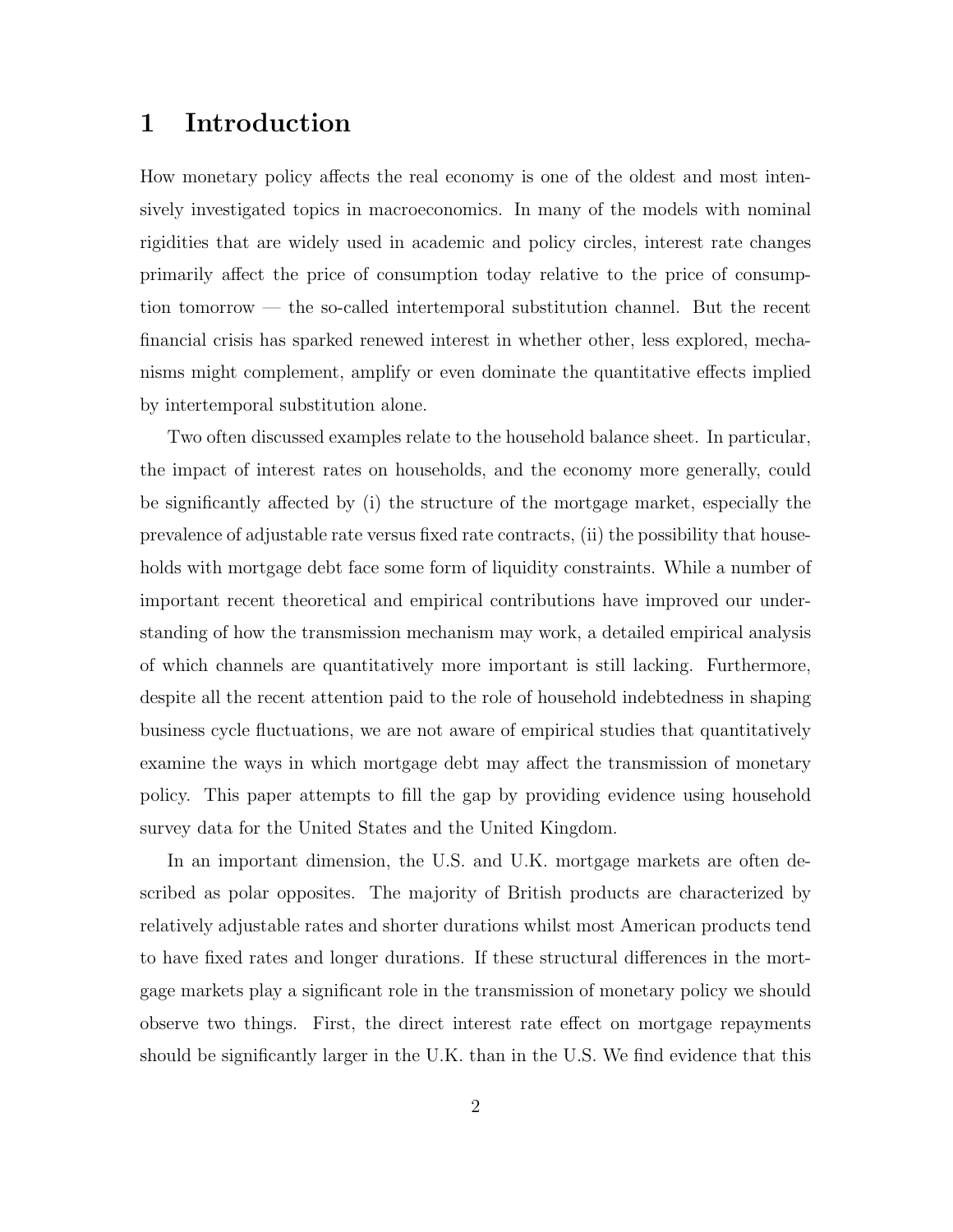is indeed the case. Second, if this direct effect is the most quantitatively important channel, the difference between the expenditure of home-owners with a mortgage and home-owners without a mortgage should be significantly larger in the U.K. than in the U.S. In other words, the expenditure differences between these housing tenure groups should largely reflect the magnitude of the effect on mortgage repayments. However, our evidence does not support this second prediction.

On the other hand, if households with debt cannot easily smooth consumption (because, for instance, additional equity extraction is constrained by collateral values or by transaction costs associated with accessing illiquid wealth), the change in mortgagors' spending should be significantly larger than that of outright owners in both countries. Furthermore, in general equilibrium, there should be an effect on household income for all groups, implying a higher marginal propensity to consume for households with debt. If this mechanism is quantitatively more important than the direct cash flow effect, there should be similar expenditure differences between mortgagors and outright owners in two relatively different mortgage markets like the U.S. and U.K. Our evidence is indeed consistent with this hypothesis.

In looking at the disaggregated effects of monetary policy, we face a number of empirical and econometric challenges. Specifically, we need good quality micro data on expenditures and income, together with information on household balance sheets over a long period of time. Few, if any, datasets include this information. We therefore use rich micro data from the Living Costs and Food Survey (for the U.K.) and the Consumer Expenditure Survey (for the U.S.) and focus on a household's housing tenure status — specifically whether they own their home with or without a mortgage — as a proxy for their balance sheet position. Housing tenure status is then used to aggregate individual households into a group with debt (mortgagors) and a group without debt (outright home-owners). To tackle the reverse causality problem between interest rates and consumption, we measure monetary policy shocks using the identification strategy of [Romer and Romer](#page-41-0) [\(2004\)](#page-41-0) for the United States and applied to the United Kingdom by [Cloyne and Huertgen](#page-40-0) [\(2015\)](#page-40-0).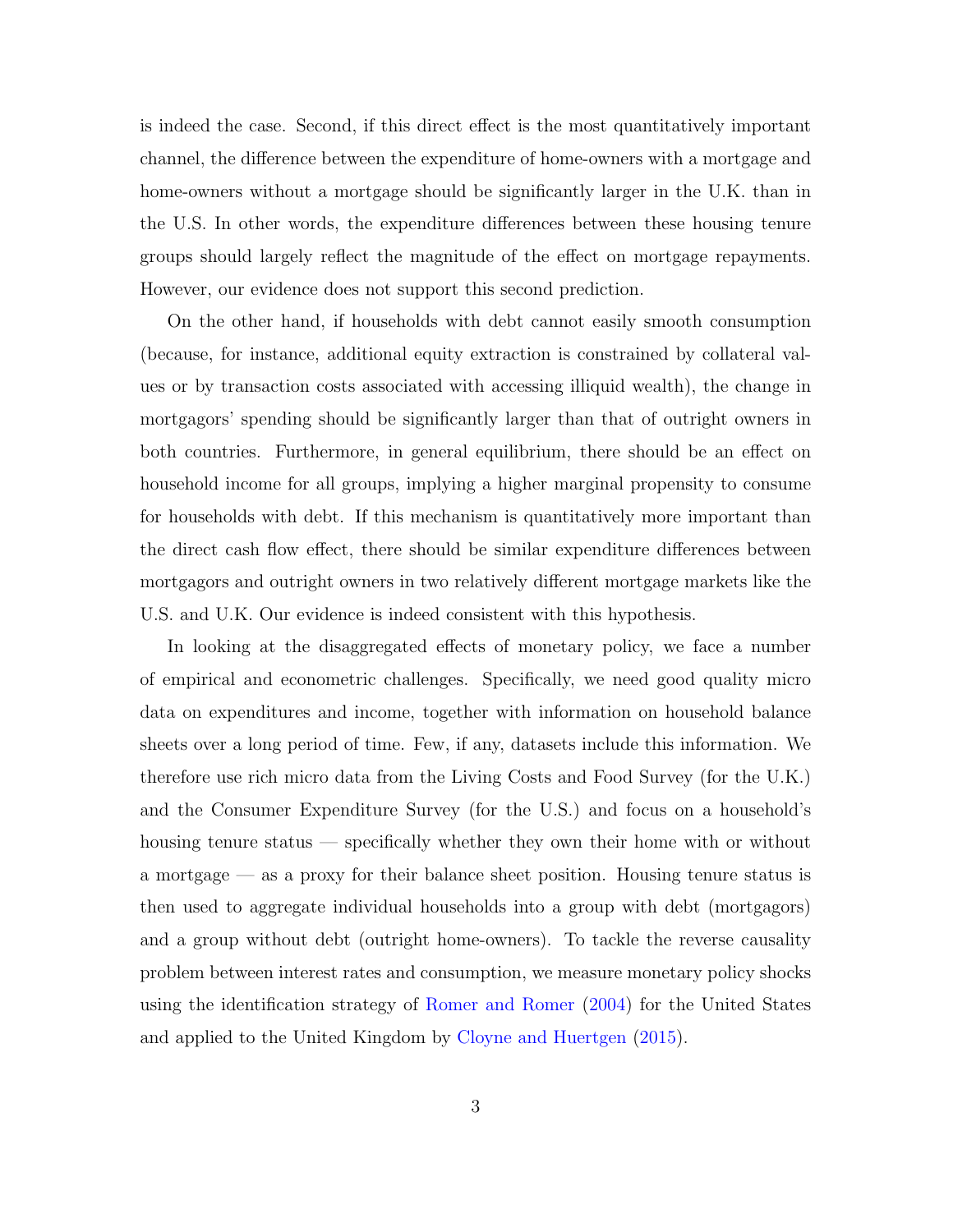Our main empirical findings can be summarized as follows. Following a change in monetary policy, in both countries households with mortgage debt adjust their expenditure considerably more than outright owners without debt. The heterogeneity is far more pronounced for durable goods than for non-durable goods and services. The direct effect on mortgage repayments in dollars is nearly three times larger in the U.K. than in the U.S. (for a cumulative interest rate change of the same size). But, even for the U.K., the repayment effect in dollars is still much smaller (both statistically and economically) than the dollar change in total expenditure. The income of all housing tenure groups, however, responds significantly following a monetary policy shock, and these income changes are of the same order of magnitude as the mortgagors' expenditure response.

We interpret the similar and sizable response of expenditure relative to income for mortgagors in both countries as suggestive evidence that (i) households with mortgage debt tend to be liquidity constrained and (ii) the general equilibrium effect of monetary policy on income seems quantitatively more important than the direct effect of interest rate changes on cash-flows. We also show that, in both countries, between 40% and 50% of households with mortgage debt tend to live with net liquid wealth below half of their monthly income. This group therefore seems to feature a significant proportion of households who are liquidity constrained despite possessing sizable illiquid assets (i.e. they are 'wealthy' hand-to-mouth in the definition proposed by [Kaplan and Violante](#page-41-1) [\(2014\)](#page-41-1)).

To corroborate the interpretation of our empirical findings, we lay out a simple heterogeneous agent model featuring a liquidity constraint and multi-period debt (where we can vary a single parameter to reflect the different average fixed-rate contract durations in two mortgage markets like the U.S. and U.K.). We first employ an exogenous credit limit. This demonstrates the quantitative importance of a simple liquidity constraint in a world where two economies are subject to a different mix of adjustable rate and fixed rate contracts. We then extend the framework to include a constraint tied to the collateral value of a mortgagor's housing assets and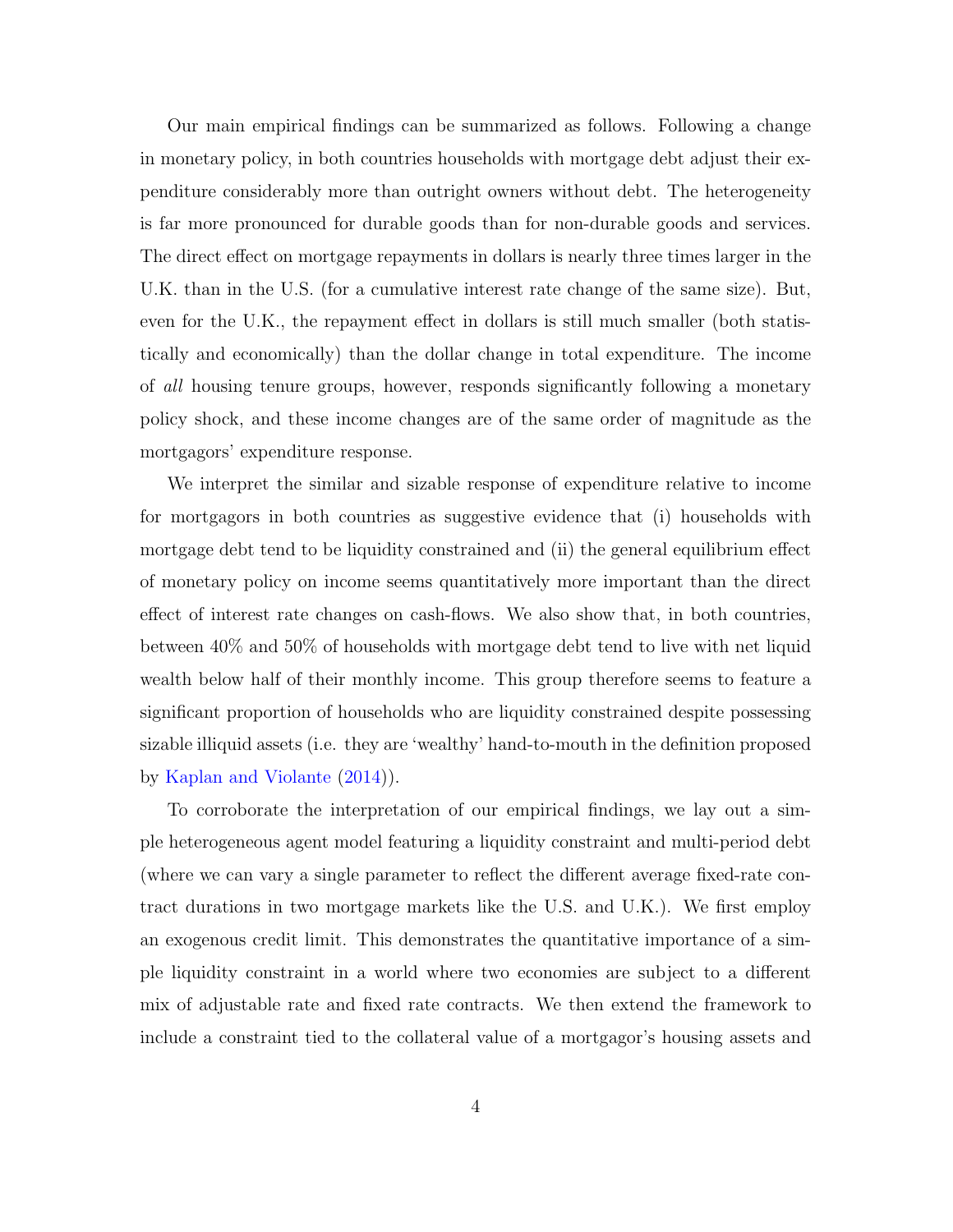an endogenous housing tenure decision between buying a property with a mortgage and renting. Both models are able to replicate qualitatively our empirical findings. The performance of the extended model, however, appears quantitatively superior, suggesting that additional amplification mechanisms — whether in the form of a (housing) collateral constraint as in [Iacoviello](#page-40-1) [\(2005\)](#page-40-1) and [Kiyotaki and Moore](#page-41-2) [\(1997\)](#page-41-2) or in the form of some transaction costs associated with accessing illiquid wealth as in [Kaplan and Violante](#page-41-1) [\(2014\)](#page-41-1) — play an important role in fully accounting for the aggregate and heterogeneous effects of monetary policy on the real economy.

Related literature. This work relates to four strands of the literature. First, we provide empirical support for theoretical mechanisms that emphasize the role of debt-constrained agents in the transmission of economic shocks. Prominent examples include [Kaplan and Violante](#page-41-1) [\(2014\)](#page-41-1), [Kaplan et al.](#page-41-3) [\(2015\)](#page-41-3), [Bayer et al.](#page-39-0) [\(2015\)](#page-39-0), [Ragot](#page-41-4) [\(2014\)](#page-41-4), [Eggertsson and Krugman](#page-40-2) [\(2012\)](#page-40-2) and [Iacoviello](#page-40-1) [\(2005\)](#page-40-1).

Second, we contribute to the large body of evidence on the relationship between the housing market, credit and real activity, with [Mian et al.](#page-41-5) [\(2013\)](#page-41-5), [Mian et al.](#page-41-6) [\(2015\)](#page-41-6), [Guerrieri and Iacoviello](#page-40-3) [\(2014\)](#page-40-3), [Aladangady](#page-39-1) [\(2014\)](#page-39-1), [Jorda et al.](#page-40-4) [\(2014\)](#page-40-4), [Jus](#page-41-7)[tiniano et al.](#page-41-7) [\(2015,](#page-41-7) [2014\)](#page-40-5) and [Cloyne and Surico](#page-40-6) [\(2015\)](#page-40-6) being recent examples. While we share an emphasis on developments in the mortgage market, unlike most of these contributions we use expenditure survey data to explore interesting dimensions of heterogeneity which can be used to identify the groups that are most likely to drive the aggregate effects of monetary policy.

Third, we relate to a growing literature studying how the structure of the mortgage market (and repayments in particular) affects the transmission of monetary policy. On the theoretical side, this includes [Calza et al.](#page-39-2) [\(2013\)](#page-39-2) (who also explore this empirically using aggregate data), [Garriga et al.](#page-40-7) [\(2013\)](#page-40-7) and [Auclert](#page-39-3) [\(2015\)](#page-39-3). More recent empirical work using micro data includes [Keys et al.](#page-41-8) [\(2015\)](#page-41-8) and [Di Maggio](#page-40-8) [et al.](#page-40-8) [\(2015\)](#page-40-8). While we also consider the response of mortgage payments, our empirical analysis focuses on the joint response of income, non-durable consumption and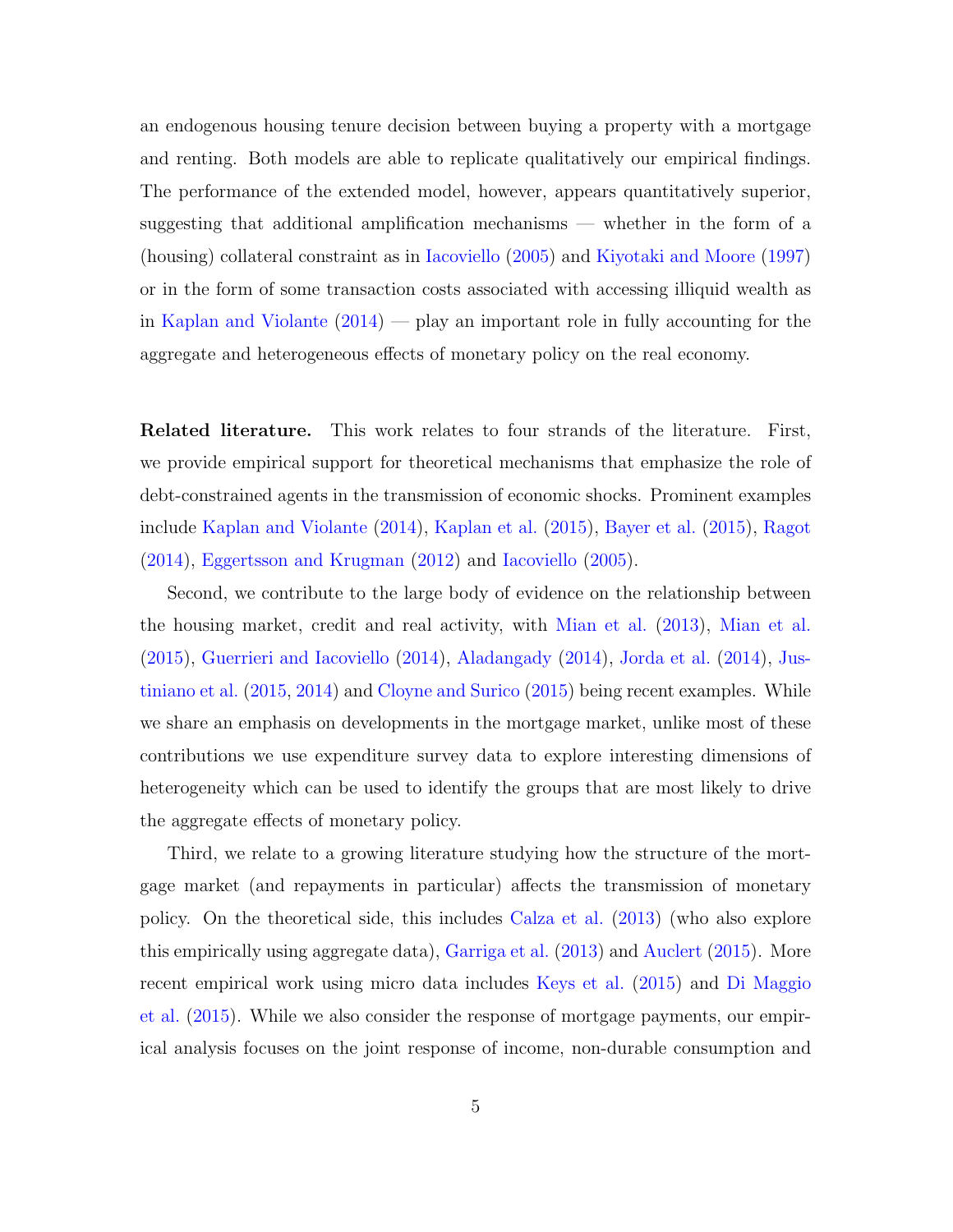durable expenditure. We show that considering all these responses is important for assessing the relative merits of competing views of the monetary transmission.

Finally, our findings complement the evidence from an increasing number of studies, including [Coibion et al.](#page-40-9) [\(2012\)](#page-40-9), [Gornemann et al.](#page-40-10) [\(2012\)](#page-40-10), [Sterk and Tenreyro](#page-41-9) [\(2015\)](#page-41-9) and [Wong](#page-41-10) [\(2015\)](#page-41-10), which report some heterogeneity in the consumption response to monetary policy across demographic groups. In contrast, we focus on household debt positions and find strong evidence of heterogeneity over and above any possible heterogeneity arising from demographic factors alone.

Structure of the paper. The rest of the paper is structured as follows. Section [2](#page-5-0) presents the datasets, discusses the identification of the monetary policy shocks and the strategy of grouping households by their heterogeneous debt positions. The baseline estimates are reported in Section [3,](#page-12-0) together with evidence that a significant portion of mortgagors are 'wealthy' hand-to-mouth. We also show that the general equilibrium effect on income is quantitatively more important that the direct effect of interest rate changes on interest cash-flows. Further empirical results are presented in Section [4,](#page-19-0) where we assess whether other traits such as demographics or compositional changes in the housing tenure groups may be responsible for our findings. In Section [5,](#page-23-0) we examine the extent to which the predictions of a class of heterogeneous agent models with a liquidity constraint and multi-period debt are consistent with our novel empirical findings on the transmission of monetary policy. The Appendices provide some additional results, detail the derivation of the theoretical models and report the response of house prices and housing equity withdrawal to a monetary policy shock.

### <span id="page-5-0"></span>2 Data and empirical framework

In this section, we describe our main sources of household survey data and the variables we use. We then lay out the strategy to group individual observations into pseudo-cohorts using housing tenure status to proxy a household's debt position and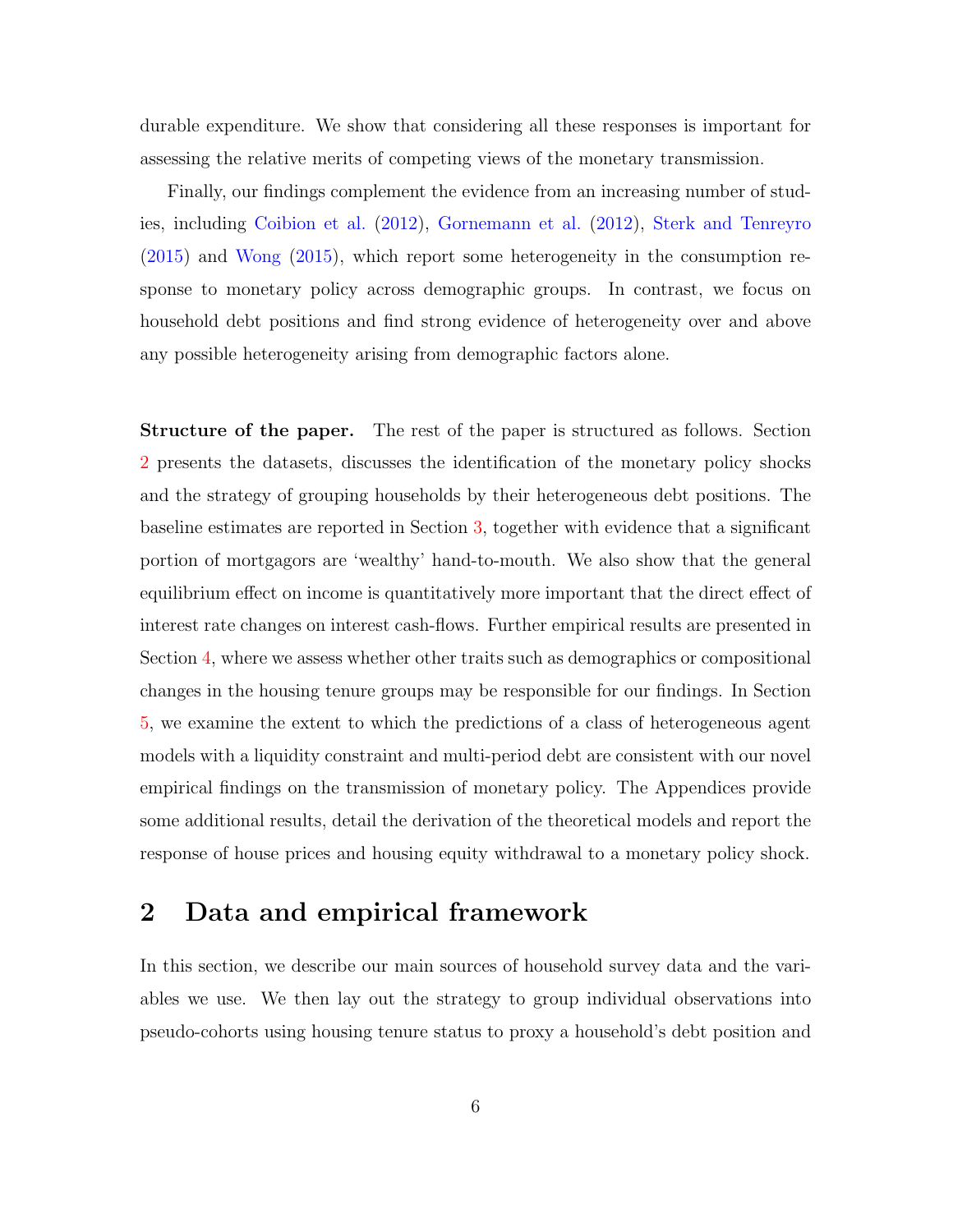discuss the identification of the monetary policy shocks. Finally, we present the empirical specification that we use.

### 2.1 Household survey data

In order to measure how different types of consumers respond to monetary policy across spending categories, we use household survey data with rich coverage of expenditure variables. For the U.K., this is the Living Costs and Food Survey (LCFS), previously known as the Family Expenditure Survey (FES). For the U.S., we use the Consumer Expenditure Survey (CEX).

We make use of detailed information on weekly expenditures both on non-durable goods and services, and on durable goods (excluding housing and rental-related costs), as well as on household income.<sup>[1](#page-6-0)</sup> The latter is defined as labor income (wages and salaries) plus non-labor income (income from investments and social security payments), net of taxes paid by each household. In the appendix, we provide a more detailed description of the variable definitions and the sample restrictions.

In addition, the survey provides information on other two sets of variables which will be useful for our main empirical estimation: (i) demographics, in particular household size and the year of birth of the household head, (ii) mortgage payments for households with outstanding debt. On the one hand, the information on birth years will be used to verify that the heterogeneity we uncover across housing tenure groups does not reflect (omitted) differences in life-cycle positions (as opposed to genuine differences in debt positions that are independent of demographics). On the other hand, the mortgage payments data will be used to quantify the extent to which differences in mortgage market structures across the two countries, specifically that

<span id="page-6-0"></span><sup>&</sup>lt;sup>1</sup>As documented in the household consumption literature [\(Aguiar and Bils](#page-39-4) [\(2015\)](#page-39-4) and [Attanasio](#page-39-5) [et al.](#page-39-5) [\(2006\)](#page-39-5) using the U.S. Consumer Expenditure Survey (CEX) and [Crossley et al.](#page-40-11) [\(2012\)](#page-40-11) and [Brewer and O'Dea](#page-39-6) [\(2012\)](#page-39-6) using the U.K. LCFS), the non-durable consumption and the durable expenditure reported by households fall short, when aggregated, of the figures in the U.K. and U.S. National Accounts. Following this literature, we adjust the household data in the following way: in each quarter and for each household, we scale-up the reported expenditure categories (either non-durable or durable) using the inverse of the ratio of aggregated expenditure (implied by the LCFS/CEX) to the values in the National Accounts.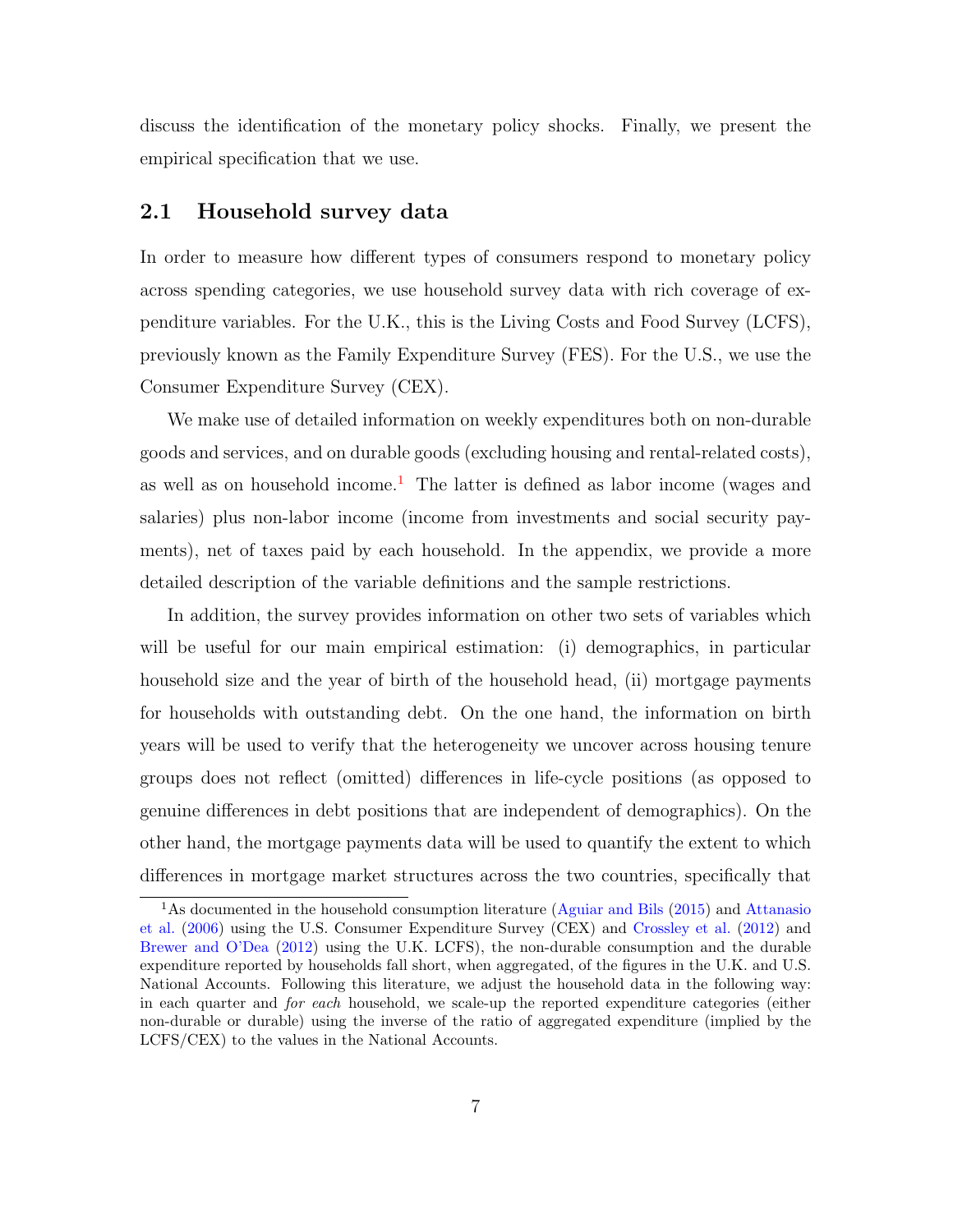the share of adjustable rate products in the U.K. is significantly larger than in the U.S., may change the effectiveness of monetary policy. The information on household size will allow us to conduct the analysis at the per capita level.

We convert weekly data into a quarterly time series using the date of interview. The resulting series is then deflated by the Retail Prices Index (excluding mortgage interest payments) for the U.K. and the Consumer Price Index for the U.S. to convert the data into real series. Our sample covers 1975 to 2007 for the U.K. and 1981 to 2007 for the U.S.. The key variables of interest are available in the FES from the mid-1970s whereas the CEX begins in 1981. Our focus is on interest rate changes, so we deliberately stop just prior to the financial crisis, excluding the period of "unconventional" monetary policy.

### 2.2 Grouping households into pseudo-cohorts

The first empirical challenge we face is that, to our knowledge, there are few, if any, datasets that contain disaggregated information on both (i) wealth/household balance sheets and (ii) a rich array of expenditure categories at the household level over a sufficiently long period of time. Unfortunately, the LCFS and the CEX are no exceptions but they do record detailed expenditure and income data as well as information on housing tenure positions, namely whether a household lives in rented accommodation, is an owner-occupier with a mortgage or owns the property outright without a mortgage. As shown in [Cloyne and Surico](#page-40-6)  $(2015)$  for the U.K. — and further explored here for both the U.K. and the U.S. — housing tenure status is an effective proxy for the household debt position. This allows us to bypass the drawback that most surveys with rich expenditure data contain little other information about household balance sheets. Accordingly, and in keeping with the tradition of [Browning](#page-39-7) [et al.](#page-39-7) [\(1985\)](#page-39-7), we employ a grouping estimator to aggregate individual observations into pseudo-cohorts by housing tenure.

At this point, it is worth discussing two potential concerns about grouping households by their housing tenure status. The first concern is about compositional change,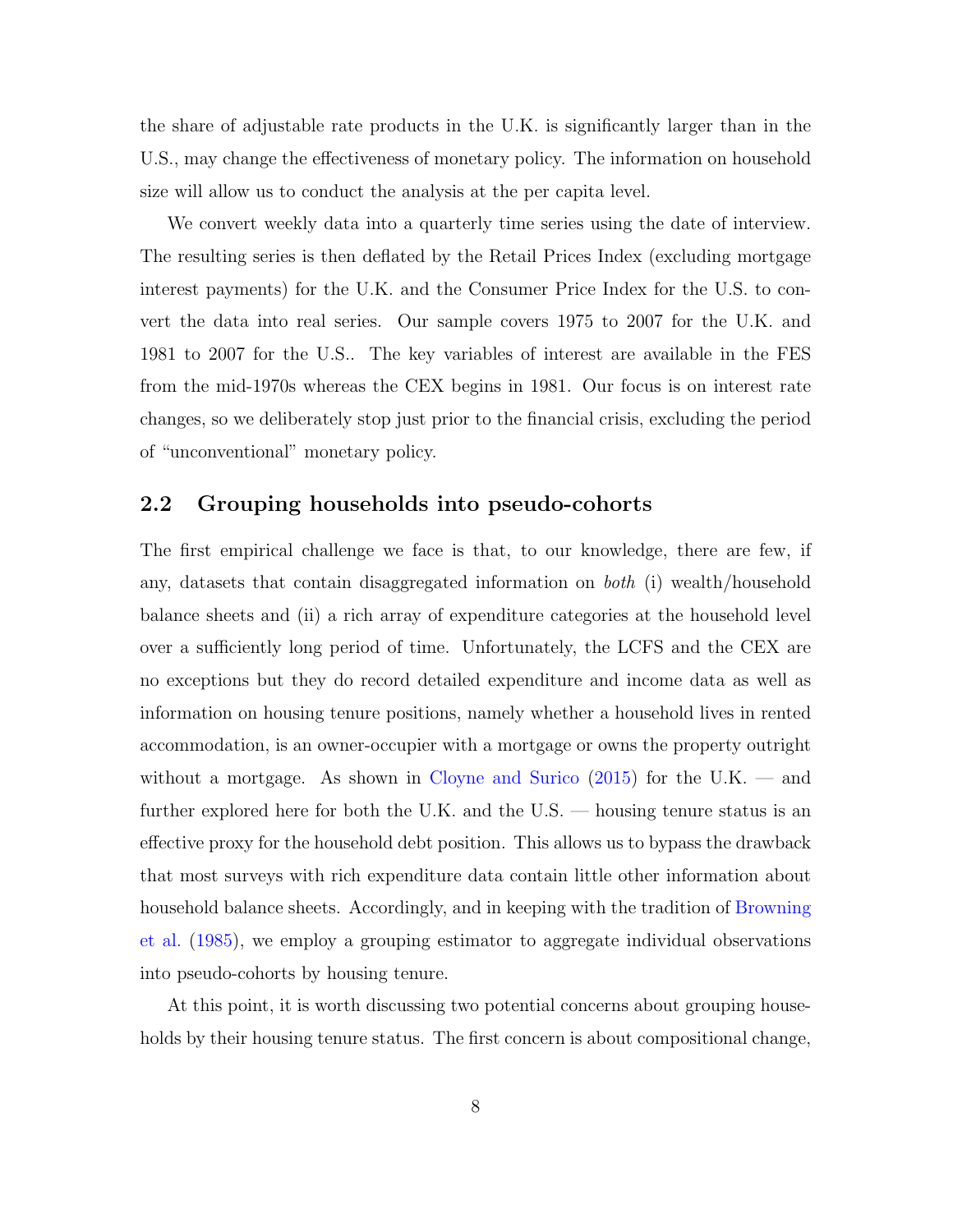namely that a household may change housing tenure status in response to a monetary policy shock. The second concern is about selection, namely that the assignments into the mortgagor and outright owner tenure groups are not random and some other (unobserved) characteristics may be potentially responsible for the heterogeneity in our estimated responses.

In terms of compositional changes, the time series of the tenure shares in Figure [1](#page-30-0) are clearly slow-moving. The variation in monetary policy we exploit, however, occurs at a much higher frequency (as can be seen from Figure [2\)](#page-30-1). In Section [4,](#page-19-0) we formally provide evidence that compositional change seems unlikely to be driving our results by showing that the monetary policy shocks do not significantly affect the shares of households in each housing tenure group.

Turning to the issue of selection, a number of factors seem to make it less severe in our context. First, the choice to group by housing tenure can be motivated from various theoretical frameworks. For example, the distinction between households with and without mortgage debt fits well with the predictions of a range of theoretical heterogeneous agent models that would imply heterogeneous expenditure responses to monetary policy shocks. Prominent examples include the financial accelerator mechanism in [Iacoviello](#page-40-1) [\(2005\)](#page-40-1), following [Kiyotaki and Moore](#page-41-2) [\(1997\)](#page-41-2), where a collateral constraint governs the household's ability to extract equity from housing and the 'wealthy' hand-to-mouth framework in [Kaplan and Violante](#page-41-1) [\(2014\)](#page-41-1) where households have to pay a transaction cost to access their net illiquid wealth. Since our mortgagor group appears to have a close mapping with the constrained households in these models, our estimates can shed light on the empirical relevance of these theoretical mechanisms.

Second, we document in Section [3](#page-12-0) that between 40% and 50% of mortgagors live with net liquid wealth below half of their monthly income and therefore appear far more likely to be liquidity constrained than outright owners. Hence, housing tenure seems a good predictor of the household's balance sheet position.<sup>[2](#page-8-0)</sup>

<span id="page-8-0"></span><sup>2</sup> [Kaplan and Violante](#page-41-1) [\(2014\)](#page-41-1) for the U.S., [Cloyne and Surico](#page-40-6) [\(2015\)](#page-40-6) for the U.K. and [Kaplan](#page-41-11) [et al.](#page-41-11) [\(2014\)](#page-41-11) for a number of other advanced economies show that households with mortgage debt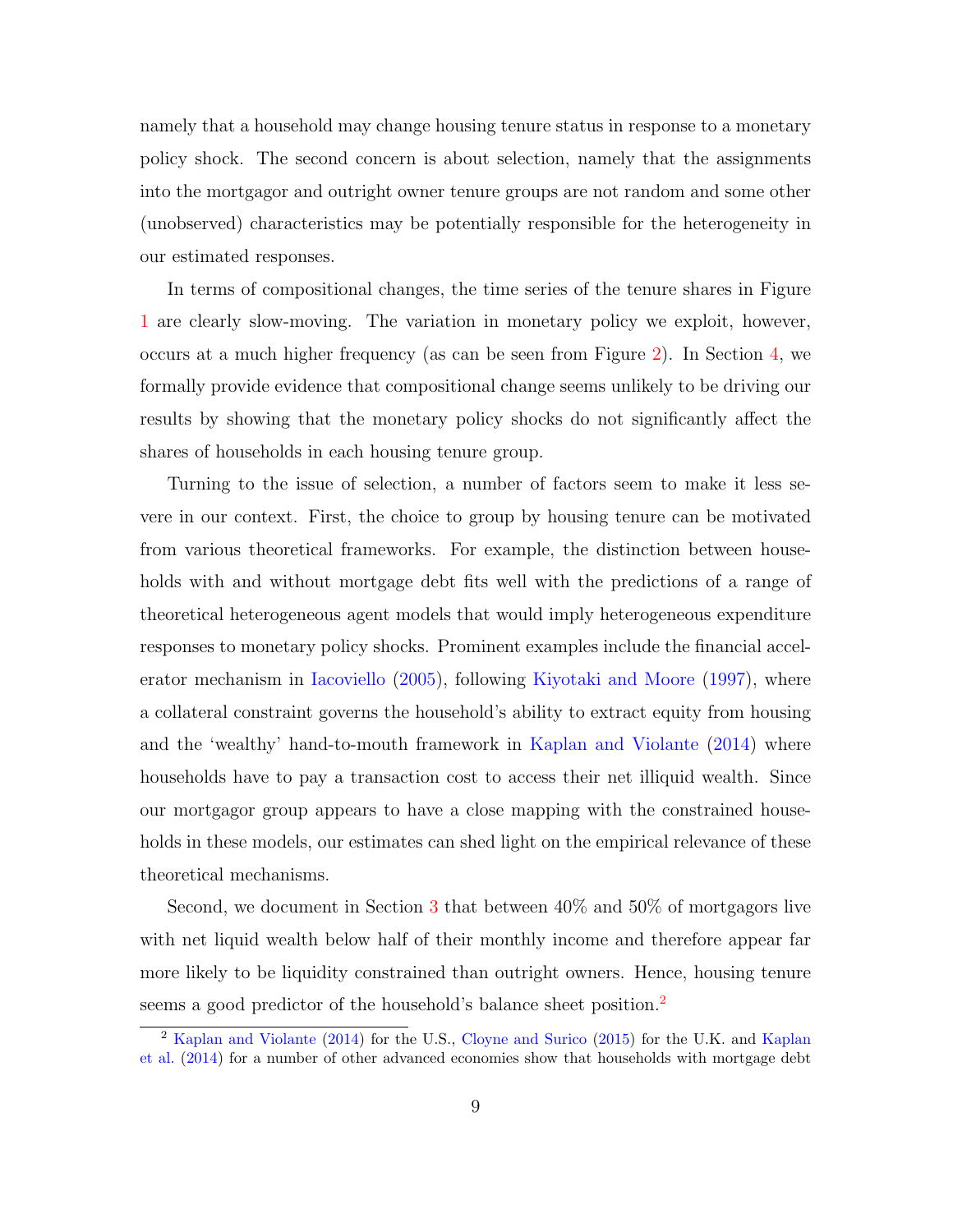Third, one of our main findings — namely that the direct effect of monetary policy on interest payments seems less important in the aggregate than the indirect effect — is not based on a comparison across housing tenures but on the relative magnitude of the responses of two different variables (mortgage payments and income) for the same household group (mortgagors). Furthermore, we show that income responds by a similar order of magnitude for all housing tenure groups.

Finally, in Section [4,](#page-19-0) we discuss other possible explanations and show that our results for mortgagors and outright owners are robust to controlling for these other mechanisms. In particular, we show that the expenditure response of young mortgagors appears to be similar to the response of middle-aged mortgagors. The responses of middle-aged outright owners and middle-aged mortgagors are, however, still significantly different. We interpret this further evidence as suggesting that the heterogeneity that we uncover based on housing tenure exists over and above any possible heterogeneity purely due to demographics.

Selected descriptive statistics for all housing tenure groups are reported in Appendix A. There appears to be some (small) differences across the distributions of per-capita income and across the shares of post-compulsory educational attainment between mortgagors and outright owners. While the age difference between these two groups seems larger, (i) the age distributions for mortgagors and outright owners still overlap significantly and (ii) as already noted, the heterogeneous responses across housing tenure groups are not over turned in the sensitivity analysis of Section [4](#page-19-0) where we further control for demographics.

Before ending this section, it is also worth noting that we have information on the remaining group of households in the sample, namely renters. These are a relatively heterogeneous group comprised of social renters (those renting from local authorities and housing associations or benefiting from certain government transfers) and private renters (who — on average — tend to represent around 10  $\%$  of the population). The balance sheet information presented in [Cloyne and Surico](#page-40-6) [\(2015\)](#page-40-6) suggests that

also tend to have higher levels of unsecured debt relative to outright owners.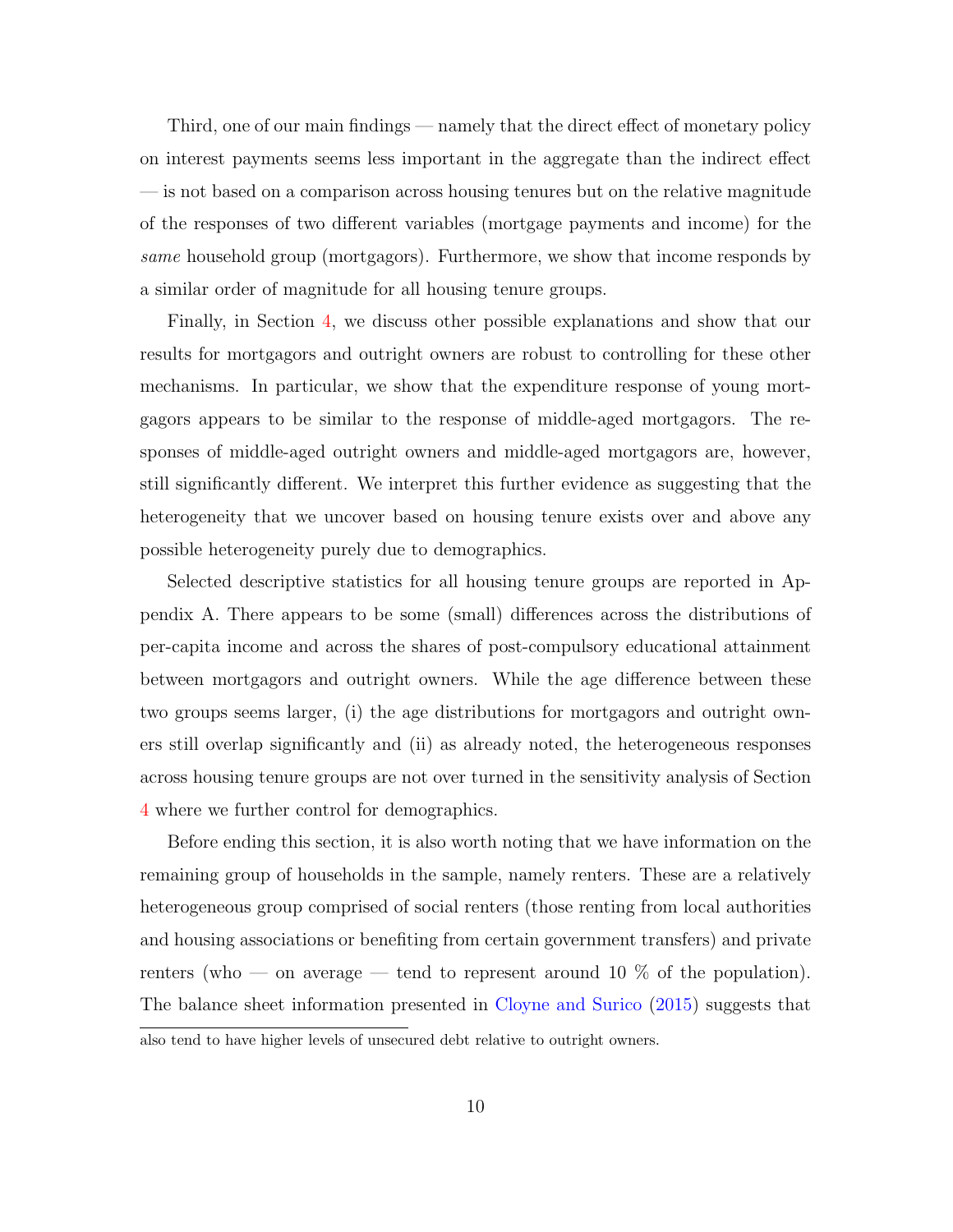renters are likely to be an interesting proxy for the type of liquidity constrained households typically found in one asset models. While our main focus in Section [3](#page-12-0) is on the comparison between home-owners with mortgage debt and home-owners without mortgage debt, the results for renters are of independent interest as one may expect their responses to be more similar to those of mortgagors than outright owners. The findings for renters' expenditure and income responses are explored in Section [4.](#page-19-0)

### 2.3 Identification

Our goal is to examine the effect of monetary policy on the spending and income of different *groups* of households. As such, we face the usual macroeconomic reverse causation problem: the economy responds to movements in monetary policy, but monetary policy also responds to developments in the macroeconomy. To identify unanticipated changes in the short-term interest rate we need a monetary policy shock series that can be used for estimation.

There is a vast literature on the identification of monetary policy changes. Older approaches, mainly developed for the United States, relied on timing restrictions and a Choleski decomposition of the variance-covariance matrix of the residuals from a Vector Autoregression, such as [Christiano et al.](#page-39-8) [\(1996,](#page-39-8) [1999\)](#page-39-9). But when applied to the United Kingdom, this method produces a large rise in inflation following a monetary contraction, the so-called price puzzle, even after controlling for variables shown to ameliorate this issue for the U.S. [\(Cloyne and Huertgen](#page-40-0) [\(2015\)](#page-40-0)). Another popular approach for the U.S. was introduced by [Romer and Romer](#page-41-0) [\(2004\)](#page-41-0). This method first constructs a measure of the target policy rate (since the effective Federal Funds Rate is moved around by other factors than just policy decisions) and then regresses the change in the target rate around the policy decision on a proxy for the information set available to the policymaker just prior to that decision. This information set includes a range of real time indicators and forecasts to reflect the forward-looking nature of monetary policy. [Cloyne and Huertgen](#page-40-0) [\(2015\)](#page-40-0) construct a measure for the U.K. employing this methodology and show that it improves on conventional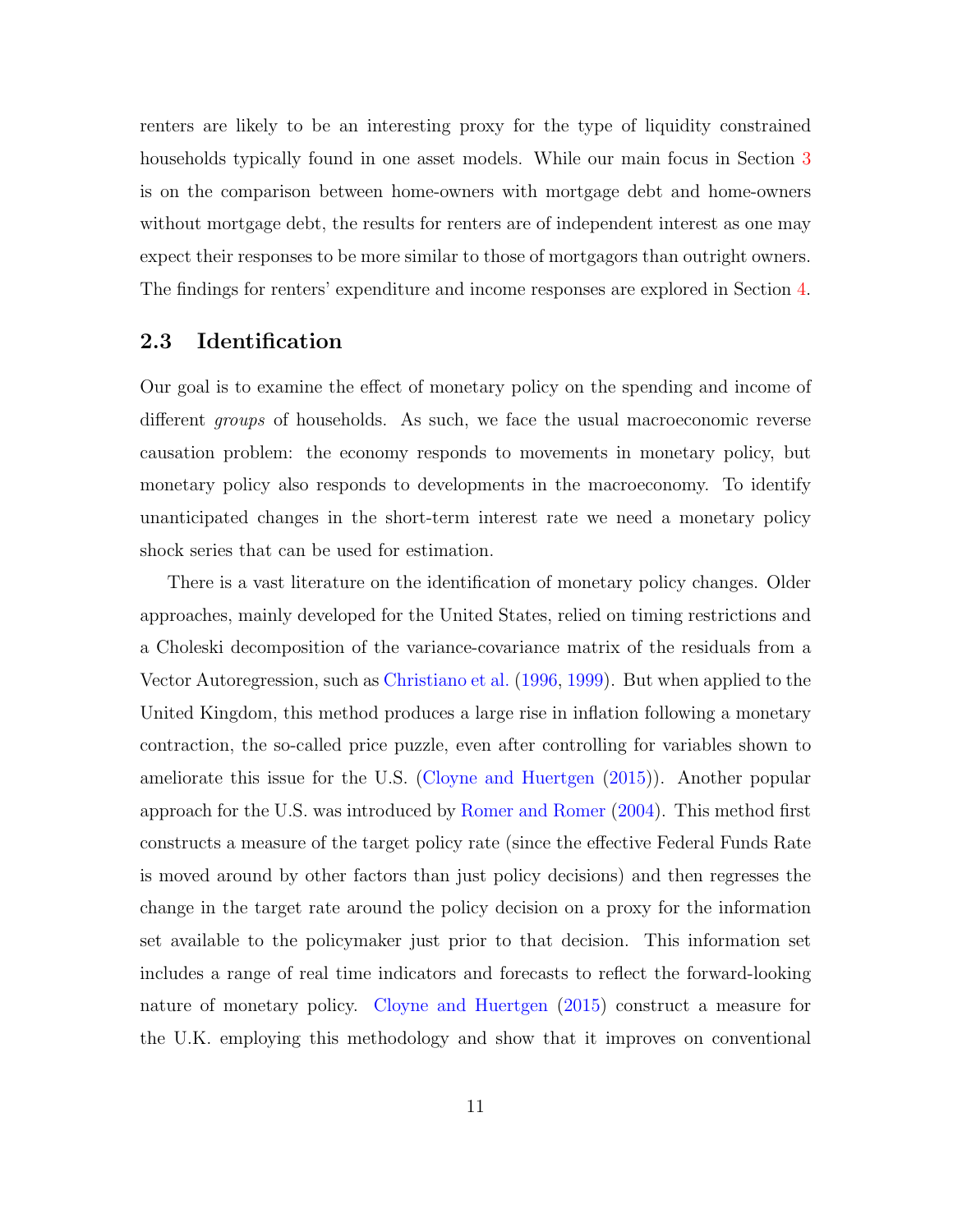VAR methods. Hence, we use an updated version of the [Romer and Romer](#page-41-0) [\(2004\)](#page-41-0) shock series for the U.S. (whose original analysis ended in 1996) and the [Cloyne and](#page-40-0) [Huertgen](#page-40-0)  $(2015)$  shock series for the UK.<sup>[3](#page-11-0)</sup> One particular advantage of using shocks based on the [Romer and Romer](#page-41-0) [\(2004\)](#page-41-0) method is that we have two comparable series across the two countries we study.

The shock series match the micro-data sample periods, which are from 1975 to 2007 for the U.K. and 1981 to 2007 for the U.S. The shock series deliberately stop before the recent financial crisis, when the policy rate hit the zero bound in both countries. To boost the number of household observations used to generate the pseudo-cohorts at each point in time, we aggregate household survey variables to a quarterly frequency. The original shock series are monthly but, following [Romer](#page-41-0) [and Romer](#page-41-0) [\(2004\)](#page-41-0) and [Coibion](#page-40-12) [\(2012\)](#page-40-12), we sum up the monthly innovations to obtain a quarterly series. The construction of the U.K. series also allows for a break in 1993 around the adoption of the inflation targeting framework. The monetary policy shock series for the two countries are shown in Figure [2.](#page-30-1)

Cohort-specific Granger causality. The shock series we use should already be regarded as monetary innovations from a macroeconomic perspective. But there is still a concern that the monetary policymakers might have been reacting to the conditions in particular groups. While some of this should be captured in the policymakers' forecasts, for example if they were concerned about developments in the housing market, it is useful for our purposes to test whether the U.S. and U.K. shock series can be predicted by movements in cohort level consumption and income. Finding that these shocks are unpredictable on the basis of cohort level concerns would therefore be reassuring. Specifically, we conduct Granger causality tests based on a VAR which contains consumption, expenditure and income per capita for each household group. We cannot reject the hypothesis that the cohort-specific time-series from household survey data (as well as the aggregate time-series from national statistics) do not

<span id="page-11-0"></span> $3$ Unfortunately, the length of the sample that we consider prevents us from using a high frequency identification strategy as in [Gertler and Karadi](#page-40-13) [\(2015\)](#page-40-13).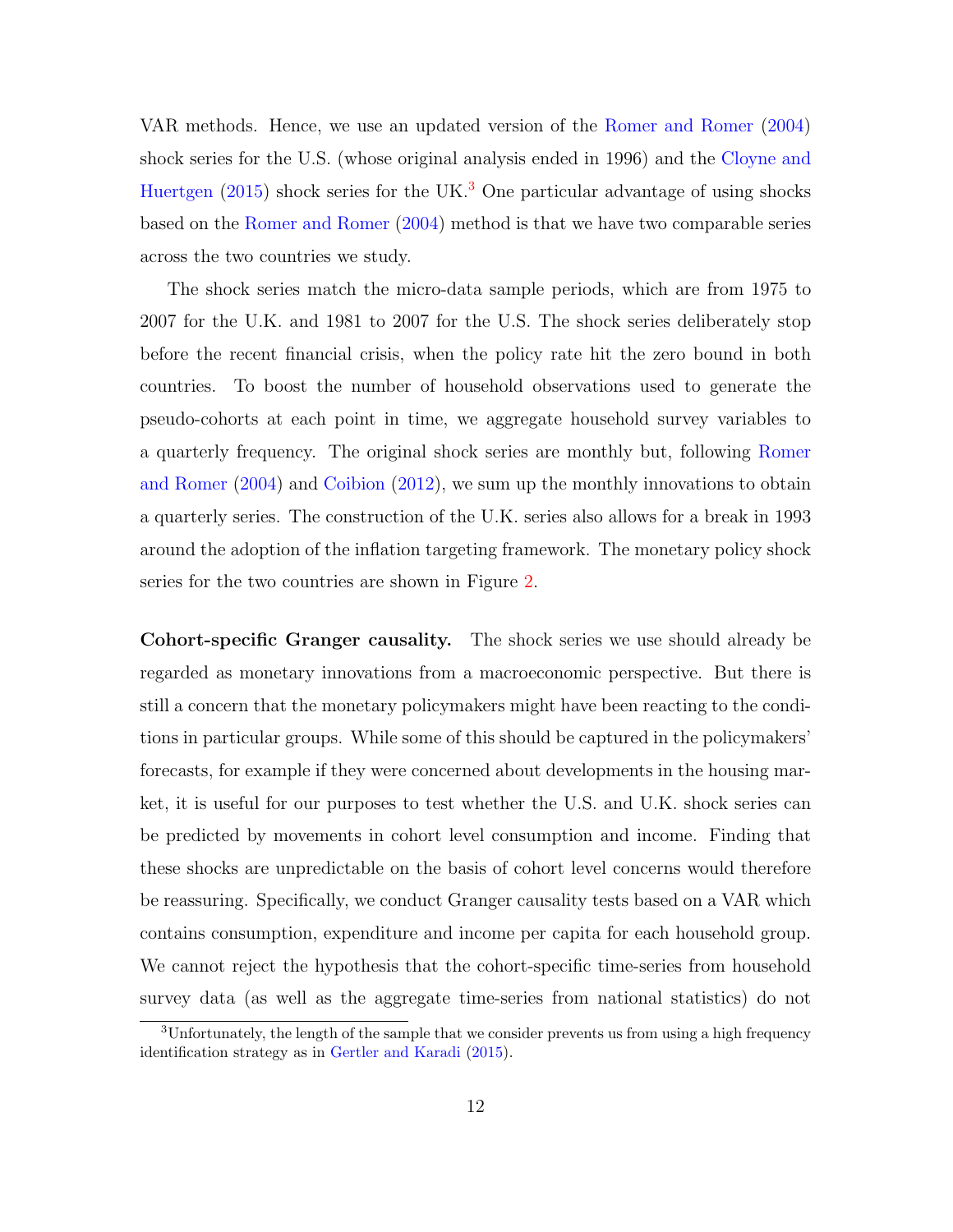Granger cause the monetary policy shocks in each country.

### 2.4 Empirical specification

Using the two monetary policy shock series, our empirical specification closely resembles [Romer and Romer](#page-41-0) [\(2004\)](#page-41-0). Accordingly, we regress the variable of interest on a distributed lag of the monetary policy shocks. As in [Romer and Romer](#page-41-0) [\(2004\)](#page-41-0), we also control for the lagged endogenous variable as is common in exercises with relatively short samples. Specifically, we estimate the following equation:

<span id="page-12-3"></span>
$$
X_{i,t} = \alpha_0^i + \alpha_1^i trend + B^i(L)X_{i,t-1} + C^i(L)S_{t-1} + D^i(L)Z_{i,t-1} + u_{i,t}
$$
 (1)

where  $X_{i,t}$  is real non-durable consumption, durable expenditure or income recorded by households interviewed at time  $t<sup>4</sup>$  $t<sup>4</sup>$  $t<sup>4</sup>$ . The monetary policy shocks are denoted by S and Z is a vector with additional controls, including quarterly dummies. The  $\alpha$  terms represent intercepts and coefficients on a time trend polynomial, with a break in 1993 for the U.K. and no break for the U.S.. Finally,  $i \in Mortagagors, OutrightOwners, Renters$ represents the housing tenure group each household belongs to. The orders of the lag polynomials are chosen using an optimal lag length criteria, namely the corrected AIC.<sup>[5](#page-12-2)</sup> Standard errors are bootstrapped using a recursive wild bootstrap.

### <span id="page-12-0"></span>3 Main findings

In this section, we present the results from estimating our benchmark specification [\(1\)](#page-12-3) with both aggregate and cohort level data. In order to make the results comparable with the previous literature, all the impulse response functions (IRFs) are computed by simulating a 25 basis points (bp) temporary cut in the policy rate. All figures

<span id="page-12-1"></span><sup>&</sup>lt;sup>4</sup>Households interviewed at time t are typically asked to report expenditure over the previous three months (with the exception of non-durable consumption in the LCFS which refers to the previous two weeks). To eliminate some of the noise inherent in survey data,  $X_{i,t}$  is smoothed with a backward-looking (current and previous three quarters) moving average.

<span id="page-12-2"></span><sup>&</sup>lt;sup>5</sup>We have also explored a generalized specification where X is a vector, but with similar results. In addition, we have experimented with including the contemporaneous value of the shock and with assuming a different type of trend. In all cases, our results are robust.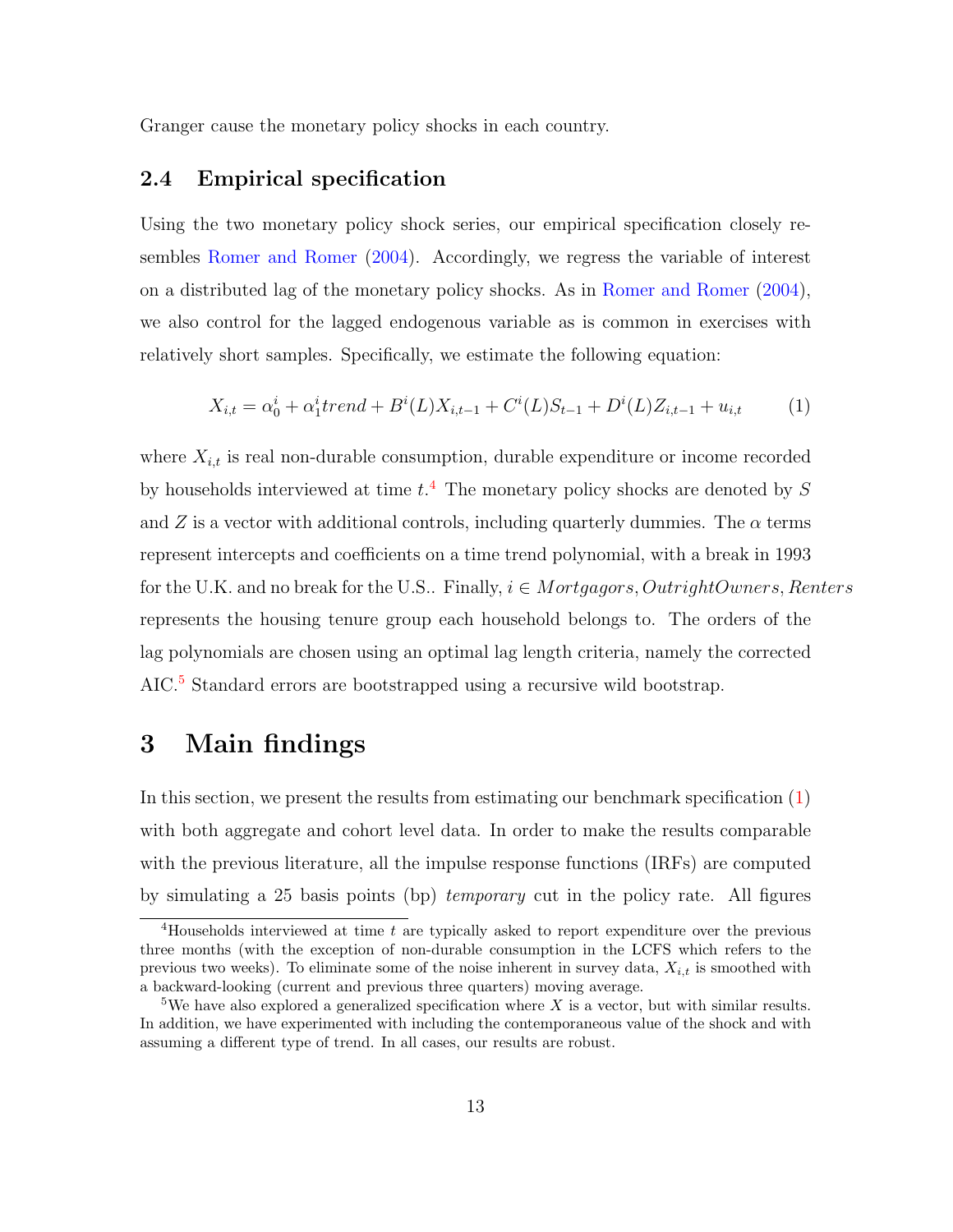display point estimates together with bootstrapped 90% confidence bands generated from 5000 resamples. We begin with evidence using official national statistics before presenting results for non-durable consumption, durable expenditure, income and mortgage repayments using household survey data. In the last part of this section, we transform the percent changes estimated from our IRFs into the implied dollar changes and find that the mortgagor group's expenditure responds the most relative to income. Finally, we use data from the American Survey of Consumer Finance and the British Household Panel Survey to provide independent evidence on the extent to which mortgagors may be liquidity constrained despite owing sizable illiquid assets.

### 3.1 Evidence from official national statistics

Before exploring the response of different household groups, it is useful to examine the aggregate response of non-durable expenditure, durable expenditure and household income from the U.K. and U.S. official aggregate statistics. These results are presented in Figure [3.](#page-31-0) We find that a cut in the policy rate raises durable expenditure, non-durable expenditure and disposable income. More specifically, a 25 basis point monetary policy expansion leads to (i) a persistent (but small) rise in non-durable consumption, which peaks at around 0.2% after about 10 quarters for the U.K. and  $0.1\%$  after 11 quarters for the U.S., (ii) a larger *percentage* increase in durable expenditure (peaking at  $1.2\%$  for the U.K. and  $1\%$  for the U.S.), consistent with the evidence in [Barsky et al.](#page-39-10) [\(2007\)](#page-39-10) and [Sterk and Tenreyro](#page-41-9) [\(2015\)](#page-41-9) and (iii) a rise in household income (that reaches its maximum at  $0.4\%$  in the U.K. and just below 0.3% in the U.S.). While the U.K. aggregate variables tend to exhibit a slightly larger adjustment, the differences between the two countries are not large or significant. But to establish the possible role of indebted households, including the direct effect of interest rate changes on mortgage payments, we need to look at the more disaggregated behavior of different housing tenure groups.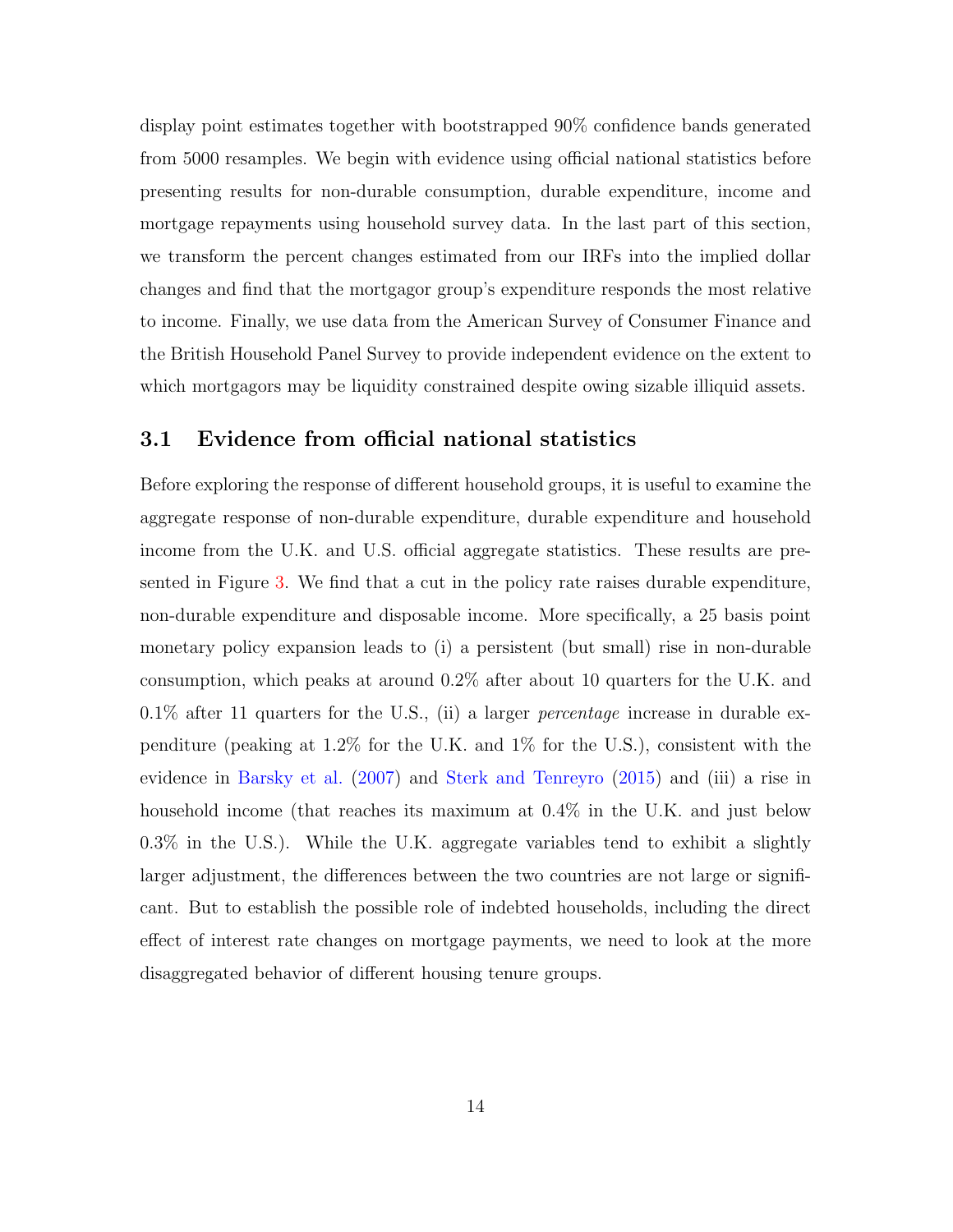### 3.2 Evidence from household expenditure survey data

We now explore the heterogeneous response by housing tenure status. The results comparing mortgagors and outright owners can be seen in Figure [4](#page-32-0) for the consumption of non-durable goods and services, in Figure [5](#page-33-0) for the durable good expenditure, in Figure [6](#page-33-0) for mortgage payments (mortgagors only) and in Figure [7](#page-34-0) for income. The corresponding variables for renters are discussed in Section [4](#page-19-0) and presented in Appendix Figure [20.](#page-55-0) In each chart, the top row refers to the U.K. and the bottom row to the U.S.. The left column corresponds to the behavior of mortgagors, the right column refers to outright owners.

Beginning with the response of non-durable consumption in Figure [4,](#page-32-0) the response of mortgagors tends to be larger than the adjustment made by outright owners. Specifically, the response of households with mortgage debt in the U.K. peaks at 0.3% after about 10 quarters but the response of households without debt is never statistically different from zero, suggesting that the behavior of mortgagors drives the aggregate result for non-durables in Figure [3.](#page-31-0) For the U.S. the pattern is similar, with the peak response in the left column reaching about 0.25%.

Strong evidence of a heterogeneous effect between groups can also be seen in the response of durable expenditures in Figure [5.](#page-33-0) The heterogeneity between housing tenure groups is now starker. The response of U.K. mortgagors' expenditure peaks at around 1.2%, whereas the reaction of outright owners' durables is statistically indistinguishable from zero. The bottom row paints a similar picture for the U.S., with the significant and persistent response of households with debt peaking around 1.2%, and driving the aggregate durable response reported in Figure [3.](#page-31-0)

In summary, in response to a monetary policy shock, the percentage changes in expenditure tend to be large and significant for mortgagors but small and insignificant for outright owners. Furthermore, this heterogeneity is far more pronounced for durable goods. Importantly, there does not seem to be any significant difference across the two countries. While the lack of heterogeneity in the response of mortgagors between the U.K and U.S. may already suggest a limited role for the different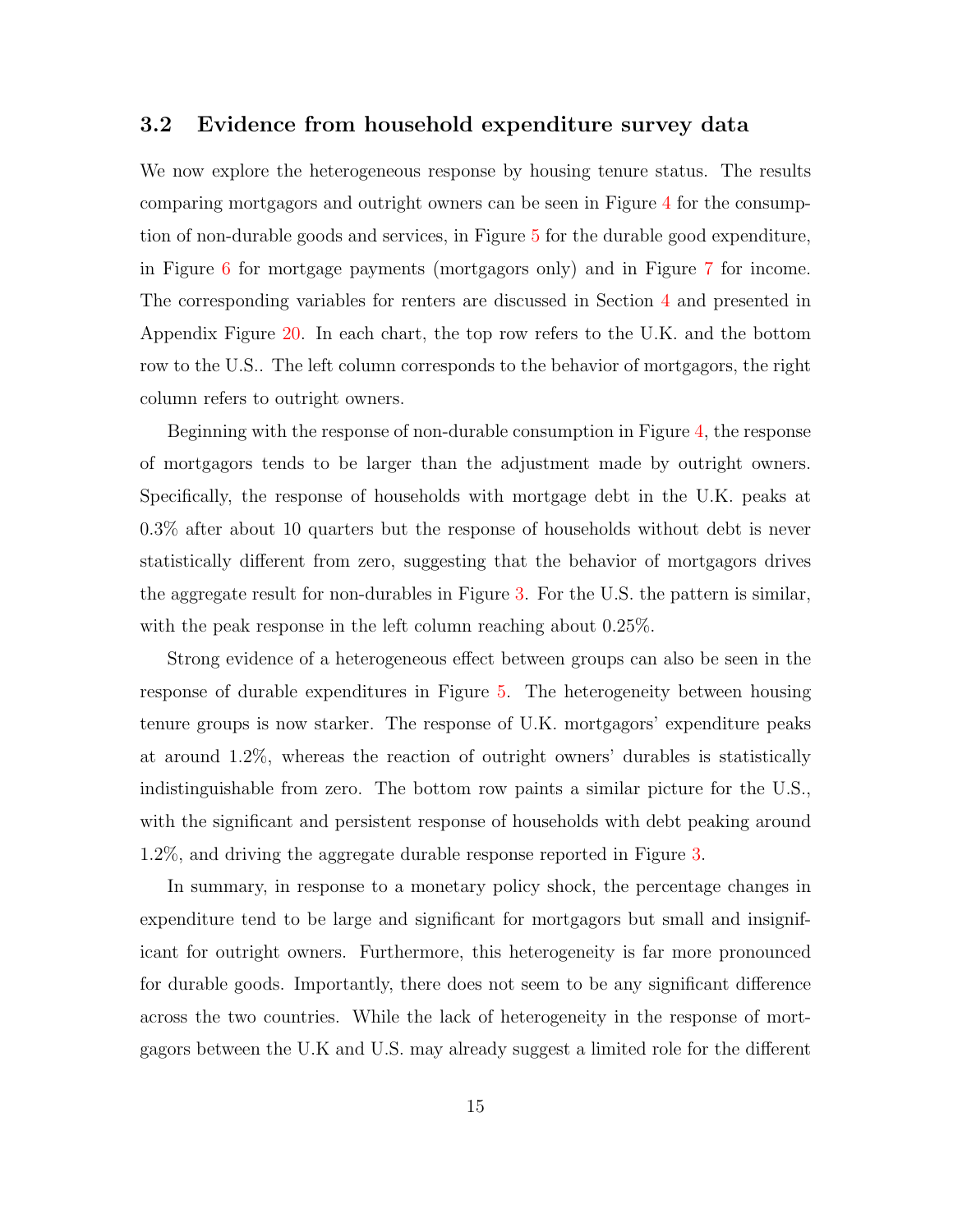mortgage market structures, in the next subsection we tackle this directly.

### 3.3 The response of mortgage payments and income

A possible explanation for the sensitivity of mortgagors' expenditure to monetary policy is that a change in the interest rate triggers a direct effect on mortgage payments. More specifically, a monetary expansion should lead to a fall in interest payments for borrowers and a fall in interest income for savers. But for this redistribution to have an impact on the wider economy, it would still need to be the case that borrowers (the mortgagor group in our context) are credit constrained, so that these cash flow effects do not net-out in the aggregate. This is where the comparison between the U.S. and the U.K. is an ideal assessment of this hypothesis. The U.S. tends to have longer duration mortgage contracts and a dominance of fixed rate products whereas the U.K. has shorter duration contracts and more variable rate products. As such, it should be that the effective lending rates facing indebted American households are relatively insensitive, leading to a smaller change in their repayments following a monetary expansion.

As discussed in Section [2,](#page-5-0) we use household mortgage payments from the LCFS and the CEX. Figure [6](#page-33-0) reports the impulse response function for the *percentage* change in this variable following a cut in the policy rate, revealing that mortgage payments fall significantly following a monetary expansion. The response for the U.K. appears considerably faster than in the U.S., peaking at around 0.7% versus the U.S. peak of around 0.4%. As we show in the next section, these estimates imply that the direct effect of interest rate changes on repayments is nearly three times larger in the United Kingdom than in the United States. This is intuitive given the differences in the mortgage market structures. Our results therefore suggest that the distinction between adjustable and fixed rates may play some quantitative role in the transmission of monetary policy.

A different (but not mutually exclusive) explanation for the mortgagors' expenditure response, however, is that the bulk of the effects of the interest rate change is in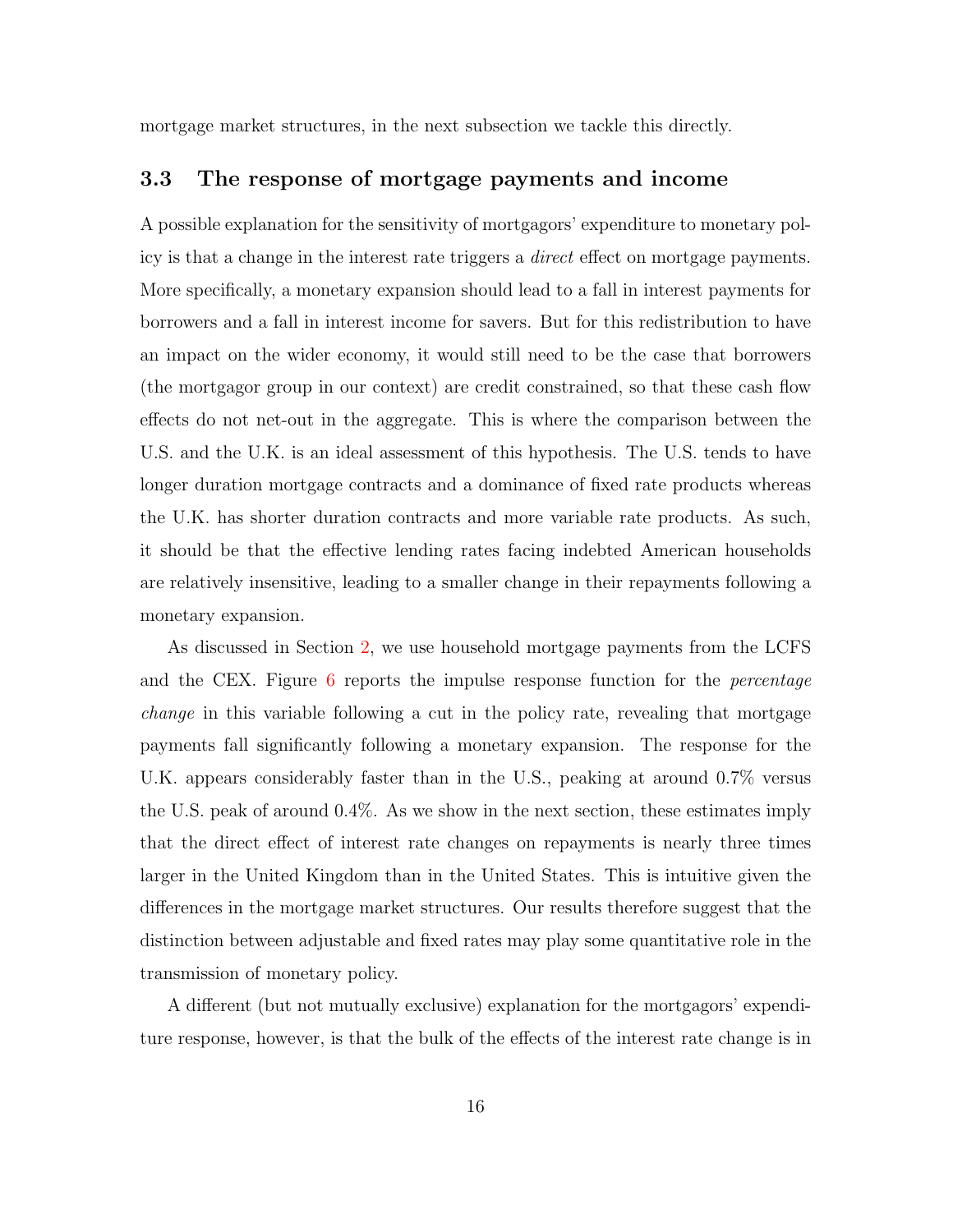fact *indirect*. This can be best understood by looking at joint responses of consumption and income. Figure [7](#page-34-0) shows that income responds significantly for both housing tenure groups and in a similar proportion across the two countries, with the average point estimates for mortgagors and outright owners typically around  $0.3 - 0.4\%$ .<sup>[6](#page-16-0)</sup> In the next section, we show that the percentage changes in Figure [7](#page-34-0) map into dollar changes in income that are significantly larger than the dollar changes in mortgage payments induced by the monetary policy shock.

### 3.4 Inspecting the mechanism

The evidence above is consistent with the presence of both direct and indirect effects of interest rate changes. But this does not yet establish whether one of the channels is quantitatively more important in accounting for the absolute magnitude of the response of mortgagors' expenditure. This requires converting the estimated percent changes in the IRFs into dollar changes and then assessing how the dollar change implied by the cash flow effect (the direct move in mortgage payments) and the general equilibrium effects (captured by the response of income) compares with the dollar change in total expenditure.

To this end, we convert the percentage changes in the impulse response functions of Figures [4](#page-32-0) to [7](#page-34-0) into an equivalent dollar change using the average value of each variable for each cohort in each country (as reported in the Appendix Table [2\)](#page-45-0). We use the U.S. price level in 2007 and the average exchange rate between pounds sterling and U.S. dollars in that year to compute the cumulative change over the period of the simulated impulse response functions.[7](#page-16-1)

In Table [1,](#page-36-0) we report the results (with 90% bootstrapped confidence bands in square brackets). The first three columns correspond to non-durable consumption,

<span id="page-16-0"></span> $6$ Trimming the top 5% of the financial income distribution does not overturn our main findings but reduces the uncertainty around the point estimates of the income responses by about 25%.

<span id="page-16-1"></span><sup>&</sup>lt;sup>7</sup>The response of the policy rate to the monetary policy shock tends to be slightly more persistent in the U.S. than in the U.K., as can be seen in [Coibion](#page-40-12) [\(2012\)](#page-40-12) and [Cloyne and Huertgen](#page-40-0) [\(2015\)](#page-40-0). To make the magnitudes comparable, we rescale the U.K. numbers by the ratio of the cumulated response of the U.S. Federal Funds Rate and the cumulated response of the U.K. Bank Rate. This is like rescaling by the relative movement in the long-rate.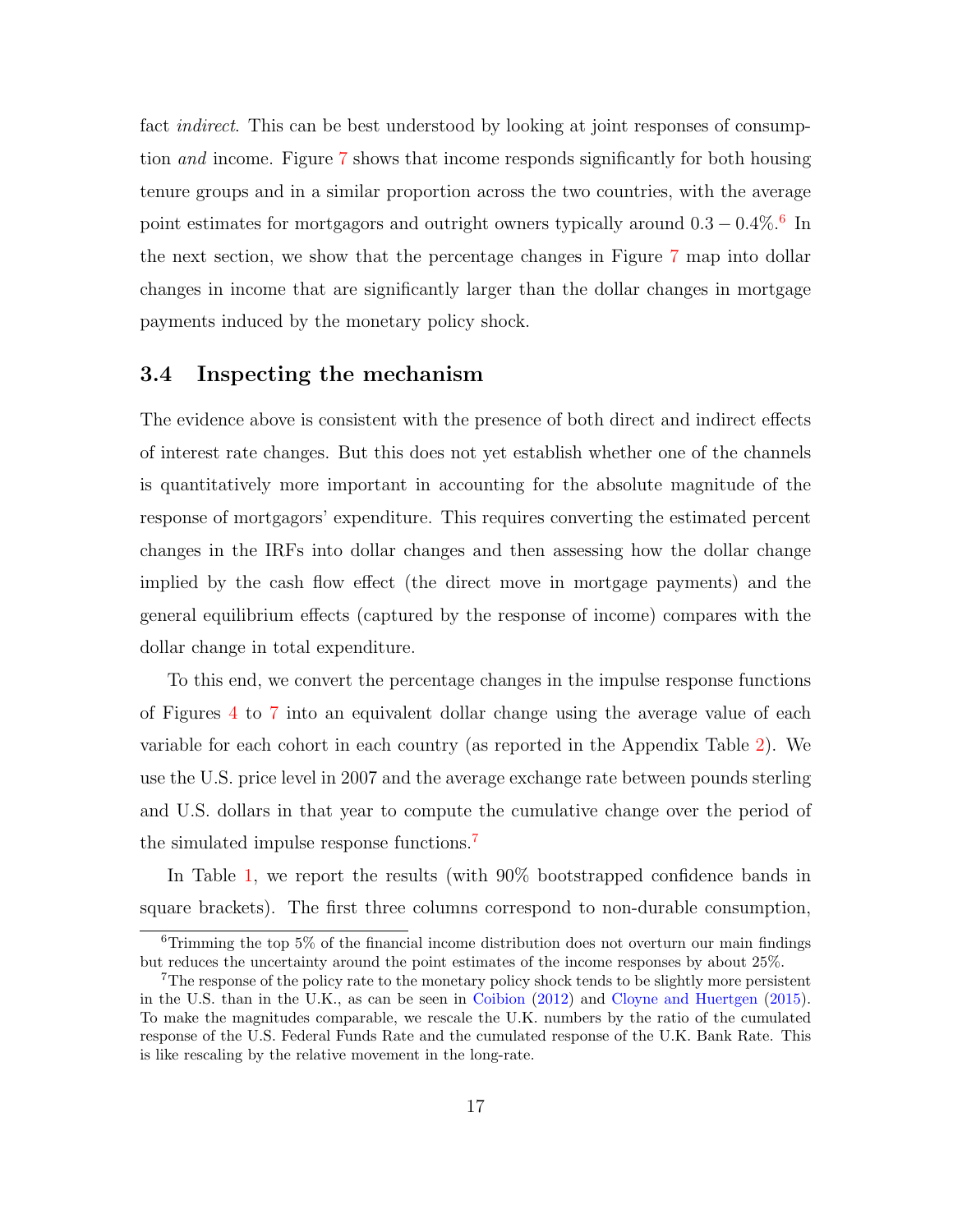durable expenditure and mortgage payments. The last column reports the cumulative dollar change in household income. Panel A refers to the United Kingdom and Panel B to the United States. Within each panel the first row corresponds to mortgagors, the second row refers to outright owners without mortgage and, for completeness, the third row is for renters. In interpreting these magnitudes, it is worth noting that, while the absolute numbers in this table may appear small, we are considering a small and temporary change in interest rates (25 basis points on impact and then returning to zero relatively quickly over the forecast period).<sup>[8](#page-17-0)</sup> These numbers are also an average of the effect on loan rates for newly originated mortgages and the effect on existing (adjustable and fixed rate) loans.

A number of important findings emerge from Table [1.](#page-36-0) First, the dollar change in mortgage payments in the U.K. is nearly three times larger than in the U.S., consistent with the notion that the share of adjustable rate products has been historically significantly higher in the U.K. [\(Besley et al.](#page-39-11) [\(2013\)](#page-39-11)). Second, the change in average mortgage payments is significantly smaller than the overall change in mortgagors' spending on non-durable and durable goods. This suggests that the direct effect of the interest rate change on cash-flows alone does not generate sufficient resources to fund the expenditure change that we observe in the data.<sup>[9](#page-17-1)</sup> Third, in contrast, the dollar change in mortgagors' income is of a similar order of magnitude as the dollar change in mortgagors' expenditure. But it is also not statistically different from the dollar change in income for the other tenure groups. The response of income for all groups seems most likely to reflect the general equilibrium effects of monetary policy on the macroeconomy. Fourth, the dollar changes in expenditure for outright home-owners are never statistically different from zero, despite significant movements

<span id="page-17-0"></span><sup>&</sup>lt;sup>8</sup>Note that the size of our monetary policy shock is about twelve times smaller and at least five to six times less persistent than the shock in [Keys et al.](#page-41-8) [\(2015\)](#page-41-8) and [Di Maggio et al.](#page-40-8) [\(2015\)](#page-40-8).

<span id="page-17-1"></span><sup>&</sup>lt;sup>9</sup>The size of the change in the average mortgage payments in Table 1 refers to a temporary 25 basis points cut in the policy rate and accords well with a back-of-the-envelope calculation using an effective mortgage duration of ten years, an effective loan to value ratio on outstanding debt of 0.5 and, for the U.K., the average house value from the Land Registry since 1995 (and from Halifax before then) as well as a share of mortgages on adjustable rates of 45%. This yields an average change in U.K. mortgage payments of 168 US dollars. Replacing the UK share of mortgage contracts on adjustable rates with a share of 15% for the U.S., we obtain a value of 56 dollars.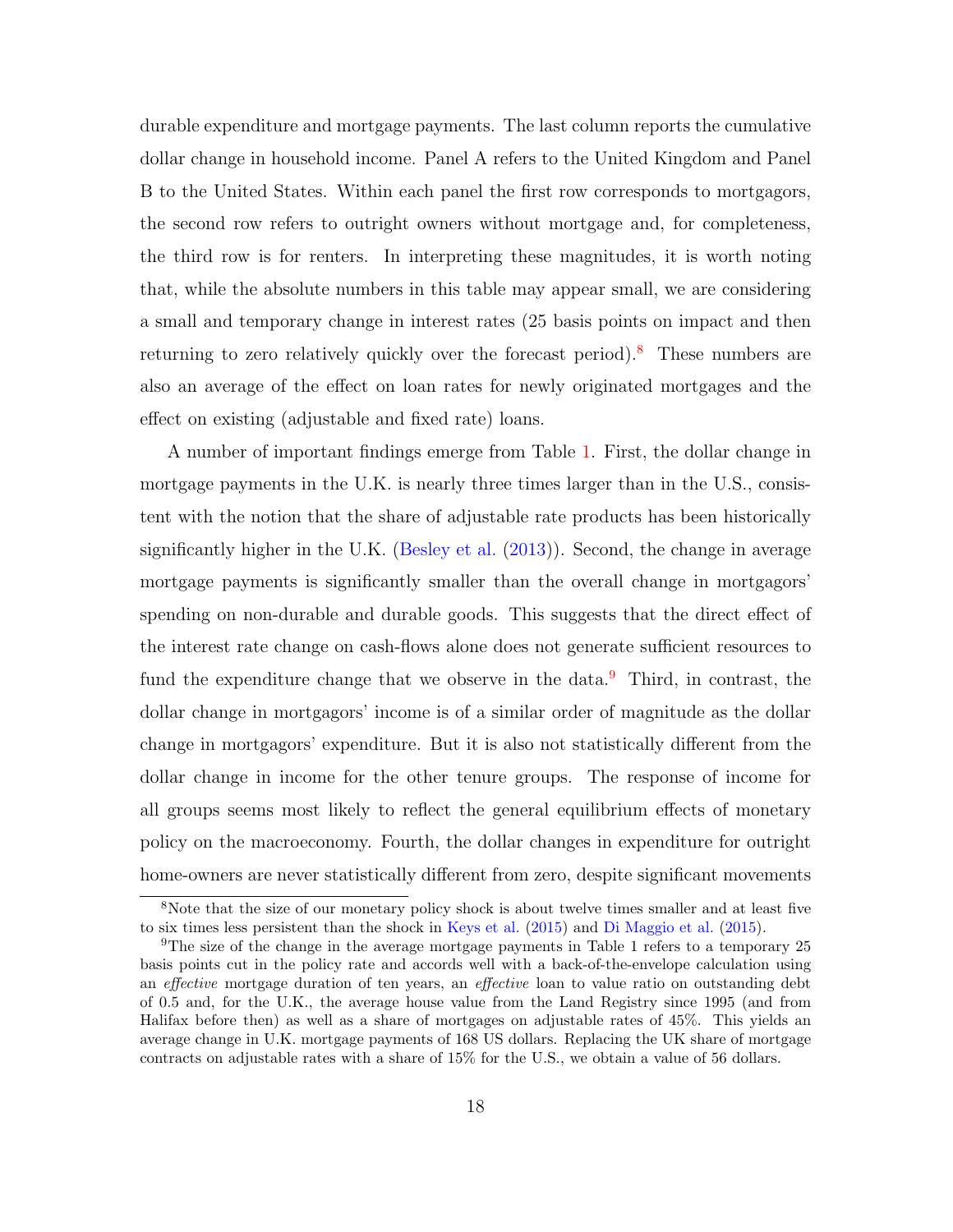of their income in both countries. It is therefore the mortgagor group who adjusts expenditure significantly relative to income, which is consistent with the notion that households with debt are characterized by higher marginal propensities to consume.

Wealthy hand-to-mouth mortgagors. To corroborate the conclusion of Table [1,](#page-36-0) we draw on independent evidence on the extent to which households with mortgage debt may face a liquidity constraint, using the British Household Panel Survey (BHPS) and the American Survey of Consumer Finance (SCF) for the (multi-year) waves that correspond to our baseline samples.<sup>[10](#page-18-0)</sup> As these households own sizable illiquid assets (in the form of housing) and respond significantly to changes in interest rates, they appear to fit well the definition of 'wealthy' hand-to-mouth (WHTM) put forward by [Kaplan and Violante](#page-41-1) [\(2014\)](#page-41-1). More specifically, we define a household as 'wealthy' hand-to-mouth if at any given point in time both (i) their net illiquid wealth is positive and (ii) their net liquid wealth is less than half of their total monthly household labor income.<sup>[11](#page-18-1)</sup>

In Figure [8,](#page-35-0) we report the share of mortgagors who are 'wealthy' hand-to-mouth for pairs of temporally close waves in the BHPS and SCF. While there are more waves than displayed for the SCF, there are only three waves of the BHPS over our sample period (but we have confirmed that similar results emerge from the SCF waves that we

<span id="page-18-0"></span><sup>&</sup>lt;sup>10</sup>These surveys do not contain wealth information at a sufficiently high frequency to be used for our main analysis and they lack rich consumption data over a long period of time.

<span id="page-18-1"></span><sup>11</sup>When constructing the relevant household income and wealth measures, we select variables to make the concepts of net liquid and illiquid wealth as consistent as possible across the two datasets. The BHPS only reports quantities for overall investment and debts whereas for specific assets it only records whether these are held or not. The SCF, in contrast, does provide quantities for particular assets and overall investment. Furthermore, the assets on which information is provided differ slightly between surveys. Accordingly, net liquid wealth in the U.K. is constructed as total amount of liquid savings and investments (National Savings Bank Accounts and Cash ISAs or TESSAs, Premium Bonds, Stocks and shares ISAs or PEPs) minus non-mortgage debt (Hire purchase agreements, Personal Loans, Credit and store cards, DWP Social Fund loans). Following [Kaplan and Violante](#page-41-1) [\(2014\)](#page-41-1), net liquid wealth in the U.S. is the value of checking, saving and MM accounts, directly held mutual funds, stocks, bonds and t-bills, net of outstanding unsecured debt. Net illiquid wealth in the U.K. is measured using a binary variable which takes value 1 if housing equity> 0 or the household has positive investments in (relatively) illiquid instruments such as National Saving Certificates, NS/BS insurance bonds, private pensions, non-regular savings. Net illiquid wealth in the U.S. is the value of housing equity (housing value - mortgage debt) plus pension/retirement funds, life insurance, saving bonds and certificate of deposits.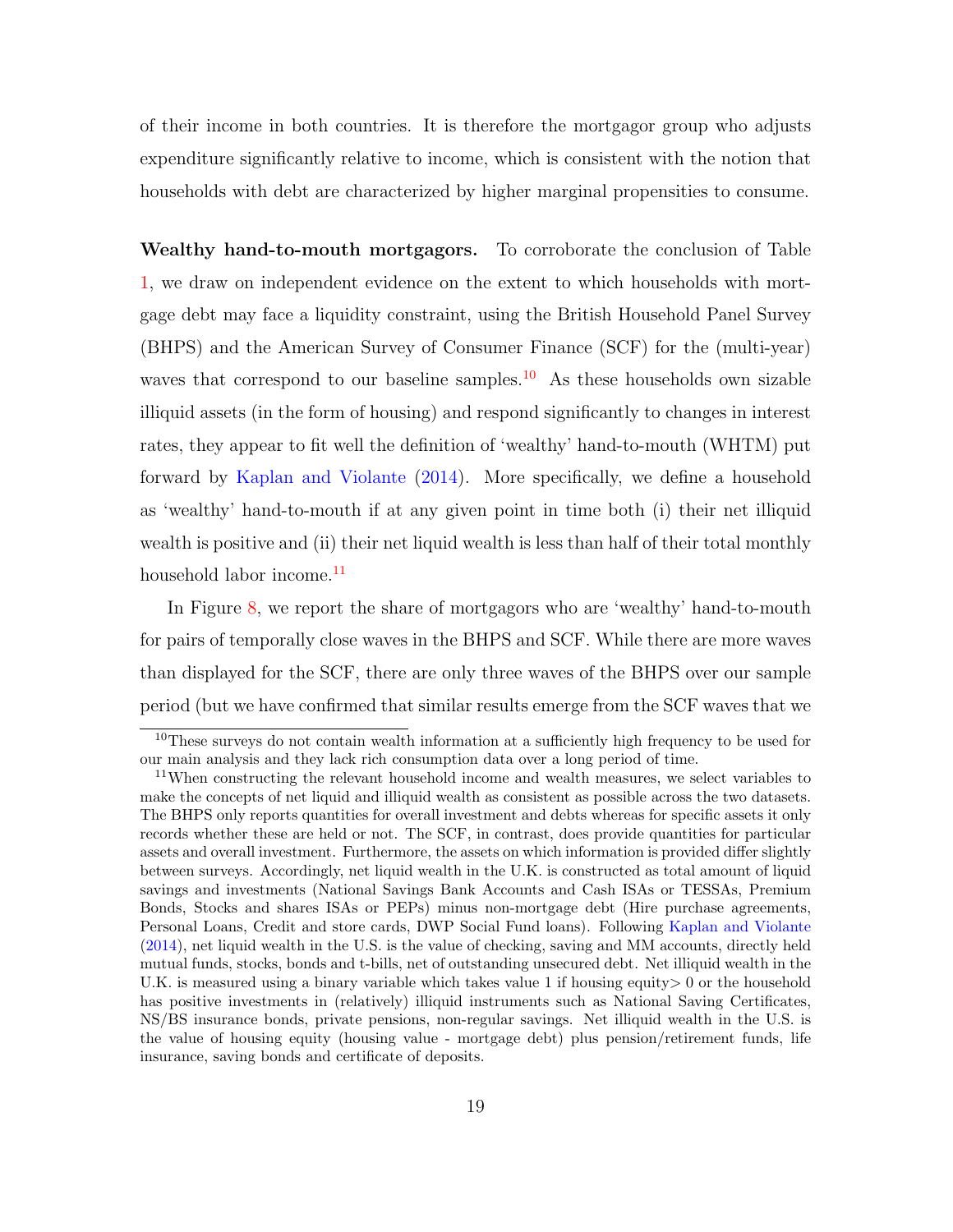have not reported). The clear message from this chart is that between  $40\%$  and  $50\%$ of households with mortgage debt have very low levels of liquid wealth, suggesting that they may find themselves liquidity constrained. In Figure [16](#page-51-0) of Appendix C, we also show that most WHTM agents in the sample do have a mortgage. This section has therefore presented further evidence to support the idea that many mortgagors may behave in a liquidity-constrained manner, with important implications for the aggregate effects of monetary policy.

# <span id="page-19-0"></span>4 Further results

In the previous section, we showed that mortgagors tend to alter their overall expenditure far more than outright owners following a change in monetary policy. We also provided evidence on the relative response of expenditure and income, suggesting that mortgagors behave in a manner consistent with them facing liquidity constraints. Finally, we showed that, in the data, about half of the mortgage group have low liquid wealth and that the majority of 'wealthy' hand-to-mouth households hold a mortgage. But one may still be concerned that our housing tenure distinction is simply picking up another (deeper) characteristic or changes in group composition over time. In this section we explore this issue further. We also consider the results for renters.

### 4.1 Demographics

An important issue is whether our housing tenure distinction is simply picking up life-cycle effects. To explore this issue, we follow the micro-econometric literature and focus on birth cohorts. We regard households as 'older' if the head was born before 1935, as 'middle-aged' if the head was born in the interval [1935, 1949] and as 'younger' if the head was born after 1949.

In Figure [11](#page-46-0) of the Appendix, we show the breakdown of our tenure groups by birth cohort. As expected, there is a prevalence of mortgagors among younger households and a prevalence of outright owners without mortgage debt among older households but, importantly, not all younger households are mortgagors and not all older house-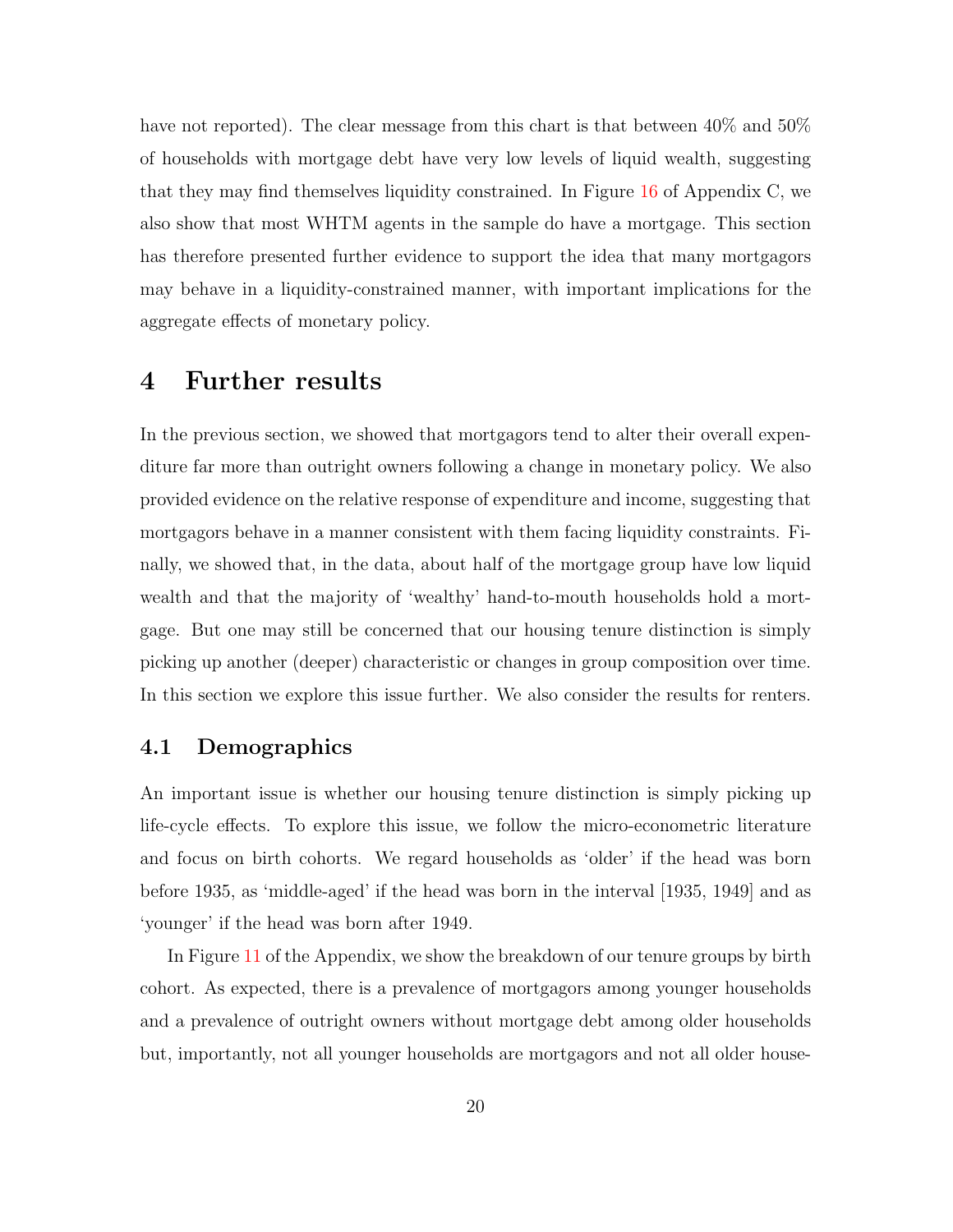holds are outright owners. Furthermore, the middle-aged group is populated by even shares of all housing tenure cohorts.

Within each housing tenure group, we further sub-divide households into birth cohorts. We then consider three experiments to explore whether age/life-cycle considerations could be driving our results rather than mortgage debt per se. First, we investigate whether younger mortgagors respond more than older mortgagors. Second, we focus on whether the response of middle-aged mortgagors is similar to the response of middle-aged outright owners.<sup>[12](#page-20-0)</sup> Third, we verify whether excluding households with a retired head makes a difference to our results. If the answers to these questions are all negative, we can be more confident that the heterogeneity across housing tenure groups documented in the previous section is *not* picking up omitted demographic factors.

The comparison between the first and the second columns in Appendix Figures [12](#page-47-0) and [13](#page-48-0) shows that younger and middle-aged mortgagors respond similarly. This is true both in terms of the magnitude and in terms of the significance of the point estimates (both for non-durable consumption and durable expenditure). This suggests that conditional on the housing tenure group, age — as proxied by birth cohort — does not seem to play a significant role in the transmission of monetary policy in any of the two countries. On the other hand, the comparison between the second and third columns in Appendix Figures [12](#page-47-0) and [13](#page-48-0) reveal that the changes in middle-aged mortgagors' expenditures are typically large and significant whereas the changes in middle-aged home-owners' expenditures are typically small and statistically indistinguishable from zero. We interpret these findings as further suggestive evidence that, conditional on the age/life-cycle position, household debt plays an important role in the monetary transmission mechanism.

Finally, we consider restricted samples from the LCFS and the CEX where we exclude households with a retired head. The results from this exercise are reported in Appendix Figures 14 and 15. The figures show that our baseline estimates in Section

<span id="page-20-0"></span> $12$ Unfortunately, there are neither enough mortgagors in the older birth cohort nor enough outright owners in the younger birth cohort for us to look at these two other sub-groups.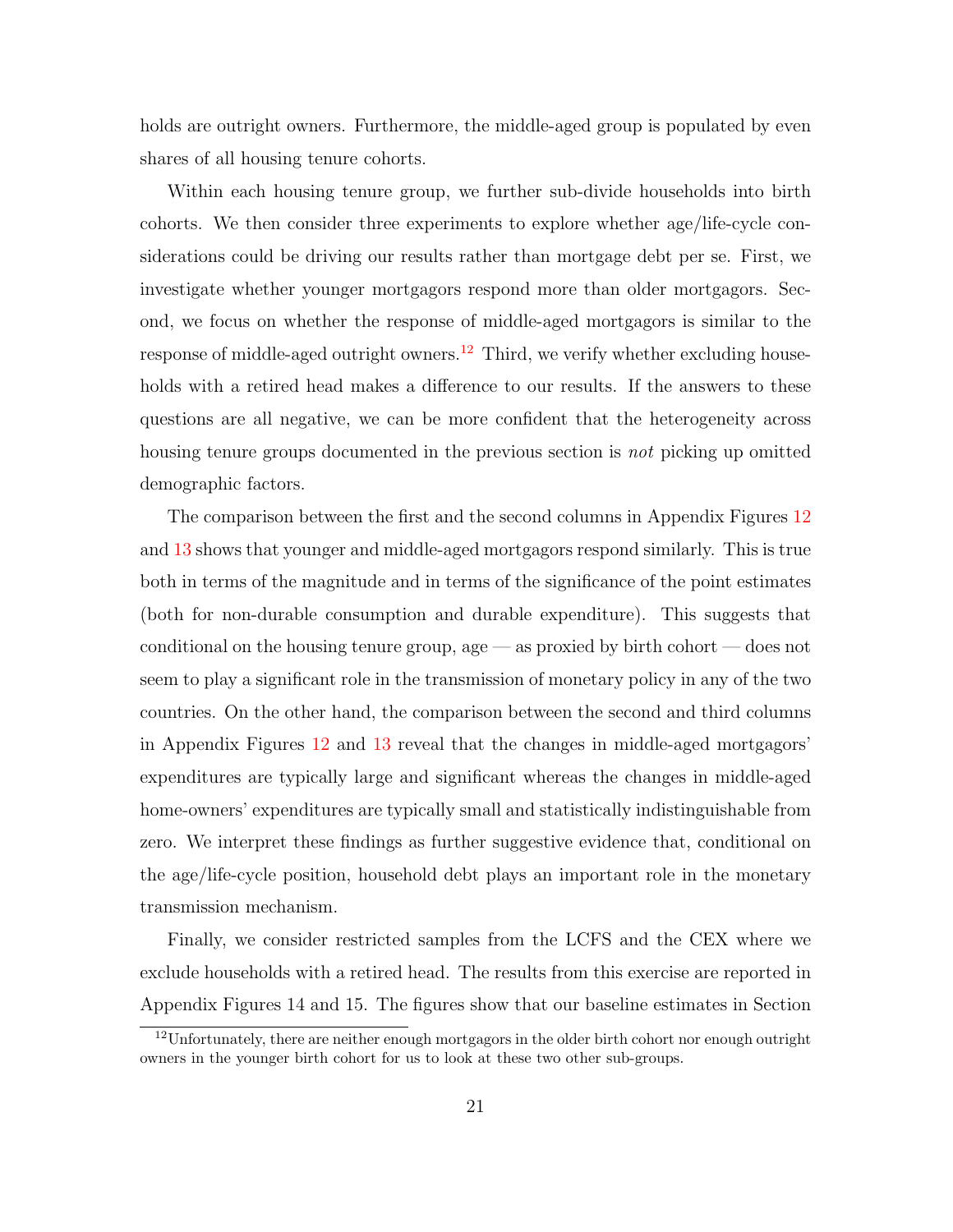3 are confirmed when imposing this restriction.

In summary, the findings from the previous section are not overturned when considering the impact of demographics. In particular, the heterogeneous responses associated with housing tenures status appear to hold over and above any possible heterogeneity associated with age or birth cohort.

### 4.2 Compositional changes

To interpret our estimates as the causal effect of monetary policy on the expenditure and income of mortgagors, we need that the policy change does not cause households to move from one housing tenure status to another. Note that this is likely to be more problematic, if anything, for the U.K. survey data which consist of repeated crosssections, than for the U.S. survey data where, given the short panel dimension, we already consider only those households who have not changed housing tenure status between interviews.

Housing tenure shares. In this exercise, we examine whether the monetary policy shock triggers any net inflows or outflows into each of the house tenure groups. Specifically, we look at the response of the group shares. As can be seen in Figure [1,](#page-30-0) the very gradual rate at which home ownership has changed in both countries relative to the high frequency movements in the monetary policy series, already suggests a limited response of the tenure shares. In Figure [17,](#page-52-0) we examine this formally. Each panel reports the response of the group shares for mortgagors, outright owners and renters. It is clear that none of the shares responds significantly, indicating that changes in monetary policy do not seem to trigger significant endogenous changes in the housing tenure status.<sup>[13](#page-21-0)</sup> This is possibly unsurprising given that the shock is only 25 basis points and the dollar changes in income from Table [1](#page-36-0) are not especially large in an absolute sense.

<span id="page-21-0"></span><sup>&</sup>lt;sup>13</sup>While it may be theoretically possible that the inflows into one group might be offset by its outflows, it would seem difficult to think that at the same time, for example, some renters become mortgagors and other households with debt become renters following a monetary policy shock.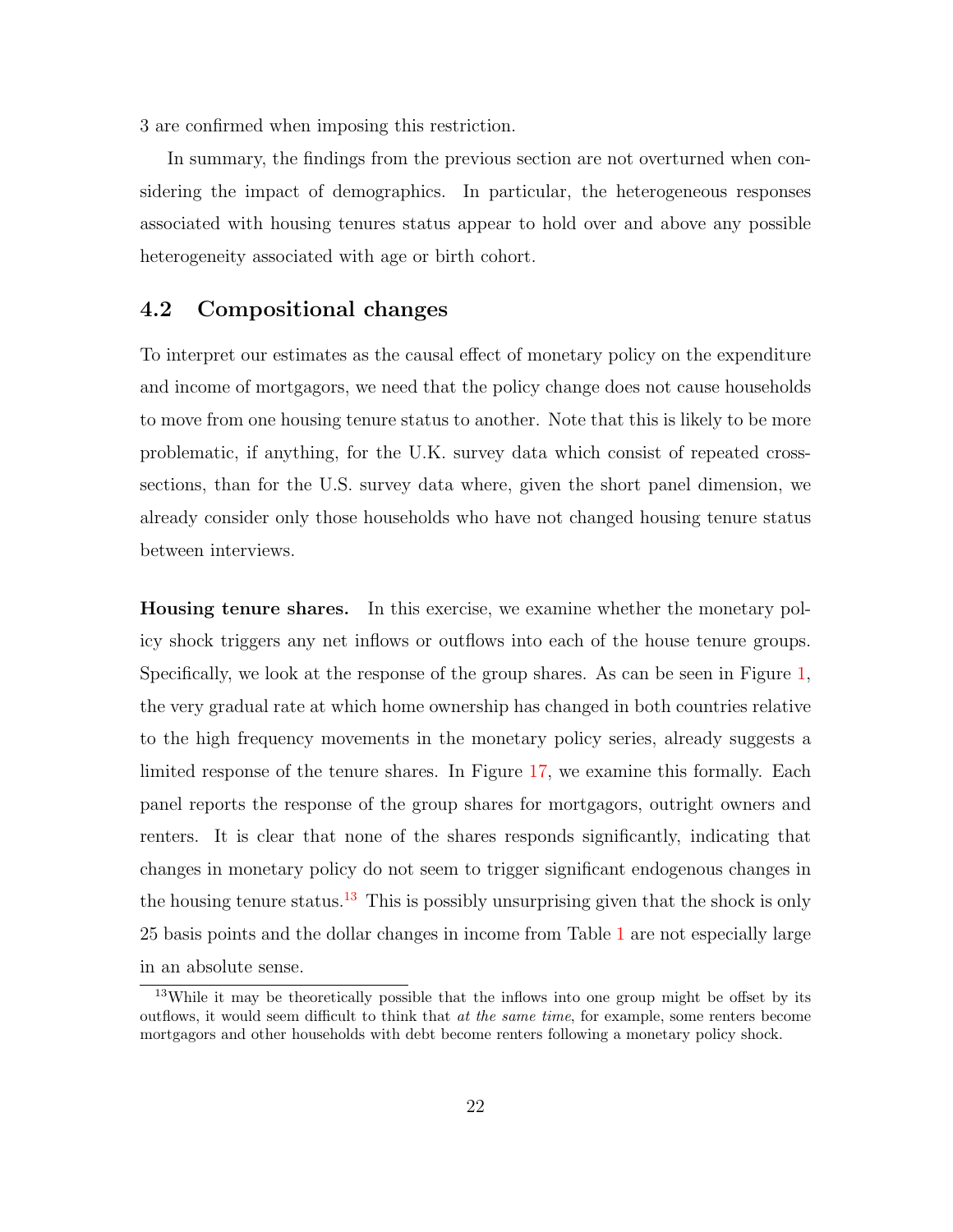A propensity score approach. One way of addressing concerns about endogenous changes in group composition more explicitly is to apply the [Attanasio et al.](#page-39-12) [\(2002\)](#page-39-12) propensity score approach. Rather than grouping based on actual housing tenure, this approach groups households based on the probability of being a mortgagor, using exogenous household characteristics as predictors. Specifically, we run a probit regression over the full sample to generate individual predicted probabilities of having a mortgage based on a high order polynomial in age, education, a time trend and their interactions.<sup>[14](#page-22-0)</sup> For households observed in quarter t, we compute the probability that they had a mortgage in the previous quarter. For these two periods, we classify households as 'likely' or 'unlikely mortgagors' if the probability in the first of the two periods is larger or smaller than the share of mortgagors in the sample.[15](#page-22-1) We then take the growth in consumption across these two quarters for each group, from which we can construct the implied consumption series for each of the groups that we then use for estimation.

The results of this exercise are shown in Appendix Figures [18](#page-53-0) and [19.](#page-54-0) As can be seen, the main findings of our earlier analysis are not overturned. The likely mortgagor group still exhibits stronger expenditure responses than the unlikely mortgagors, despite income increasing for both groups. The possibility of changes in group composition therefore does not seem to be driving our estimates.

### 4.3 Renters

Turning to renters, Figure [20](#page-55-0) in the Appendix shows that, for both countries, the percentage changes in non-durable consumption are similar in magnitude and significance to those of mortgagors. The responses of durable goods are, however, typically smaller (especially in the U.K.) and less precisely estimated than for the other cohorts,

<span id="page-22-0"></span><sup>&</sup>lt;sup>14</sup>To maximize the number of households in each quarter and cohort, we place no restrictions on the birth year of the household head in this exercise but include age among the demographic variables in the probit regressions. To sharpen the comparison between mortgagors and outright owners, we do not include renters in the analysis in this section. While these restrictions do not affect the point estimates from the propensity score method significantly, they improve their accuracy.

<span id="page-22-1"></span><sup>15</sup>As time variation in the probability of being a mortgagor may induce changes in the group composition, we use a constant threshold for determining the group of 'likely' mortgagors.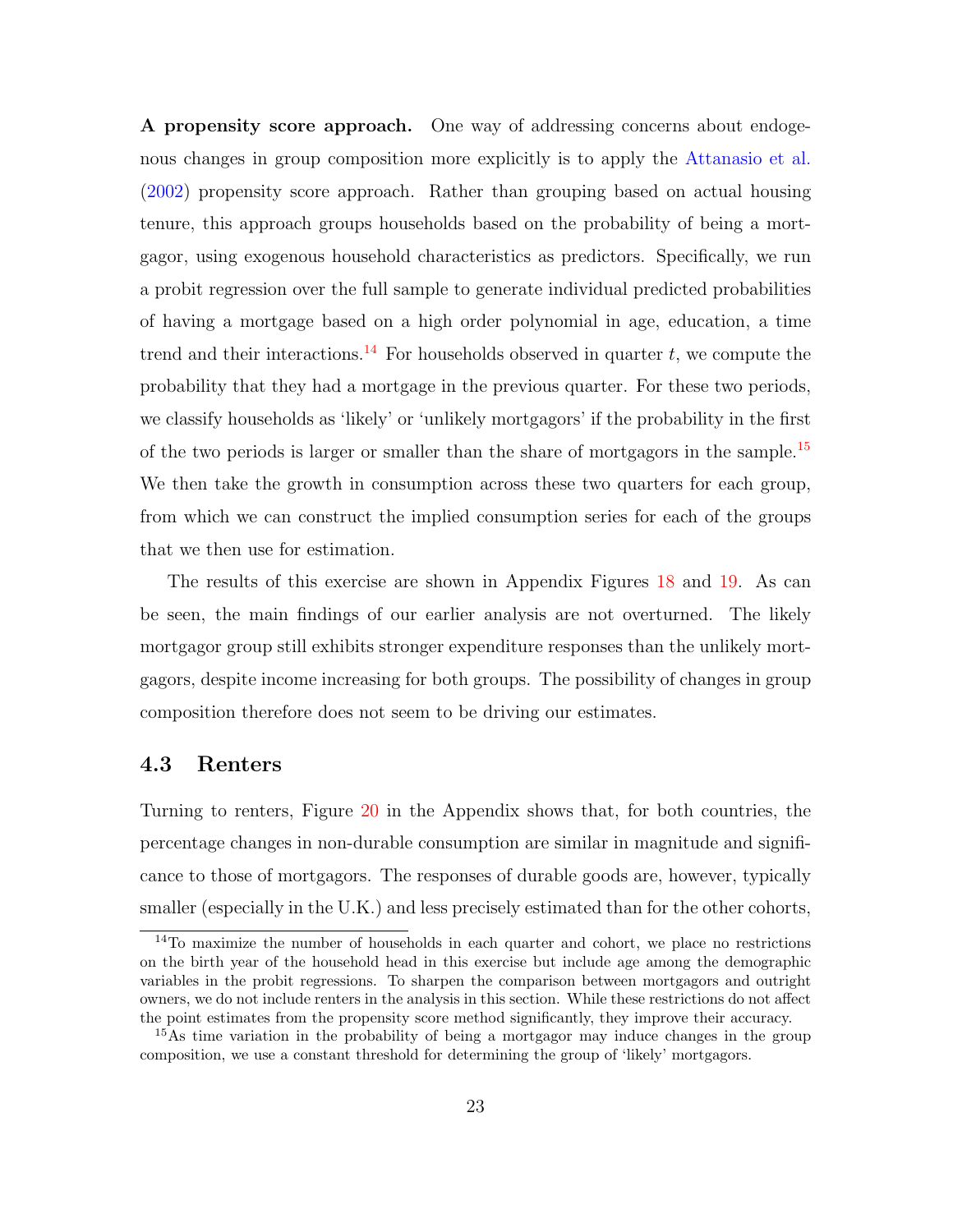possibly reflecting the heterogeneous composition of the renter group. On the other hand, income moves in a similar manner to the other cohorts and by a significant amount. In both countries, the impulse response functions for renters translate into positive dollar changes in expenditure (Table [1\)](#page-36-0). In particular, Table [1](#page-36-0) shows that, in both countries, the response of non-durable expenditure for renters is greater than the response of durables. The difference between the two expenditure responses is also larger for renters than for mortgagors. The overall dollar change in expenditure relative to income appears far larger for renters than outright owners and is line with, or smaller than, the magnitude for mortgagors.

### <span id="page-23-0"></span>5 Theoretical insights

Our empirical results suggest four main findings (i) the expenditure response of mortgagors is far larger than the expenditure response of outright owners, (ii) the heterogeneity is more pronounced for durable goods, (iii) income responds significantly for all groups and (iv) the direct effect of interest rate changes in both countries is modest relative to the effect on expenditure and income.

To explore the possible mechanisms behind these results further, we need a framework that allows us to quantify the relative contribution of possibly competing channels. Crucially, given the structural differences between the U.K. and U.S. mortgage markets, the model should allow for a meaningfully distinction between fixed rate contracts with different durations (or a different mix of fixed and adjustable rate products). At the same time, we want the model to be tractable enough so that we can analyze the transmission of interest rate changes in general equilibrium. With the above goals in mind, we consider a simple environment with households that are heterogeneous in their degree of impatience. Households also derive utility from leisure, non-durable consumption and the flow of services associated with the stock of durable goods and the stock of housing that they choose to hold. In the full version of the model, we also allow for a choice between renting and owning. In addition, households can smooth consumption using a long term (multi-period) debt instrument.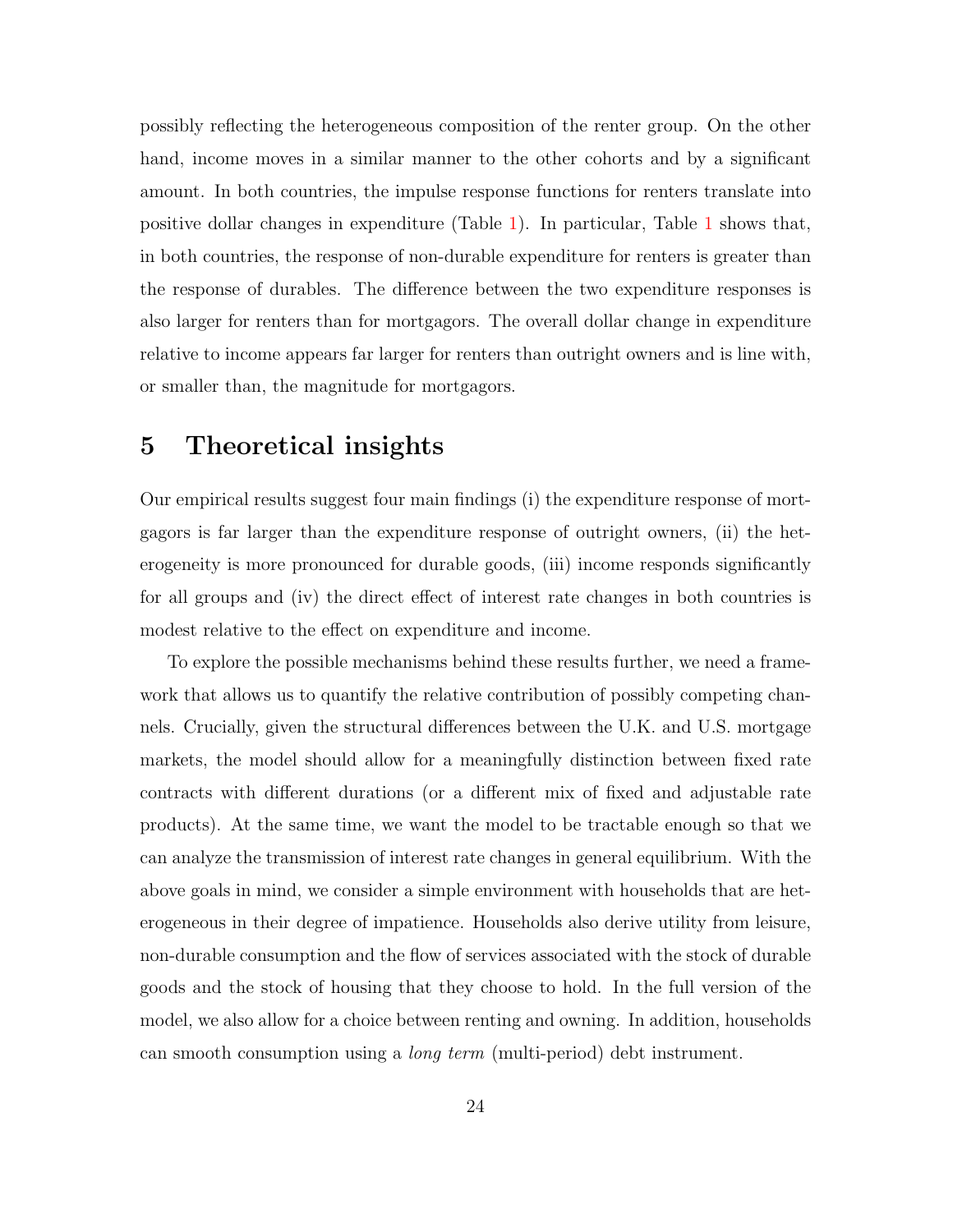The liquidity constraint. We assume that households are subject to a constraint in the amount they can borrow. We first present a simple version where the credit limit is fixed exogenously. This will already allow us to understand the differential response of constrained versus unconstrained households under fixed rate contracts with different maturities. Building on this, we then consider a richer version where borrowing needs to be backed by a collateralizable asset, in this case housing stock. In addition, households make a housing tenure decision between owning (possibly with a mortgage) and renting. While the exogenous credit limit version produces results qualitatively in line with the estimates in Section [3,](#page-12-0) we show that the presence of a collateral constraint provides one (but by no means the only) mechanism that can amplify the effects associated with an otherwise exogenous credit limit.

Multi-period debt. We assume that borrowing and lending can only go through a nominal, long-term, risk free bond (or mortgage). One unit of debt issued at  $t$ pays, starting in  $t + 1$ , the sequence of nominal installments  $1, \rho, \rho^2, \dots$ , which decay at a rate  $\rho$ , following [Woodford](#page-41-12) [\(2001\)](#page-41-12). Different values of  $\rho$  conveniently map into different effective average durations of fixed-rate periods. For example,  $\rho = 0$  would correspond to a case in which the entire stock of debt in the economy is renegotiated in every quarter. On the other hand, a value of  $\rho = 0.8$  (0.974) translates into a fixedrate duration of about one (seven) year(s), which we take as a rough approximation of the average effective duration in the U.K. (U.S.) mortgage market.<sup>[16](#page-24-0)</sup>

<span id="page-24-0"></span><sup>16</sup>On average over our sample period, nearly half of products in the U.K. mortgage market were originated at a fixed rate, with the most popular deal being over two years [\(Besley et al.](#page-39-11) [\(2013\)](#page-39-11)). Accordingly, we regard an economy with  $\rho = 0.8$  (or one year fixed rate period) as being sufficiently close to the average effective duration in the U.K. mortgage market. As for the U.S., [Doepke](#page-40-14) [and Schneider](#page-40-14) [\(2006\)](#page-40-14) report that since the 2000s, the average duration of financial assets has been around four years. Given that mortgages are typically characterized by higher duration than any other asset, this would seem to represent a lower bound for our calibration. On the other hand, the pace of entries and exits in the mortgage market suggests that an average effective duration above ten years would probably be implausible. For the sake of concreteness, we set  $\rho = 0.974$  (a seven year fixed rate duration) for the U.S. but we have verified that the set of impulse responses below are not sensitive to choosing any value between four and twenty years.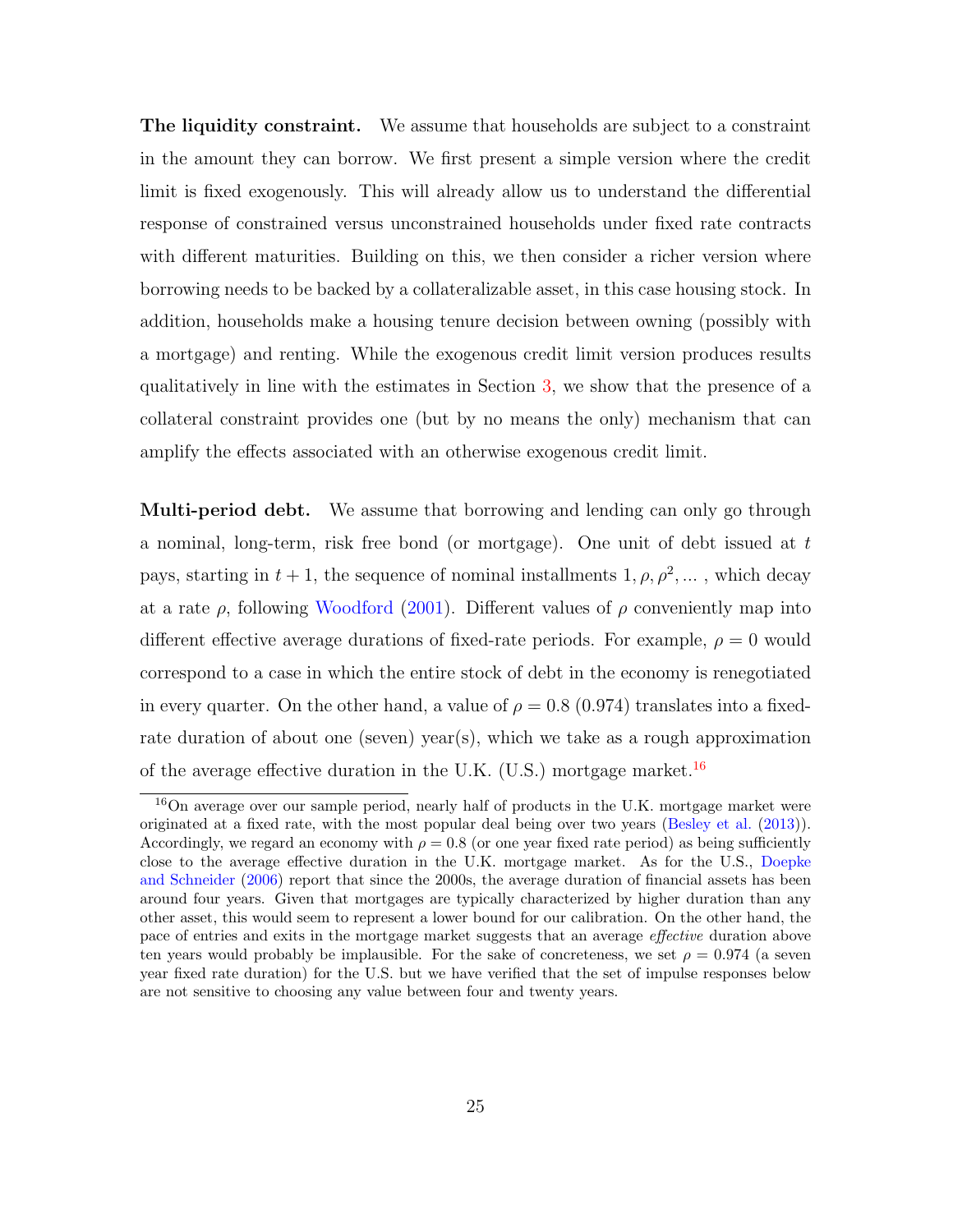Rest of the economy. The other elements of the model are relatively standard features of a New Keynesian environment, such as sticky prices, habit formation and a Taylor rule for setting the short-term nominal interest rate. Houses are in fixed supply and wages are flexible. The model includes durable expenditures following [Mertens](#page-41-13) [and Ravn](#page-41-13) [\(2011\)](#page-41-13) and [Monacelli](#page-41-14) [\(2009\)](#page-41-14). Finally, it is worth emphasizing that our model, while sufficiently rich to look at all the variables in our empirical analysis, has been kept deliberately stylized to highlight the relative importance of the key theoretical mechanisms that are most likely to be at play in the data. Accordingly, our theoretical analysis abstracts from a number of features which — in the empirical literature on DGSE models — have been shown to be quantitatively important to generate the persistence in the response of the endogenous variables observed in the data. Details and derivations of the two models below, including the description of the production side, pricing and monetary policy, are confined to the Appendix.

### 5.1 An exogenous credit limit

We first consider the case where households face an exogenous and constant constraint. Specifically, suppose there is a fixed credit limit,  $\Omega_t = \overline{\Omega}$   $\forall t$  such that

$$
S_t b_{t+1} \leq \bar{\Omega} \tag{2}
$$

where  $b_{t+1}$  is the real value of the debt repayment at the end of period t and  $S_t b_{t+1}$  is the current market value of outstanding debt. Note that for  $\rho = 0, b_{t+1}$  becomes the real value of the entire outstanding debt and  $S_t$  becomes the inverse of the one-period bond return. This set up is similar to the one analyzed in [Eggertsson and Krugman](#page-40-2) [\(2012\)](#page-40-2), with the distinction that here we consider debt with maturities longer than one quarter.

Our objectives are twofold: (i) to see whether this simple framework can rationalize our empirical findings; (ii) to disentangle the importance of the direct and indirect channels. Specifically, the former is a *cash-flow* effect, through which the budget constraint of debtors is directly affected by the interest rate change. The latter is a wider,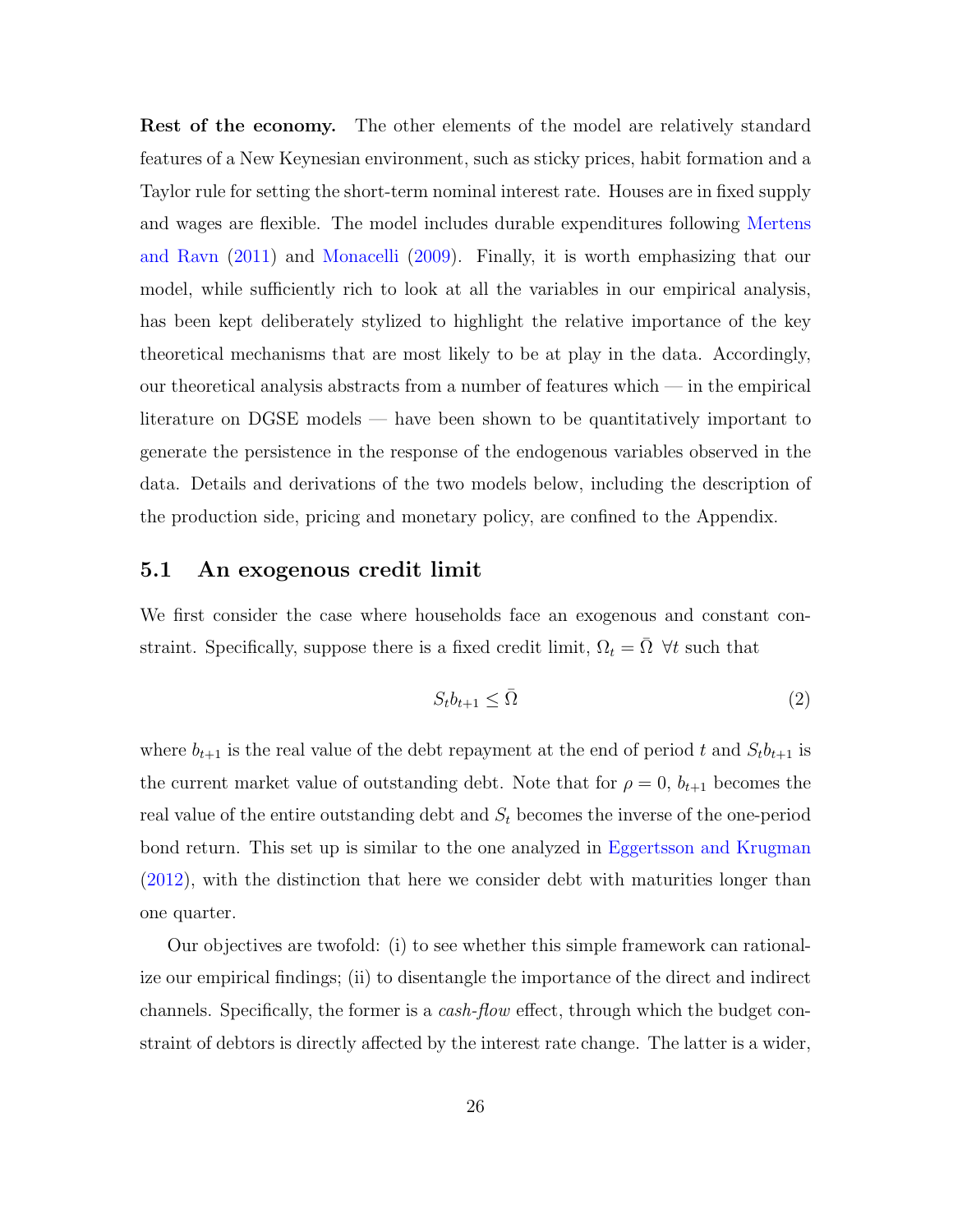indirect, general equilibrium effect where other variables such as household income can move, possibly significantly, following a monetary policy shock.

To quantify the relative importance of the cash-flow channel, we solve and simulate the model under different values of the duration parameter  $\rho$ , with zero representing the extreme case of an economy which refinances its entire stock debt in every period. The values of  $\rho$  are calibrated to match the average effective duration in the U.K. and U.S. mortgage markets discussed above.<sup>[17](#page-26-0)</sup>

In Figure [9,](#page-37-0) we report the effects of a 25 basis point cut in the policy rate on non-durable consumption (top row), durable expenditure (middle row) and income (bottom row). Two important results are worth noting. First, this simple set-up can replicate the two main dimensions of heterogeneity we uncover in the micro data: (i) for a given expenditure category, constrained agents respond more than unconstrained agents, (ii) for a given household group, the change in durable goods is larger than the change in non-durables. This reflects that fact that it is the stock of durables that enters the utility function of the households. As income also moves in the data for both groups, the expenditure responses in the model reinforce our interpretation of debtors as hand-to-mouth agents.

Second, the impulse responses under different mortgage market structures show that the effects of monetary policy are larger when  $\rho$  is smaller, consistent with both our empirical findings for mortgage repayments and the theoretical results in [Auclert](#page-39-3) [\(2015\)](#page-39-3). The reason why this happens in the model is simple: when an indebted (constrained) household is financing a given consumption stream through debt with short maturities, the proportion of the total amount that needs to be re-financed each period is higher. An unexpected decrease in the refinancing costs generates an improvement in household resources. But, importantly, this does not appear to be main driver of the large response of debtors' consumption, even in the empirically unrealistic case in which everyone refinances the entire stock of debt in every period

<span id="page-26-0"></span><sup>&</sup>lt;sup>17</sup> Importantly, and as shown in the appendix, the real interest rate and consumption/income in steady state are *independent* of the value of  $\rho$ . This ensures a meaningful comparison of impulse responses under economies with different values of  $\rho$ .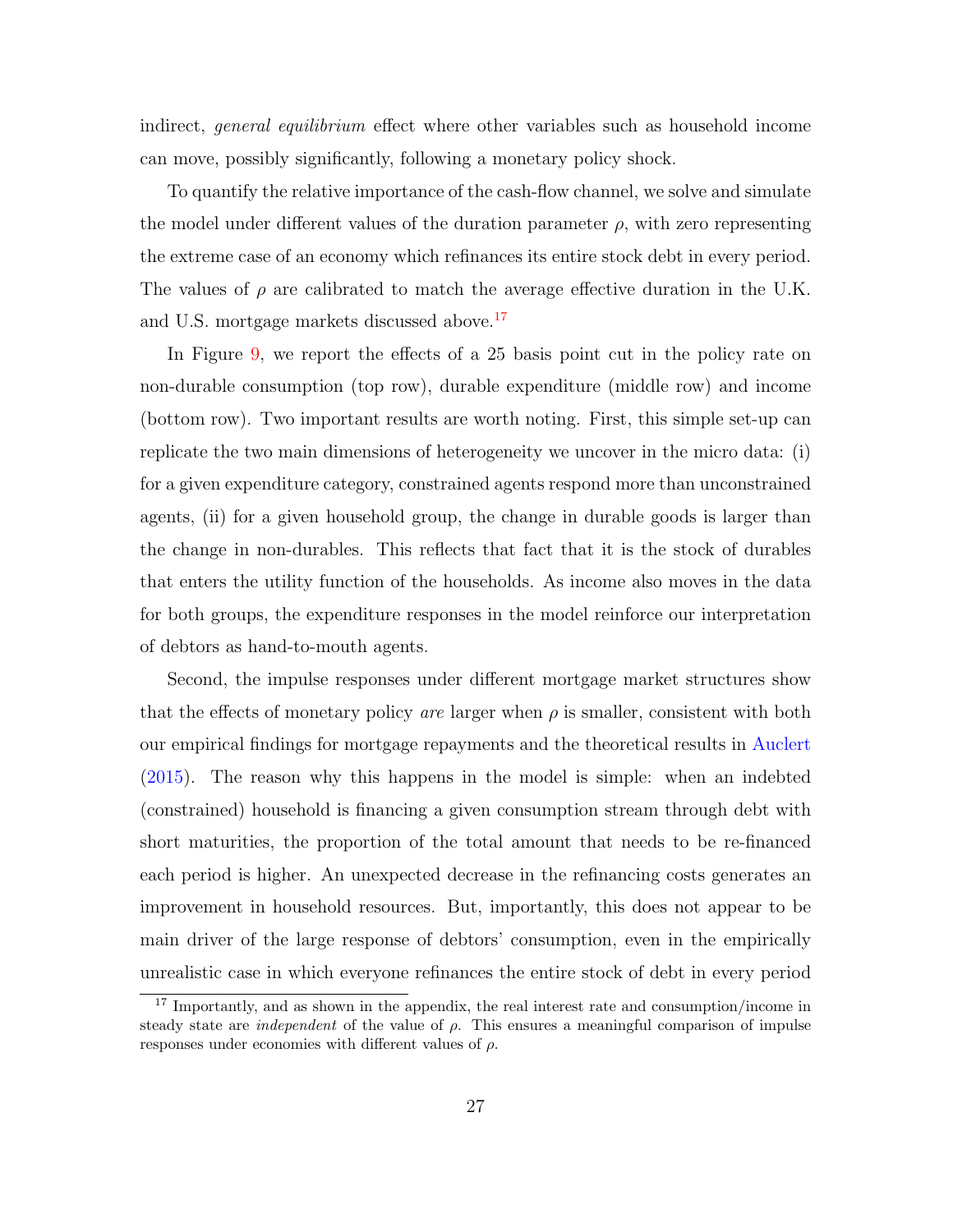(i.e.  $\rho = 0$ ). The simple model therefore already seems to capture the main aspects of our empirical findings, though the absolute magnitudes of the responses tend to be smaller than the peak effects that we have estimated in the micro data.

### 5.2 An endogenous collateral limit

In this section, we relax the assumption of a fixed borrowing limit and assess the quantitative performance of an extended model which adds two features: (i) an endogenous collateral constraint, (ii) a housing tenure decision, choosing between how much housing to own and how much housing to rent, with the relative price determined endogenously.

We embed the collateral constraint as in [Iacoviello](#page-40-1) [\(2005\)](#page-40-1) into our multi-period debt framework, with mortgagors who can borrow up to a given fraction  $\phi$  of their expected housing wealth next period:

$$
S_t b_{t+1} \le \phi E_t \left( \frac{q_{t+1}^h h_t \pi_{t+1}}{R_t} \right) \tag{3}
$$

where  $q_{t+1}^h$  is the real house price,  $h_t$  is the housing stock,  $\pi_{t+1}$  is the inflation rate between t and  $t + 1$ , and  $R_t$  is the one-period nominal interest rate. Full details and derivations are reported in the Appendix.

In Figure [10,](#page-38-0) we show the results for mortgagors in the left column and those for outright owners in the right column (renters' responses are reported in the Appendix). Note that in this extended version of the model, mortgagors' income still comes from labor only while for outright owners this is the sum of labor and financial income, with the latter stemming from asset returns. The main message from the collateral constraint model in Figure [10](#page-38-0) chimes with the previous results in Figure [9](#page-37-0) from the exogenous credit limit model. In particular, it is still the case that (i) the spending responses are heterogeneous across both household groups and goods categories, (ii) the gap in the expenditure changes between the one year (solid red line) and the seven year (broken green line) maturity calibrations is small and (iii) the income responses of households with mortgage debt and outright owners are similar.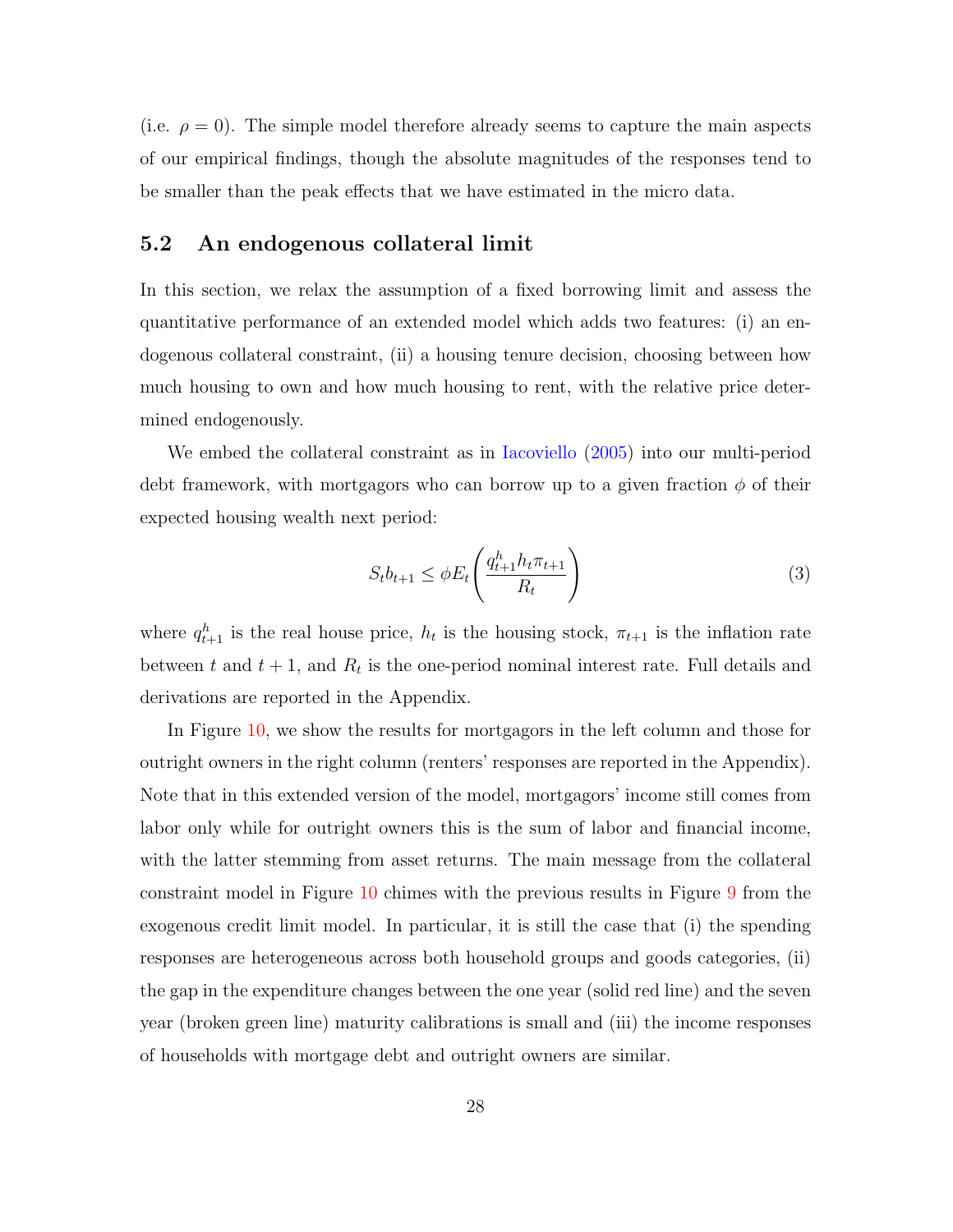The difference between the calibration with a one quarter fixed-rate duration (blue line with circles) and the calibration with a seven year fixed-rate duration can be as large as 25%. On the one hand, this suggests that two economies with a very different mix of adjustable and fixed rate mortgage products may, in principle, exhibit quite different expenditure responses. On the other hand, Figure 10 also reveals that, using two empirically more plausible calibrations for the average effective fixed rate duration of one year for the U.K. and seven years for the U.S., the differences in the expenditure responses to a temporary monetary policy shock tend to be relatively small, consistent with the results in [Garriga et al.](#page-40-7)  $(2013)$ <sup>[18](#page-28-0)</sup>

The results in Figure [10](#page-38-0) suggest that a more detailed specification of the constraint(s) facing indebted households can provide an important amplification mechanism for the effects of monetary policy. While in the Appendix we provide some evidence that a financial accelerator mechanism may be at play in both countries, modeling other frictions — such as the transactions costs of accessing illiquid wealth proposed by [Kaplan and Violante](#page-41-1) [\(2014\)](#page-41-1) and investigated further by [Kaplan et al.](#page-41-3) [\(2015\)](#page-41-3) in a business cycle model with incomplete markets and nominal rigidities may have the potential to produce an even larger amplification, which could comple-ment the collateral constraint channel.<sup>[19](#page-28-1)</sup> Nevertheless, our key conclusion is that the general equilibrium effect on income, triggered by the behavior of debt-constrained mortgagors, appears quantitatively more important than the direct effect of an interest rate change on debt repayments. This would seem a key feature for any quantitative model of the monetary transmission mechanism to match.

<span id="page-28-0"></span><sup>&</sup>lt;sup>18</sup>More extreme calibrations of the other structural parameters such as, for instance, the degree of price rigidity and the maximum loan to value in the constraint, can generate significantly larger gaps between the one quarter and the seven year duration impulse response functions. This would come, however, at the cost of two counterfactual predictions. First, the magnitude of both non-durable and durable spending would tend to become implausibly large relative to what we report in the empirical analysis. Second, the income responses would display a marked heterogeneity between mortgagors and outright owners. On the other hand, the small difference between fixed rate contracts of one year and seven years is robust to these more extreme parameterizations.

<span id="page-28-1"></span> $19$ In particular, Appendix F shows that, in both U.K. and U.S. data, (real) house prices and mortgage equity withdrawal change significantly following a monetary policy shock.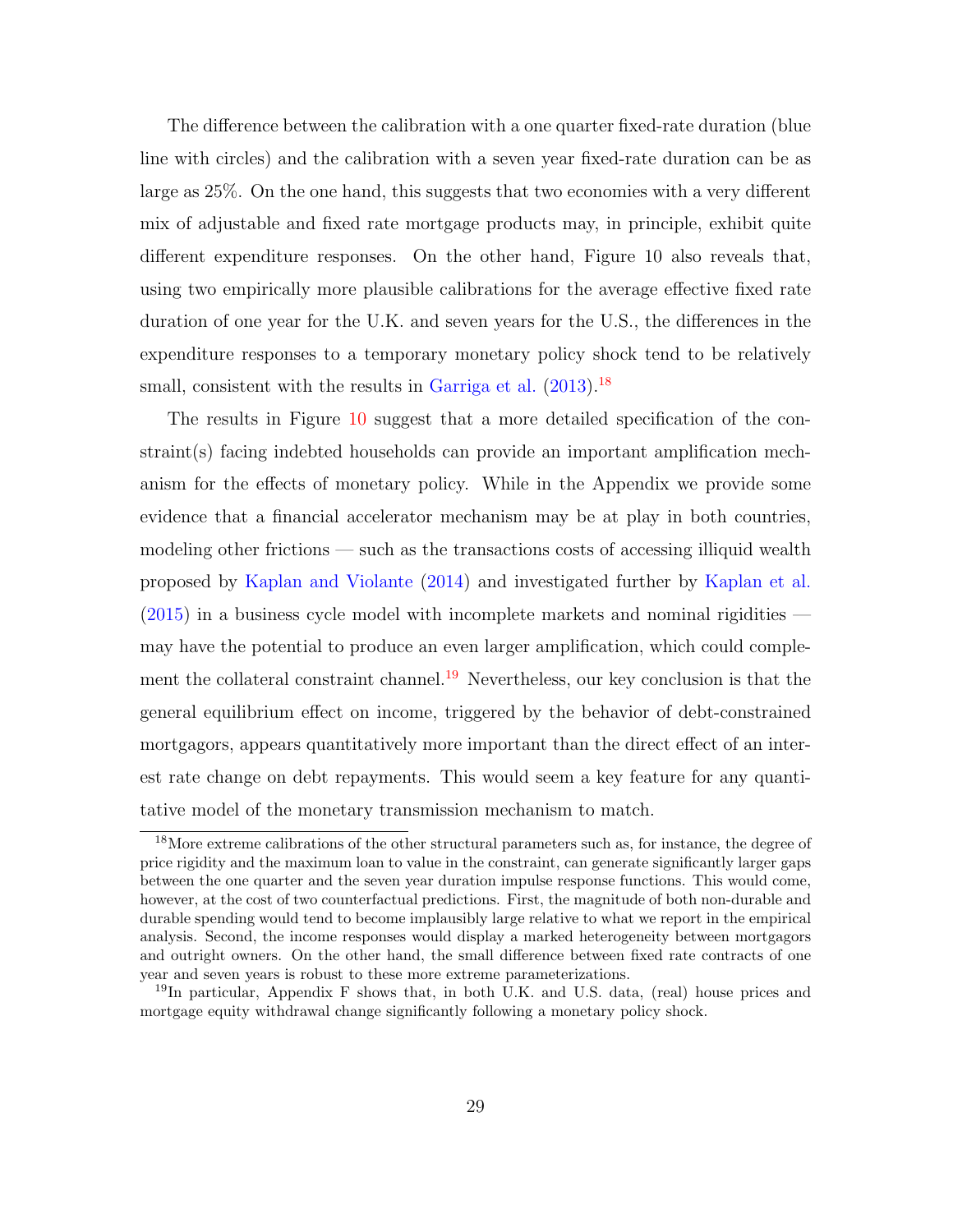## 6 Conclusions

Does household indebtedness matter for the transmission of monetary policy? And if so, why? Our analysis suggests that it does matter: the reason is that mortgagors tend to hold little liquid wealth relative to their income and exhibit hand-to-mouth behavior despite owning sizable illiquid assets. Consequently, the general equilibrium effects of an interest rate change on income appear quantitatively more important than the direct 'cash-flow' effect on mortgage payments in accounting for the magnitudes of the estimated expenditure responses across heterogeneous debt positions. We reach these conclusions by performing a detailed evaluation of the effects of monetary policy using survey micro data for the United States and the United Kingdom, grouping households by their housing tenure status.

The focus on the U.S. versus the U.K. is motivated by the marked differences in mortgage market structures, with the majority of American contracts featuring longer durations and fixed rates and the majority of British deals featuring shorter durations and adjustable rates. The focus on households with debt versus outright owners is motivated by the close resemblance of these groups to the constrained and unconstrained agents typically found in heterogeneous agent business-cycle models with housing wealth. Indeed, we also report independent evidence that between  $40\%$ and 50% of mortgagors in each country are potentially hand-to-mouth, and that the majority of 'wealthy' hand-to-mouth households are mortgagors.

To corroborate the interpretation of our evidence, we lay out a simple heterogeneous agents framework with a credit constraint and multi-period debt. In the model, the credit constraint and the general equilibrium effect on income play a quantitatively more important role than the direct cash flow effect on mortgage payments in rationalizing our empirical findings. This paper therefore highlights a novel mechanism that works through liquidity shortages facing indebted households and extends our understanding of the transmission of monetary policy beyond the conventional intertemporal substitution channel in representative agent models.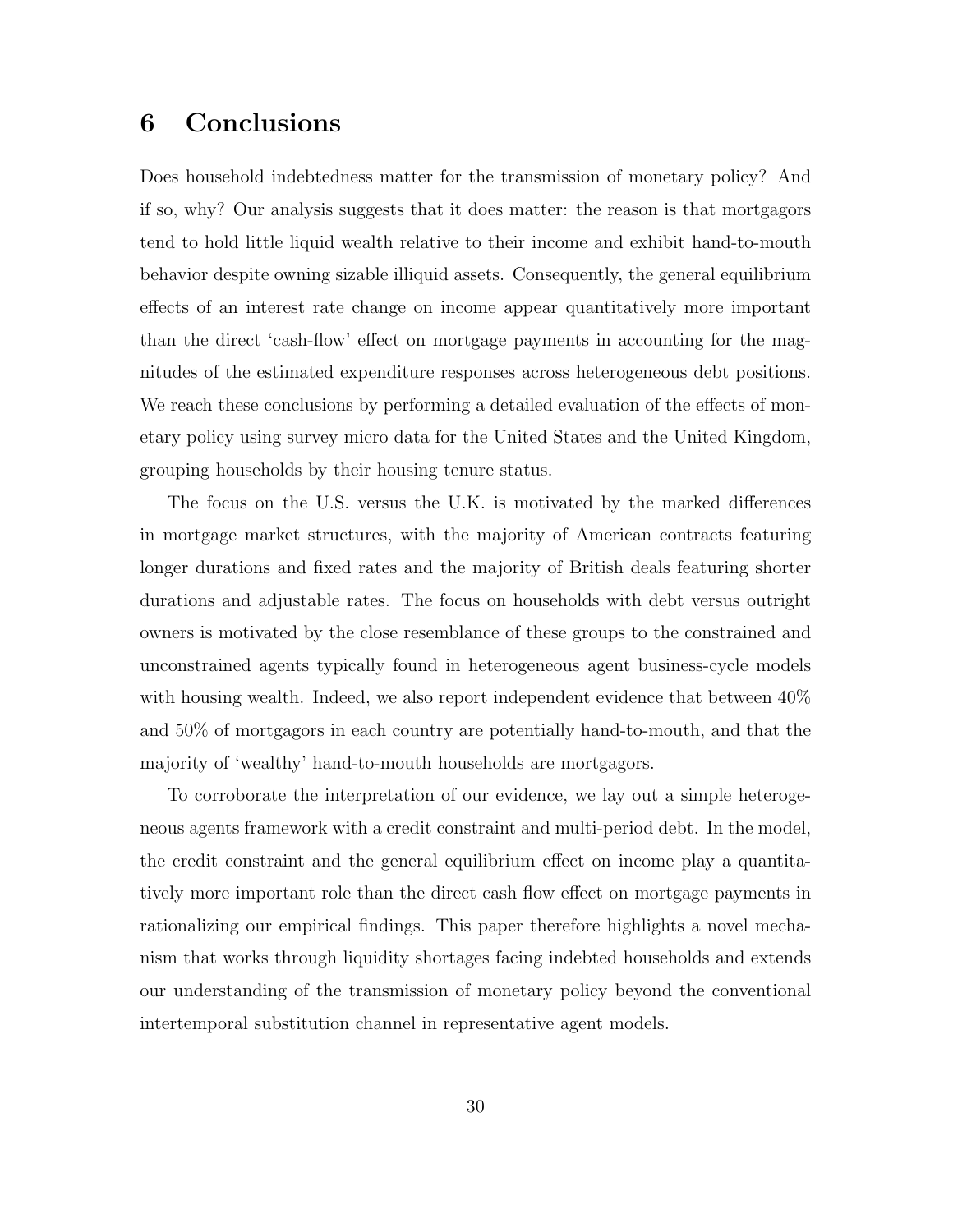

<span id="page-30-0"></span>Figure 1: Share of mortgagors, outright home owners and renters in the U.K. (source: FES/LCFS, 1975-2009) and the U.S. (source: CEX, 1981-2009).



<span id="page-30-1"></span>Figure 2: Monetary policy shocks series. United Kingdom: [Cloyne and Huertgen](#page-40-0) [\(2015\)](#page-40-0); United States: updated version of [Romer and Romer](#page-41-0) [\(2004\)](#page-41-0).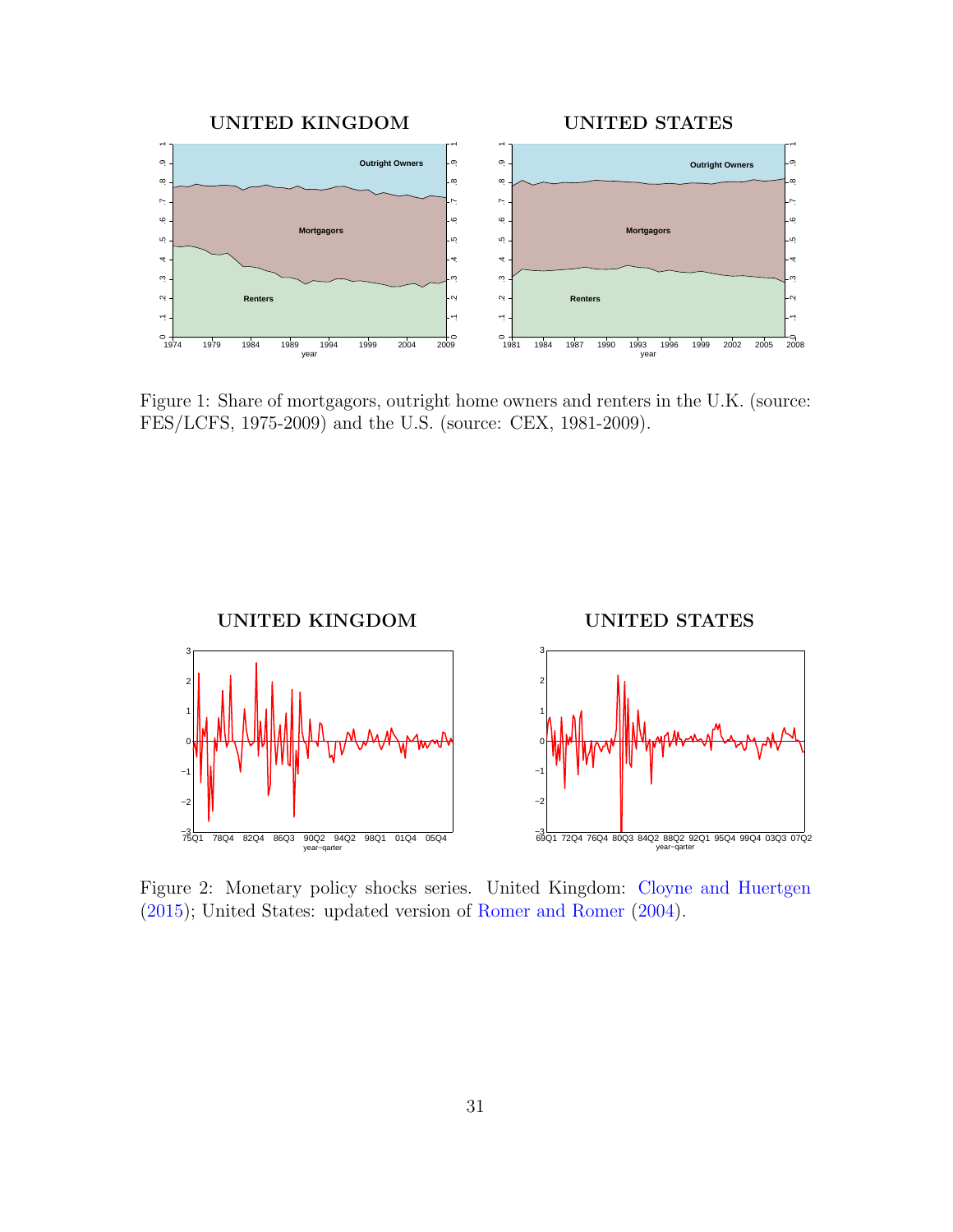

<span id="page-31-0"></span>Figure 3: Dynamic effects of a 25 basis point unanticipated interest rate cut on the consumption of non-durable goods and services, the expenditure on durable goods and household income from official aggregate national statistics. Grey areas are bootstrapped 90% confidence bands. Top row: UK, data range 1975q1-2007q4. Bottom row: US, data range: Figure 3: Dynamic effects of a 25 basis point unanticipated interest rate cut on the consumption of non-durable goods and services, the expenditure on durable goods and household income from official aggregate national statistics. Grey areas are bootstrapped 90% confidence bands. Top row: UK, data range 1975q1-2007q4. Bottom row: US, data range: 1981q1-2007q4. 1981q1-2007q4.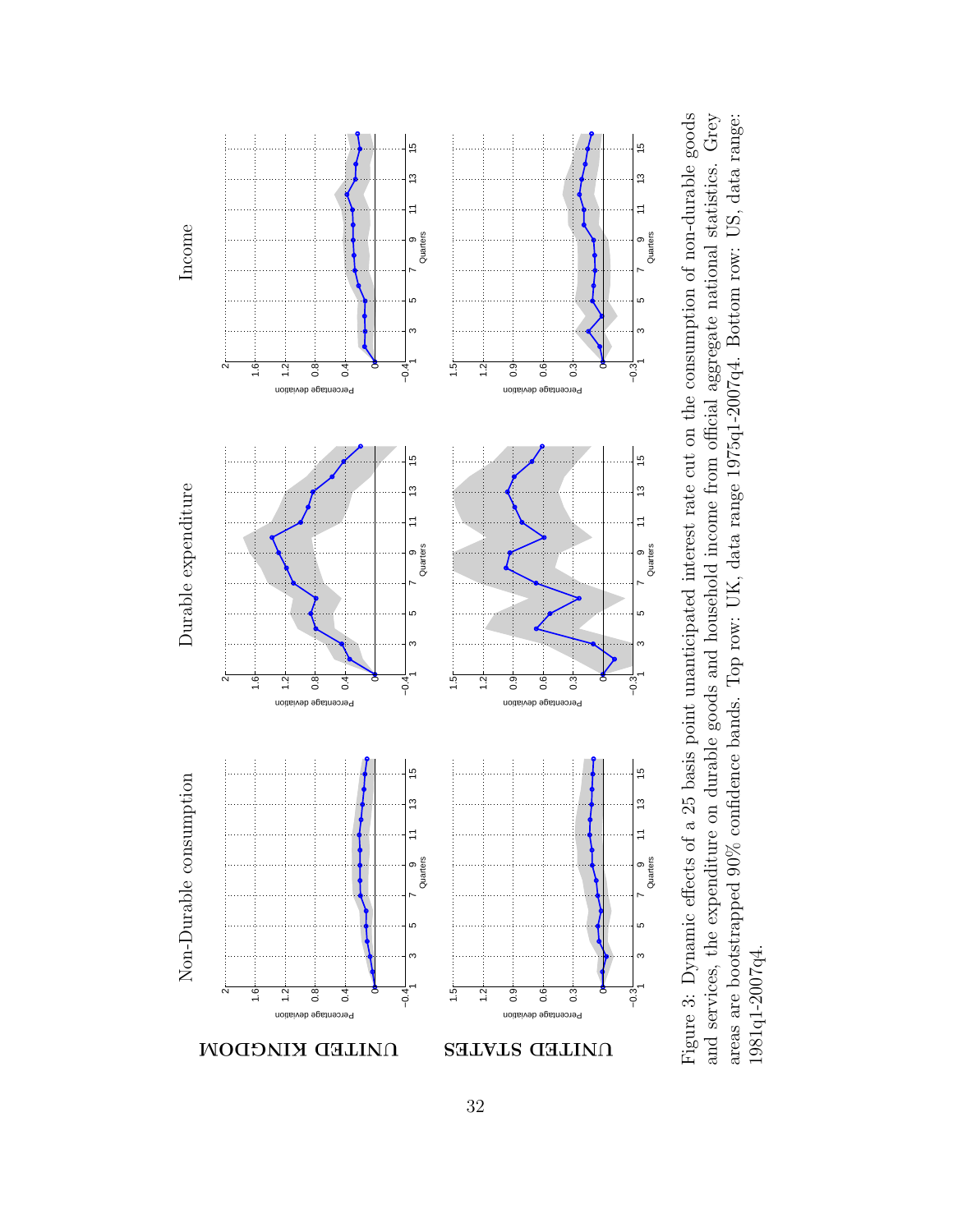

<span id="page-32-0"></span>Figure 4: Dynamic effects of a 25 basis point unanticipated interest rate cut on the consumption of non-durable goods and services by housing tenure group. Grey areas are bootstrapped 90% confidence bands. Top row: UK (FES/LCFS data). Bottom row: US (CEX data).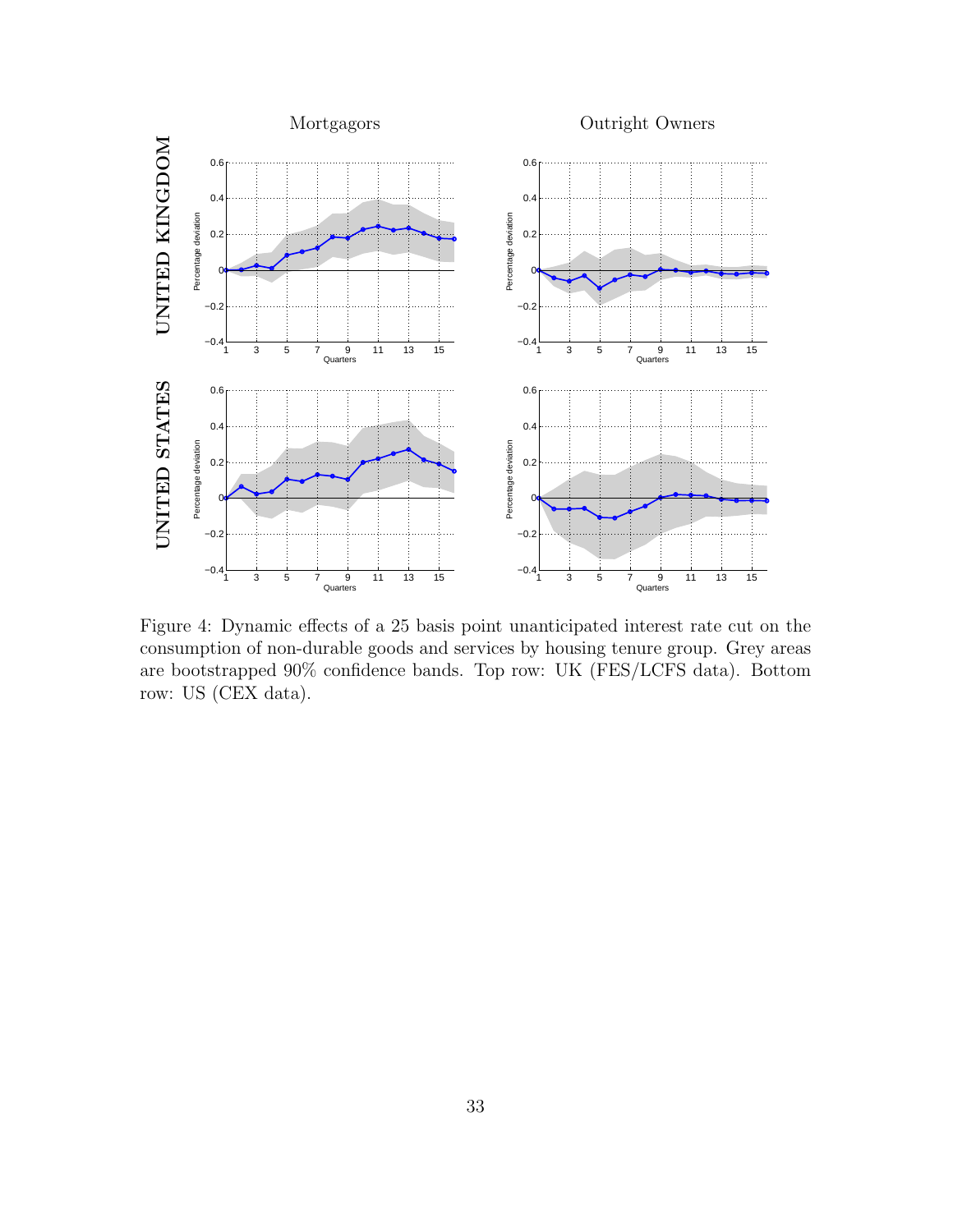

<span id="page-33-0"></span>Figure 5: Dynamic effects of a 25 basis point unanticipated interest rate cut on the expenditure of durable goods by housing tenure group. Grey areas are bootstrapped 90% confidence bands. Top row: UK (FES/LCFS data). Bottom row: US (CEX data).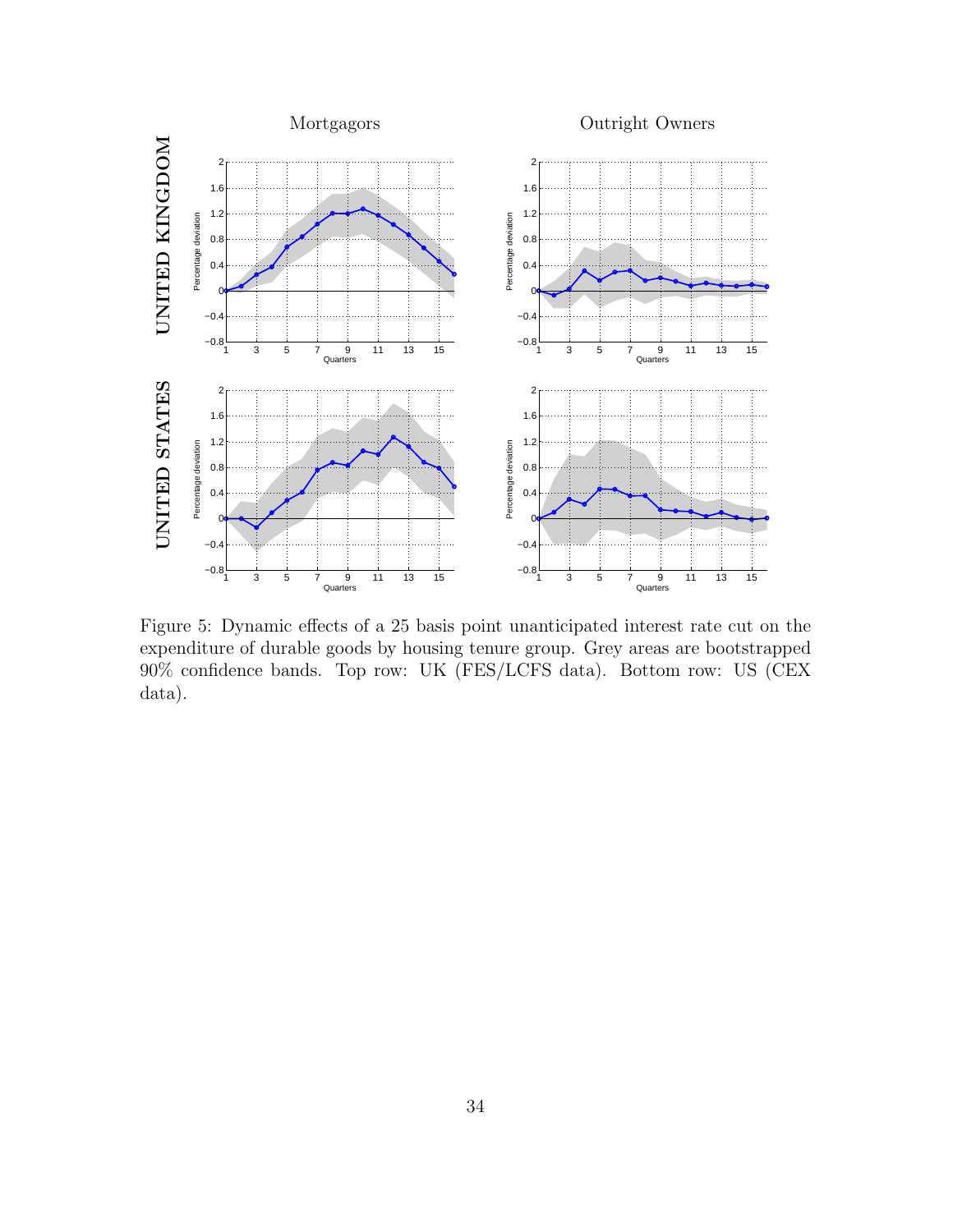

Figure 6: Dynamic effects of a 25 basis point unanticipated interest rate cut on mortgage payments. Grey areas are bootstrapped 90% confidence bands. Left: UK (FES/LCFS data). Right: US (CEX data).



<span id="page-34-0"></span>Figure 7: Dynamic effects of a 25 basis point unanticipated interest rate cut on income by housing tenure group. Grey areas are bootstrapped 90% confidence bands. Top row: UK (FES/LCFS data). Bottom row: US (CEX data).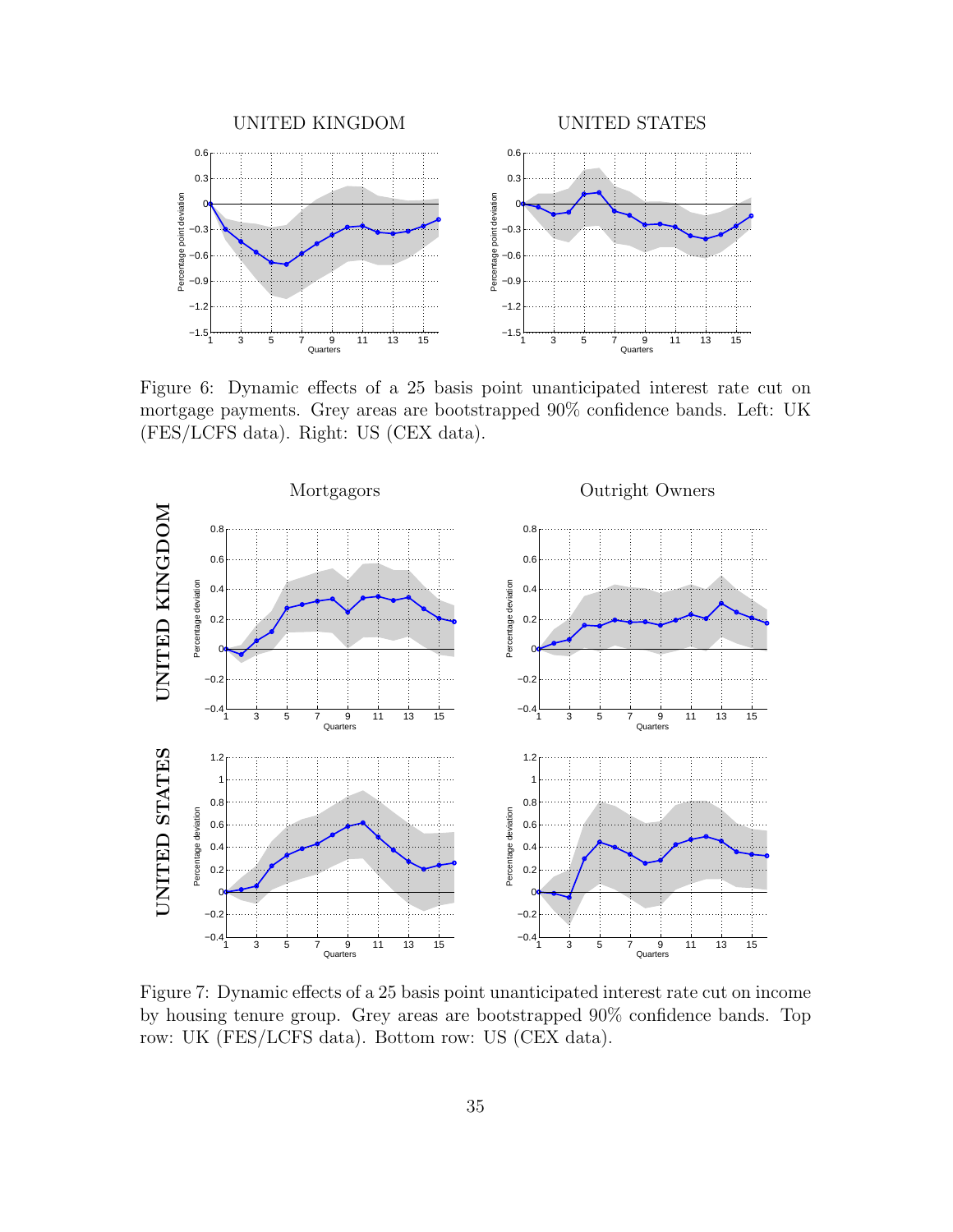

<span id="page-35-0"></span>Figure 8: Shares of Wealthy Hand-To-Mouth (WHTM) mortgagors. U.K. (U.S.) data: 1995, 2000, 2005 waves of the British Household Panel Survey (Survey of Consumer Finances). A household is defined as WHTM if at any given point in time both (i) their net illiquid wealth is positive and (ii) their net liquid wealth is less than half of their total monthly household labor income.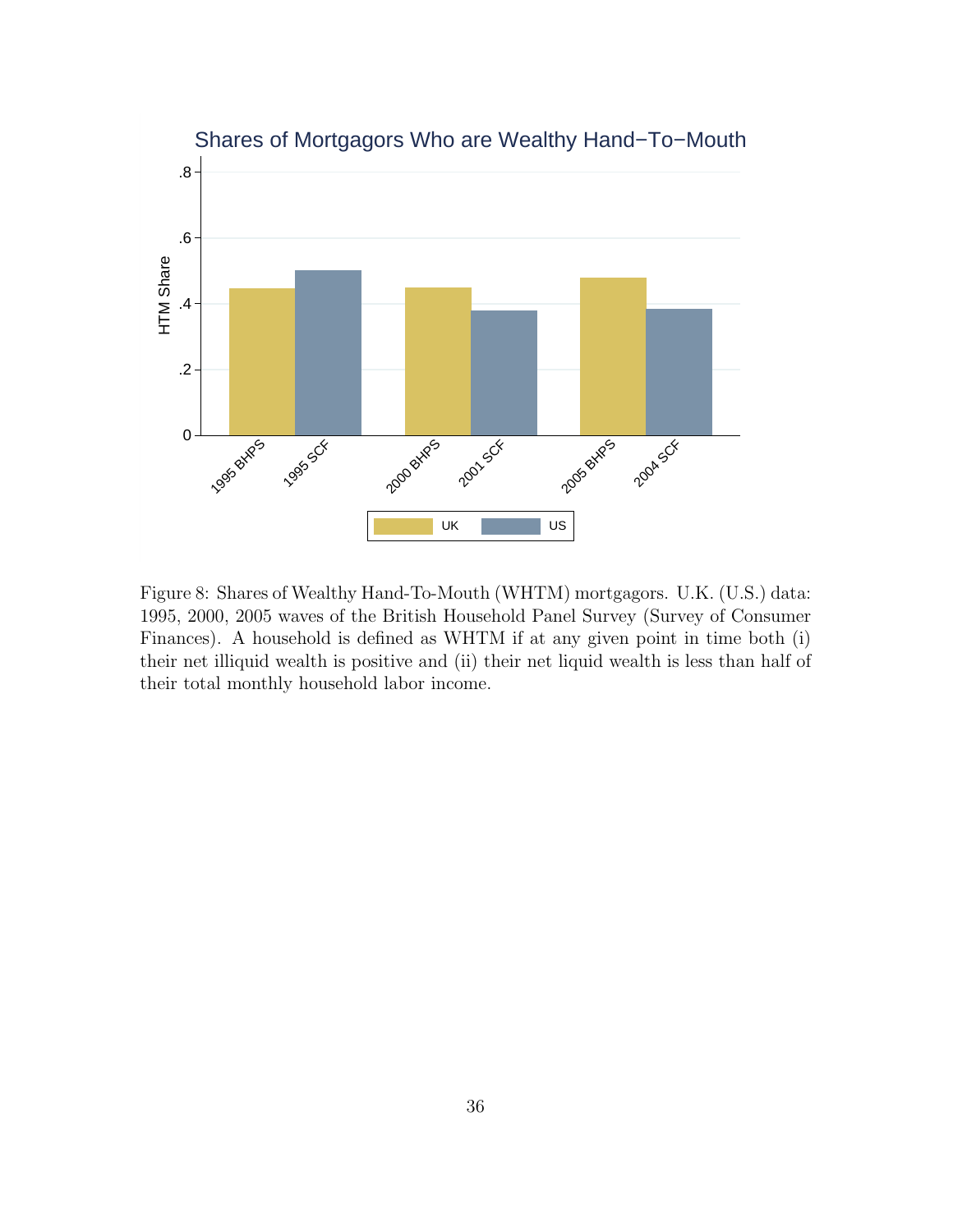|            | non-durable<br>consumption | durable<br>expenditure  | mortgage<br>payments | <i>after-tax income</i> |
|------------|----------------------------|-------------------------|----------------------|-------------------------|
| Mortgagors | 308.3                      | 292.3                   | $-166.4$             | 695.9                   |
|            | [112.8, 516.1]             | [189.2, 369.0]          | $[-272.2, -41.7]$    | [186.5, 1105.1]         |
| Outright   | $-62.6$                    | 46.5                    |                      | 451.7                   |
| Owners     | $[-148.2, 77.4]$           | $[-24.6, 107.6]$        |                      | [122.5, 797.2]          |
| Renters    | 155.3<br>[17.9, 261.8]     | 19.0<br>$[-36.5, 62.9]$ |                      | 397.3<br>94.2, 596.1    |

#### <span id="page-36-0"></span>Table 1: Cumulative changes over four years in US\$

Panel A: United Kingdom

# Panel B: United States

|            | non-durable<br>consumption | durables<br>expenditure | mortgage<br>payments         | <i>after-tax income</i> |
|------------|----------------------------|-------------------------|------------------------------|-------------------------|
| Mortgagors | 305.8                      | 229.3                   | $-56.3$                      | 757.3                   |
|            | [58.3, 554.3]              | [122.0, 350.8]          | $\lceil -112.8, -4.3 \rceil$ | [196.8, 1302.0]         |
| Outright   | $-72.3$                    | 54.8                    |                              | 585.3                   |
| Owners     | $[-324.8, 186.0]$          | $[-10.5, 127.8]$        |                              | [83.3, 1012.8]          |
| Renters    | 223.3<br>[32.3, 412.3]     | 123.5<br>[30.3, 213.8]  |                              | 439.3<br>[112.8, 699.8] |

Note: The Table reports point estimates and bootstrapped 90% confidence bands for the cumulative response (over the 16 quarters of the IRF) of the quarterly values of the variable of interest in 2007 US dollars, following an unanticipated 25 basis point cut in the policy rate. The magnitudes are per household averages.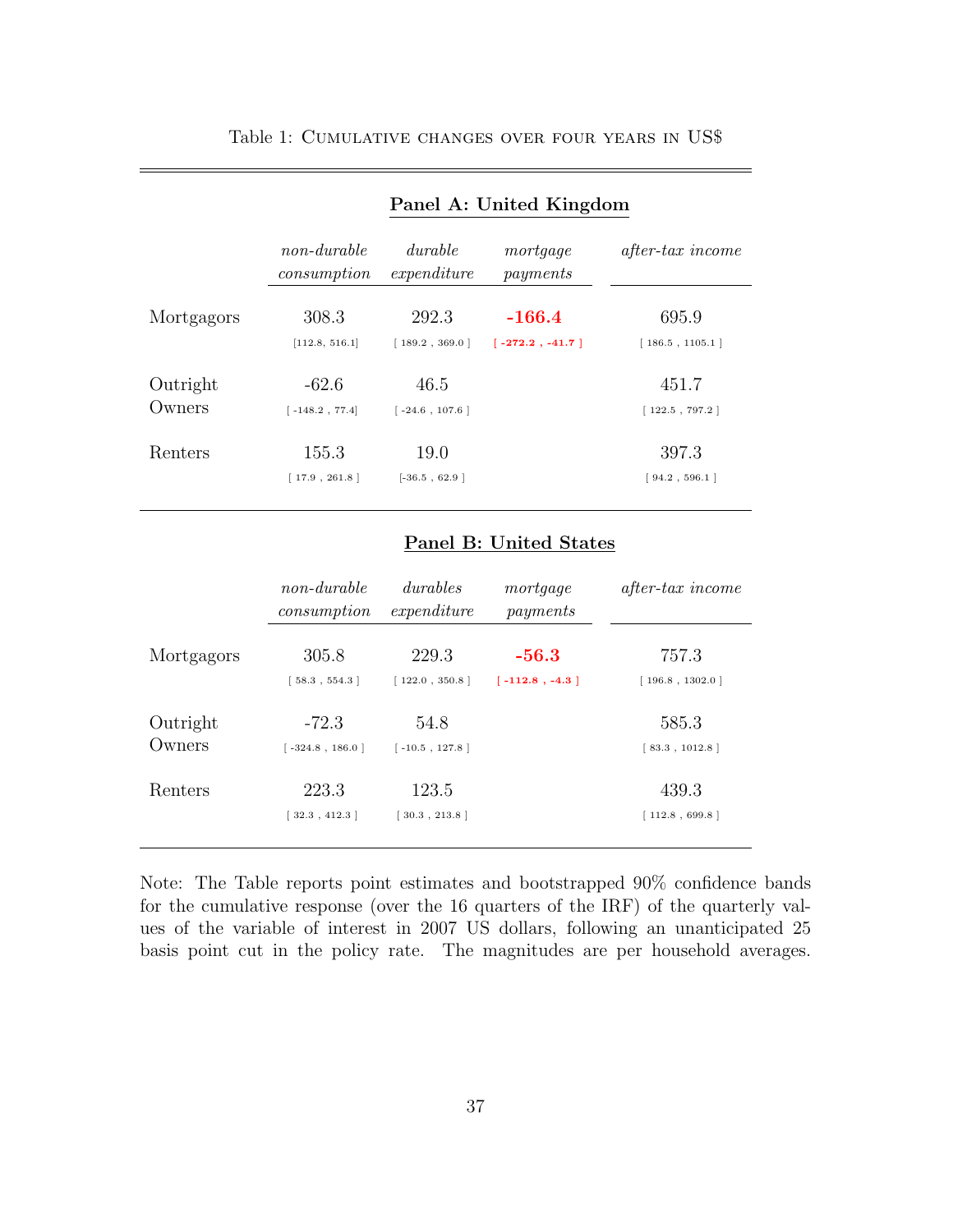

<span id="page-37-0"></span>Figure 9: Response of non-durable consumption, durable expenditure and income in the exogenous debt limit model: constrained vs. unconstrained agents. Duration refers to the effective duration of fixed-rate mortgage contracts in the aggregate economy, which on average is about one year for the U.K. and 7 years for the U.S.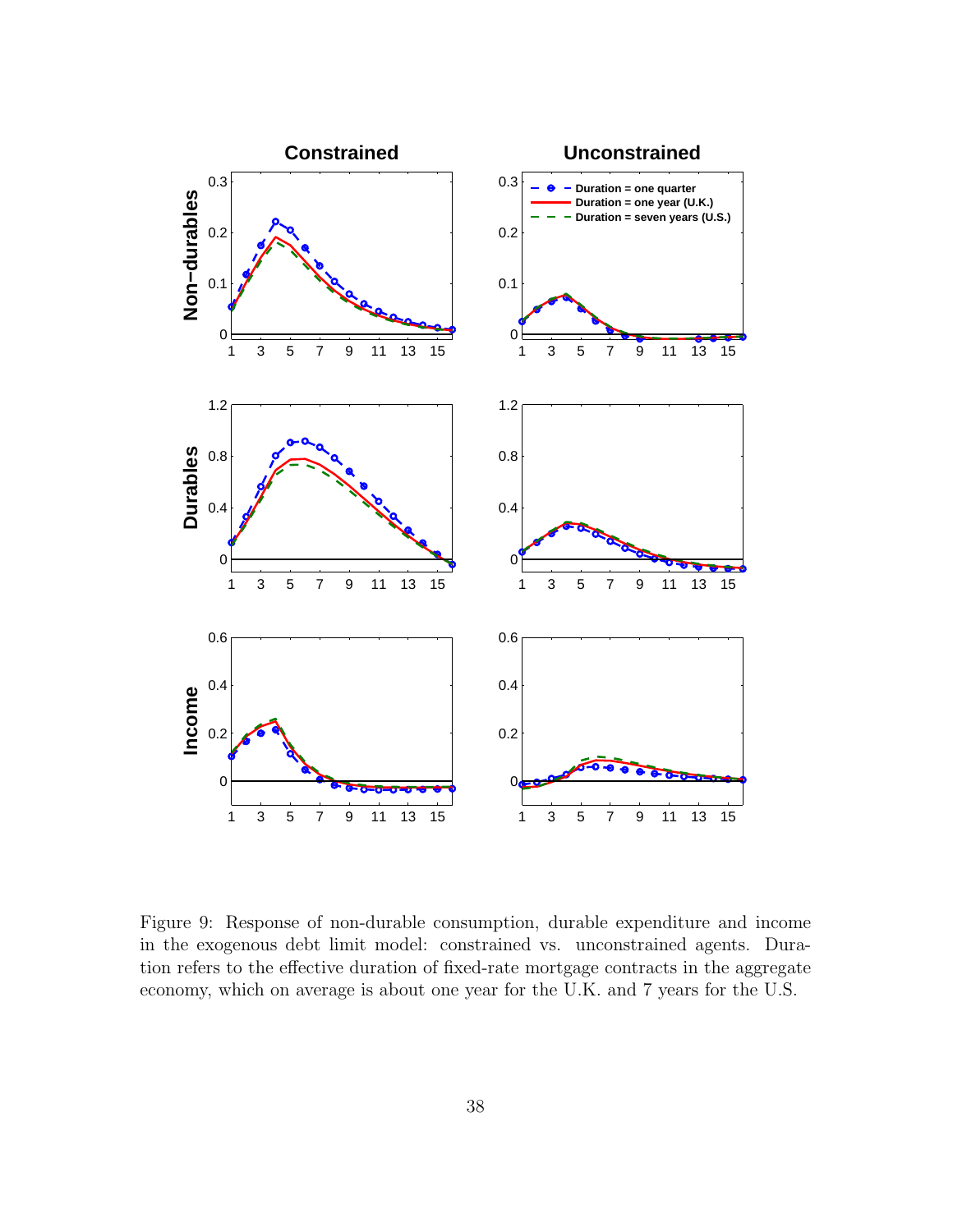

<span id="page-38-0"></span>Figure 10: Response of non-durable consumption, durable expenditure and income in the housing collateral constraint model: mortgagors versus outright owners. Duration refers to the effective duration of fixed-rate mortgage contracts in the aggregate economy, which on average is about one year for the U.K. and 7 years for the U.S.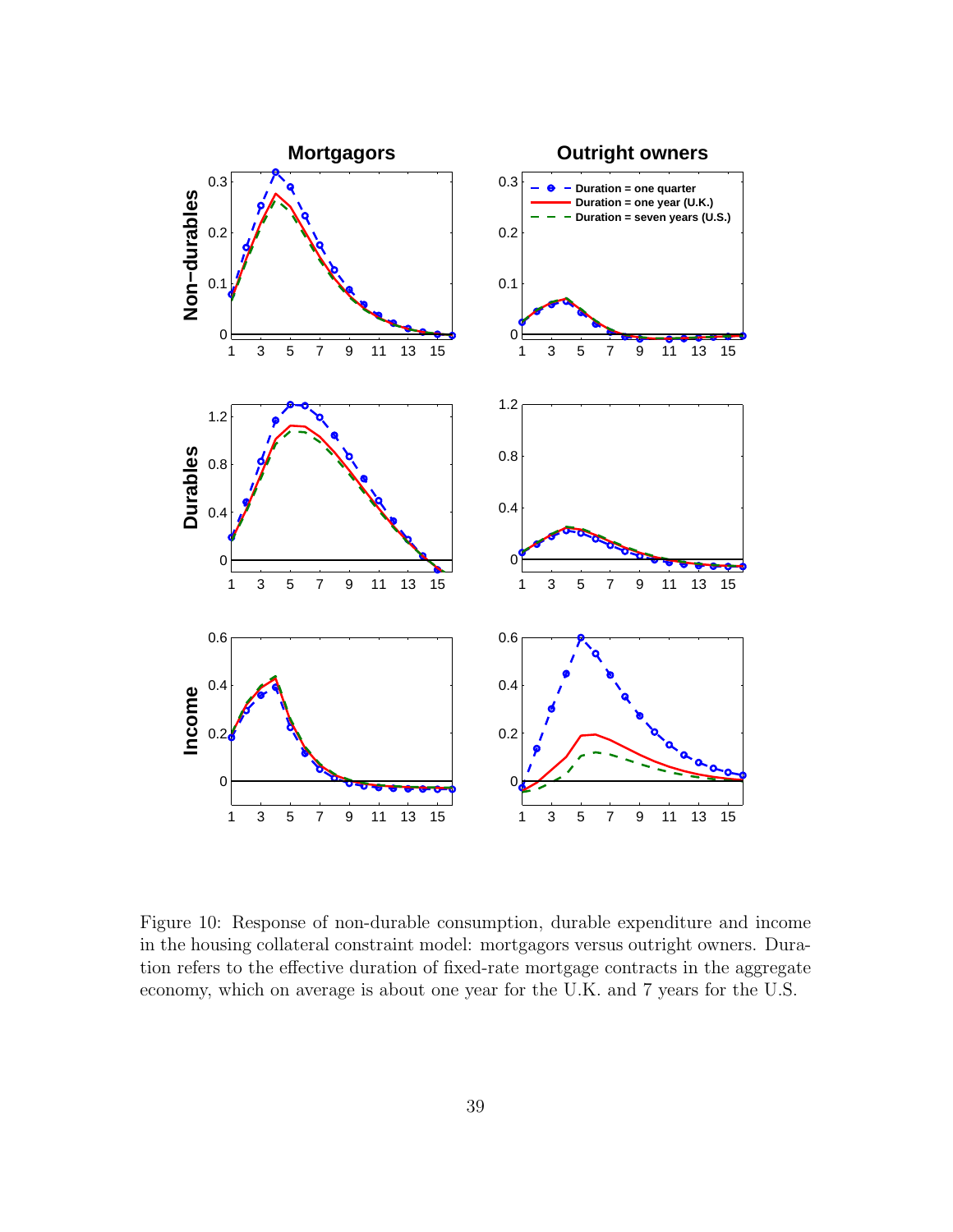## References

- <span id="page-39-4"></span>Aguiar, M. and M. Bils (2015). Has Consumption Inequality Mirrored Income Inequality? American Economic Review 105 (9), 2725–2756.
- <span id="page-39-1"></span>Aladangady, A. (2014). Homeowner balance sheets and monetary policy. FEDS working paper No. 2014-98, Board of Governors.
- <span id="page-39-12"></span>Attanasio, O., J. Banks, and S. Tanner (2002). Asset holding and consumption volatility. Journal of Political Economy 110, 771–792.
- <span id="page-39-5"></span>Attanasio, O. P., E. Battistin, and A. Leicester (2006). From Micro to Macro, From Poor to Rich: Consumption and Income in the UK and the US. Technical report. University of Michigan.
- <span id="page-39-3"></span>Auclert, A. (2015). Monetary policy and the redistribution channel. *MIT mimeo.*
- <span id="page-39-10"></span>Barsky, R., C. House, and M. Kimball (2007). Sticky-price models and durable goods. American Economic Review 97(3), 984–998.
- <span id="page-39-0"></span>Bayer, C., R. Luetticke, L. Pham-Dao, and V. Tjaden (2015). Precautionary savings, illiquid assets, and the aggregate consequences of shocks to household income risk. Manuscript, University of Bonn.
- <span id="page-39-11"></span>Besley, T., N. Meads, and P. Surico (2013). Risk heterogeneity and credit supply: Evidence from the mortgage market. NBER Macroeconomics Annual 27, 375–419.
- <span id="page-39-6"></span>Brewer, M. and C. O'Dea (2012, Jul). Measuring living standards with income and consumption: evidence from the UK. Technical report.
- <span id="page-39-7"></span>Browning, M., A. Deaton, and M. Irish (1985). A profitable approach to labour supply and commodity demands over the life-cycle. *Econometrica*  $53(3)$ ,  $503-44$ .
- <span id="page-39-2"></span>Calza, A., T. Monacelli, and L. Stracca (2013). Housing finance and monetary policy. Journal of the European Economic Association 11, 101–122.
- <span id="page-39-8"></span>Christiano, L. J., M. Eichenbaum, and C. Evans (1996, February). The effects of monetary policy shocks: Evidence from the flow of funds. The Review of Economics and Statistics  $78(1)$ , 16–34.
- <span id="page-39-9"></span>Christiano, L. J., M. Eichenbaum, and C. L. Evans (1999). Monetary policy shocks: What have we learned and to what end? In J. B. Taylor and M. Woodford (Eds.), Handbook of Macroeconomics, Volume 1A, Chapter 2, pp. 65–148. North-Holland.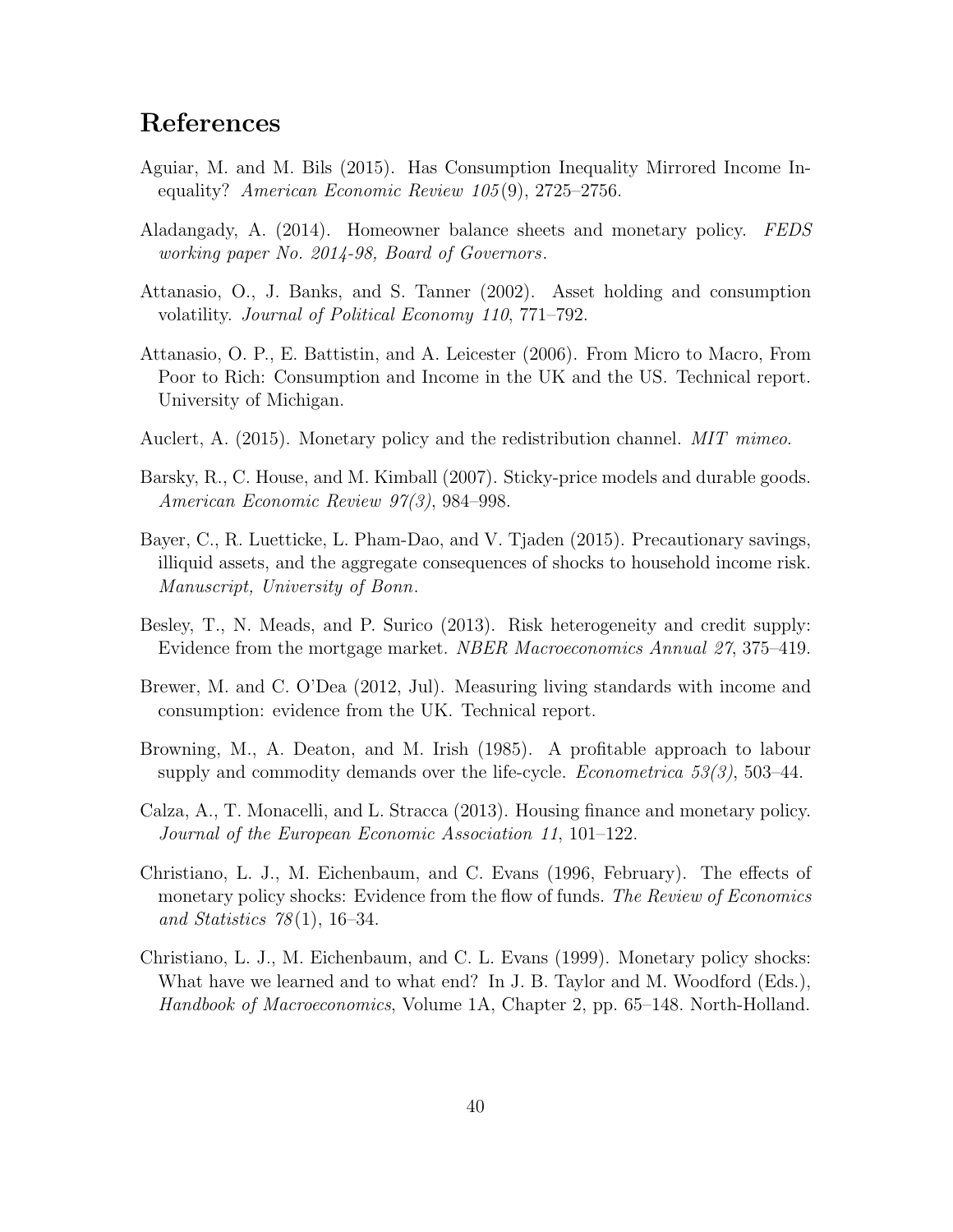- <span id="page-40-0"></span>Cloyne, J. and P. Huertgen (2015). The macroeconomic effects of monetary policy: a new measure for the United Kingdom. American Economic Journal: Macroeconomics, forthcoming.
- <span id="page-40-6"></span>Cloyne, J. and P. Surico (2015). Household debt and the dynamic effects of income tax changes. Review of Economic Studies forthcoming.
- <span id="page-40-12"></span>Coibion, O. (2012). Are the effects of monetary policy shocks big or small? American Economic Journal: Macroeconomics 4(2).
- <span id="page-40-9"></span>Coibion, O., Y. Gorodnichenko, L. Kueng, and J. Silvia (2012). Innocent Bystanders? Monetary Policy and Inequality in the U.S. NBER Working Papers 1817.
- <span id="page-40-11"></span>Crossley, T., H. Low, and C. O'Dea (2012). Household consumption through recent recessions. Technical report.
- <span id="page-40-8"></span>Di Maggio, M., A. Kermani, and R. Ramcharan (2015). Monetary policy passthrough: Household consumption and voluntary deleveraging. Mimeo, Columbia University, Berkeley University and Boards of Governors.
- <span id="page-40-14"></span>Doepke, M. and M. Schneider (2006). Inflation and the redistribution of nominal wealth. Journal of Political Economy  $114(6)$ .
- <span id="page-40-2"></span>Eggertsson, G. and P. Krugman (2012). Debt, deleveraging, and the liquidity trap: A Fisher-Minsky-Koo approach. Quarterly Journal of Economics 127, 1469–513.
- <span id="page-40-7"></span>Garriga, C., F. Kydland, and R. Sustek (2013). Mortgages and monetary policy. Centre for Macroeconomics Discussion Paper DP2013-6 .
- <span id="page-40-13"></span>Gertler, M. and P. Karadi (2015). Monetary policy surprises, credit costs, and economic activity. American Economic Journal: Macroeconomics 7(1), 44–76.
- <span id="page-40-10"></span>Gornemann, N., K. Kuester, A. Kermani, and M. Nakajima (2012). Monetary policy with heterogeneous agents. *mimeo FRB Philadelphia and University of Bonn*.
- <span id="page-40-3"></span>Guerrieri, L. and M. Iacoviello (2014). Collateral constraints and macroeconomic asymmetries. International Finance Discussion Papers 1082, Board of Governors.
- <span id="page-40-1"></span>Iacoviello, M. (2005). House prices, borrowing constraints, and monetary policy in the business cycle. American Economic Review vol. 95(3).
- <span id="page-40-4"></span>Jorda, O., M. Schularick, and A. Taylor (2014). Betting the house. Mimeo.
- <span id="page-40-5"></span>Justiniano, A., G. Primiceri, and A. Tambalotti (2014). Credit supply and the housing boom. mimeo, Northwestern University and FRBs Chicago and New York .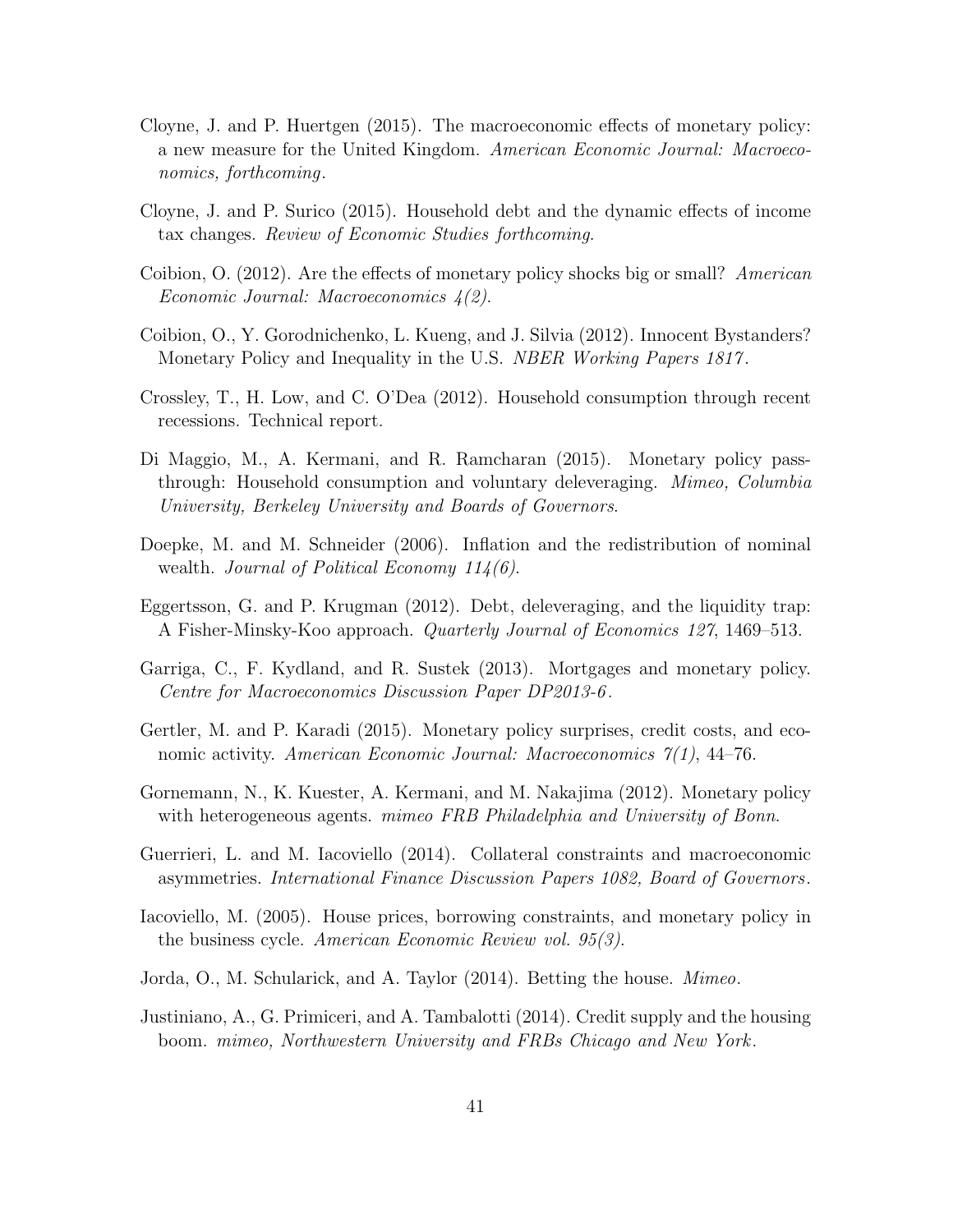- <span id="page-41-7"></span>Justiniano, A., G. E. Primiceri, and A. Tambalotti (2015). Household leveraging and deleveraging. Review of Economic Dynamics 18(1), 3–20.
- <span id="page-41-3"></span>Kaplan, G., B. Moll, and G. L. Violante (2015). Monetary policy according to HANK. mimeo Princeton University and New York University.
- <span id="page-41-1"></span>Kaplan, G. and G. L. Violante (2014). A model of the consumption response to fiscal stimulus payments. Econometrica 82(4), 11991239.
- <span id="page-41-11"></span>Kaplan, G., G. L. Violante, and J. Weidner (2014). The wealthy hand-to-mouth. Brookings Papers on Economic Activity 48(Spring), 77–153.
- <span id="page-41-8"></span>Keys, B., T. Piskorski, A. Seru, and V. Yao (2015). Mortgage rates, household balance sheets, and the real economy. Manuscript Columbia University.
- <span id="page-41-2"></span>Kiyotaki, N. and J. Moore (1997). Credit cycles. *Journal of Political Economy 105(2)*.
- <span id="page-41-13"></span>Mertens, K. and M. O. Ravn (2011). Understanding the aggregate effects of anticipated and unanticipated tax policy shocks. Review of Economic Dynamics  $14(1)$ , 27–54.
- <span id="page-41-5"></span>Mian, A., K. Rao, and A. Sufi (2013). Household balance sheets, consumption, and the economic slump<sup>\*</sup>. The Quarterly Journal of Economics  $128(4)$ ,  $1687-1726$ .
- <span id="page-41-6"></span>Mian, A., K. Rao, A. Sufi, and F. Trebbi (2015). Foreclosures, house prices, and the real economy. Journal of Finance forthcoming.
- <span id="page-41-14"></span>Monacelli, T. (2009). New Keynesian models, durable goods and collateral constraints. Journal of Monetary Economics 56, 242–254.
- <span id="page-41-4"></span>Ragot, X. (2014). The case for a financial approach to money demand. *Journal of* Monetary Economics  $62(0)$ , 94 – 107.
- <span id="page-41-0"></span>Romer, C. D. and D. H. Romer (2004). A new measure of monetary shocks: Derivation and implications. American Economic Review  $94(4)$ , 1055–84.
- <span id="page-41-15"></span>Rotemberg, J. (1982). Sticky Prices in the United States. *Journal of Political Econ*omy 90, 1187–1211.
- <span id="page-41-9"></span>Sterk, V. and S. Tenreyro (2015). The transmission of monetary policy operations through redistributions and durable purchases. CEPR DP10785 .
- <span id="page-41-10"></span>Wong, A. (2015). Population aging and the aggregate effects of monetary policy. mimeo Northwestern University.
- <span id="page-41-12"></span>Woodford, M. (2001, January). Fiscal Requirements for Price Stability. NBER Working Papers 8072, National Bureau of Economic Research, Inc.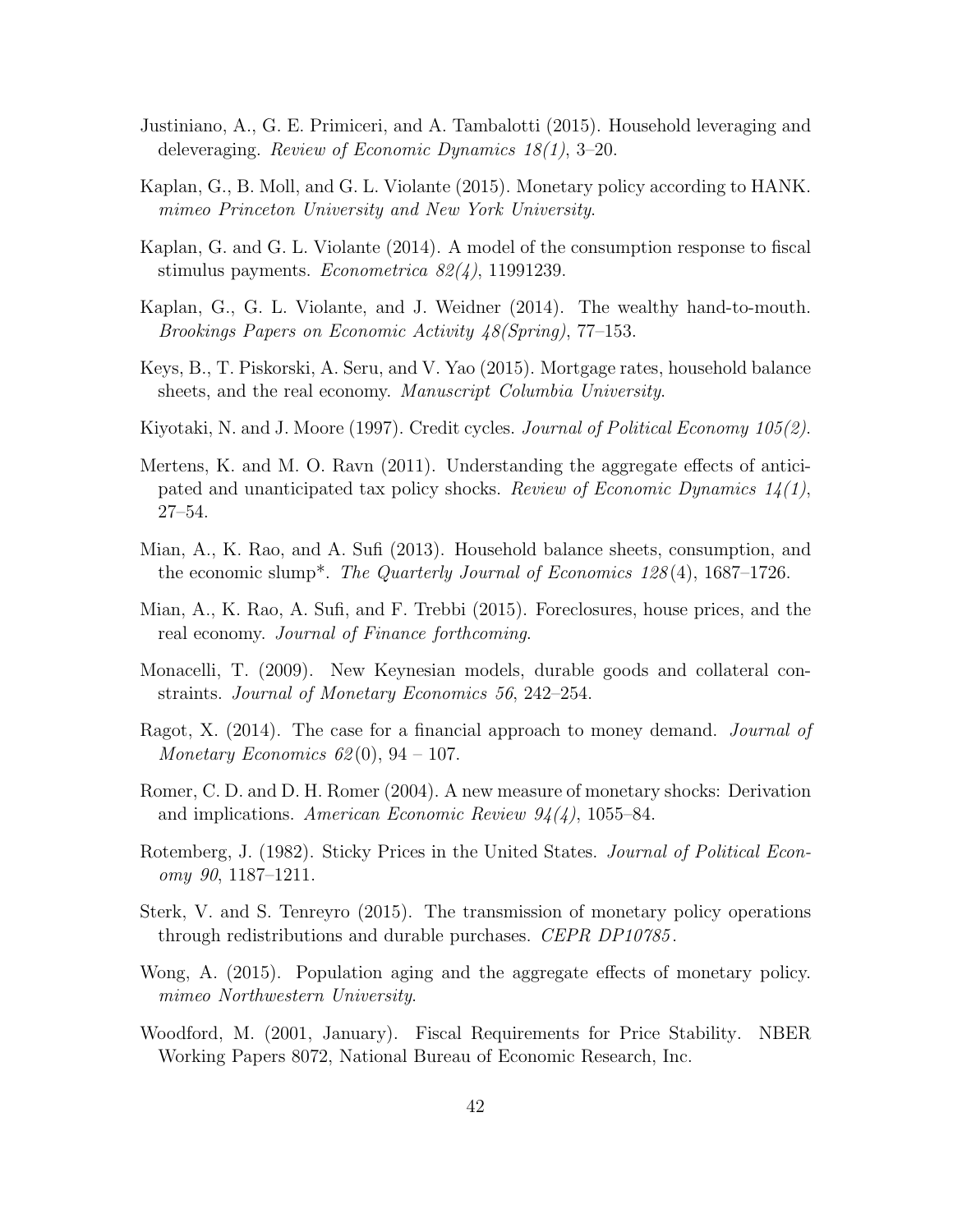# ON-LINE APPENDIX (not intended for publication)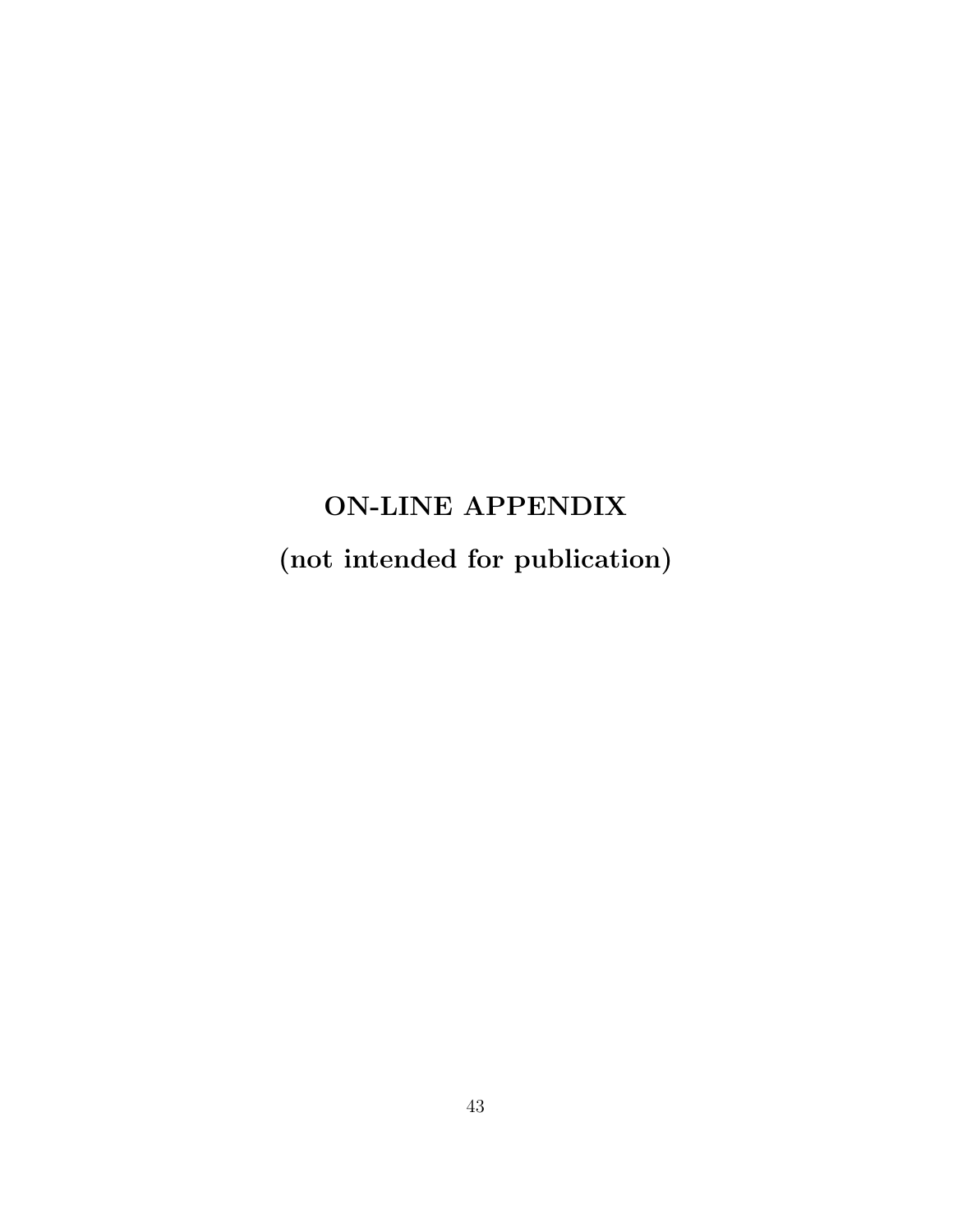### Appendix A: Data sources and definitions

### A.1: National statistics

The aggregate time-series for the U.K. and the U.S. come from the Office for National Statistics (ONS) and the National Income and Product Accounts (NIPA), respectively. Personal consumption expenditure on non-durable goods and services expenditure, personal consumption expenditure on durable goods and disposable income are all seasonally adjusted at the source. The series are divided by total population to obtain per-capita values. The deflator used for the U.K. (U.S.) is the Retail Price Index excluding mortgage interest payments (Consumer Price Index).

### A.2: Household survey data

For the U.K., we use the Living Costs and Food Survey (formerly known as Family Expenditure Survey) from 1975 to 2007 (1978 to 2007 when we use educational attainment for the probit regressions). For the U.S., we use the Consumer Expenditure Survey (interview section) from 1981 to 2007.

**Household expenditure.** Non-durable goods and services: includes food, alcohol, tobacco, fuel, light and power, clothing and footwear, personal goods and services, fares, leisure services, household services, non-durable household goods, motoring expenditures and leisure goods. Between 1982 and 1987, food at home in the CEX is adjusted following [Aguiar and Bils](#page-39-4) [\(2015\)](#page-39-4). Durable goods: durable household goods, motor vehicles and durable leisure goods. This includes expenditure such as furniture and furnishings, electrical appliances and audio-visual equipment.

Mortgage payments and income. *Mortgage payments*: includes both interest payments and capital repayments (not available individually over the whole sample). Net income: sum of labor- and non-labor household income net of taxes paid.

Restrictions. We exclude households: (i) that do not report income, (ii) that report negative net income, (iii) that are in either the top or the bottom 1% of either the non-durable or the durable expenditure distributions of each housing tenure group at any quarter and (iv) whose head is either below 25 years old or above 74 years old. Finally, for the CEX, which features a short panel dimension, we only keep households that have not changed housing tenure status between interviews. The LCFS comprises repeated cross-sections and thus each household is observed only once. For comparability across countries and over time, all household variables in the LCFS for the U.K. (in the CEX for the U.S.) are deflated by the Retail Price Index excluding mortgage interest payments (Consumer Price Index) and divided by the household size to obtain real values in per-capita terms.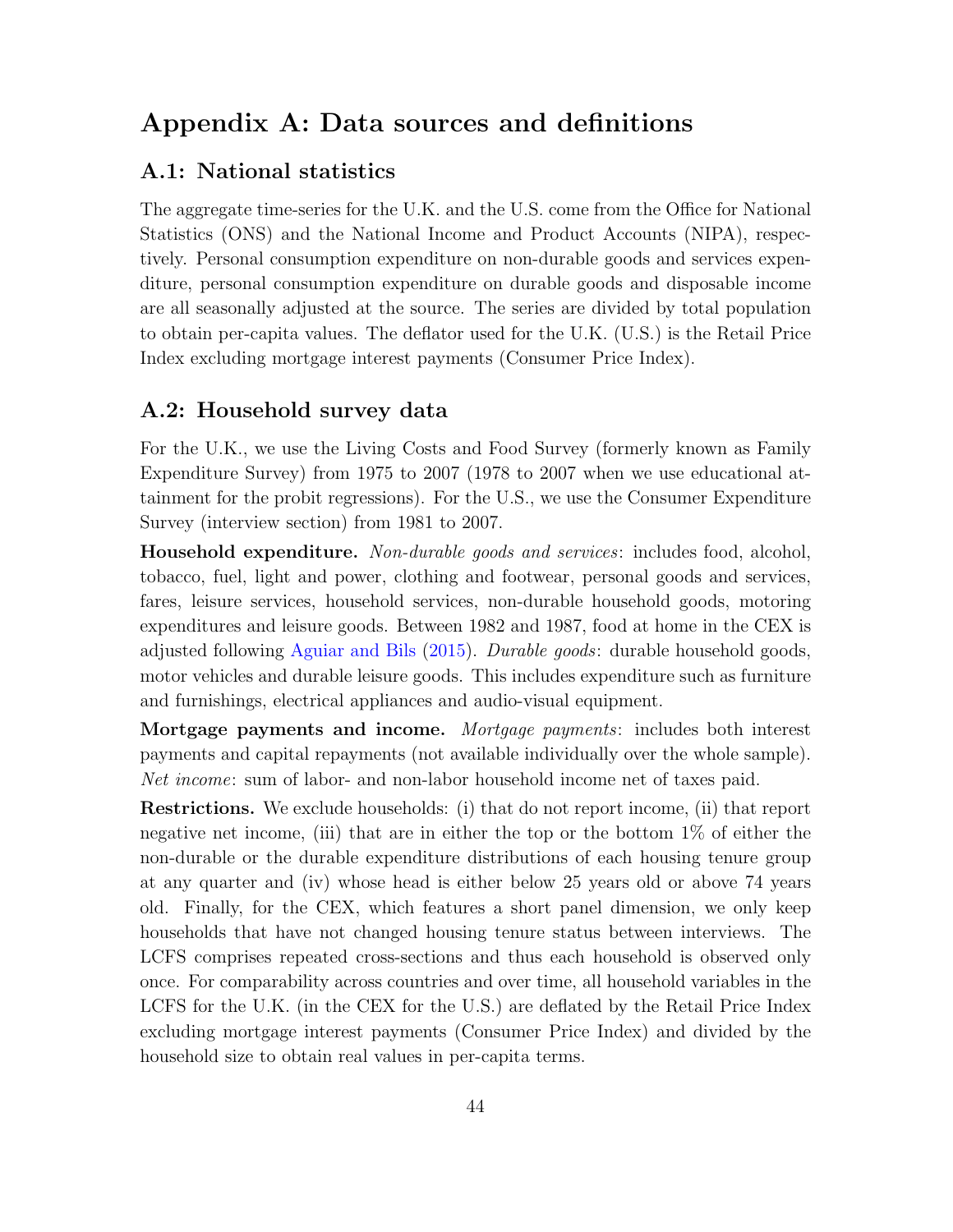#### Age of household head Age of household head g. \$ .01 .02 .03 .04 .01 .02 .03 .04 - Outright owners ----- Outright owners  $---$  Mortgagors  $---$  Mortgagors **Renters** Renters  $\mathbb{S}^2$  $\overline{0}$ Density<br>.02 Density<br>.02  $\tilde{\circ}$ δ.  $\circ$  $\epsilon$ 20 40 60 80 100 Age kernel: Epanechnikov, bwidth = 3, points = 100 20 40 60 80 100 Age kernel: Epanechnikov, bwidth = 3, points = 100 Head of Household with Post Compulsory Education Head of Household with Post Compulsory Education 40 40 30 30 %% $20 -$ 20 10 10 0  $\Omega$ Mortgagors O. Owners Renters Mortgagors O. Owners Renters Quarterly Net Real Per Capita Income Quarterly Net Real Per Capita Income 1987 British Pounds 1984 US dollars .0015 .0005 .001 .0015  $.0001$  .00002 .00004 .00006 .00008 .0001 Outright owners • Outright owners - Mortgagors .00008 --- Mortgagors **Renters** Renters  $500$ Density<br>.00004 .00006 Density 0005 00002  $\circ$ 0 1000 2000 3000 4000 5000 Net Income 0 10000 20000 30000 40000 Net Income kernel: Epanechnikov, bwidth = optimal, points = 100 kernel: Epanechnikov, bwidth = optimal, points = 100

# Appendix B: Housing tenure and demographics

Distribution of Demographic Characteristics Across Housing Tenure Groups UK: 1975 - 2007 US: 1981 - 2007

Note: Top row: age of the household head at the time of interview; middle row: share of household heads who completed more than compulsory education; bottom row: real per capita income net of taxes. Left: U.K. (LCFS), 1975q1-2007q4. Right: U.S. (CEX), 1981q1-2007q4.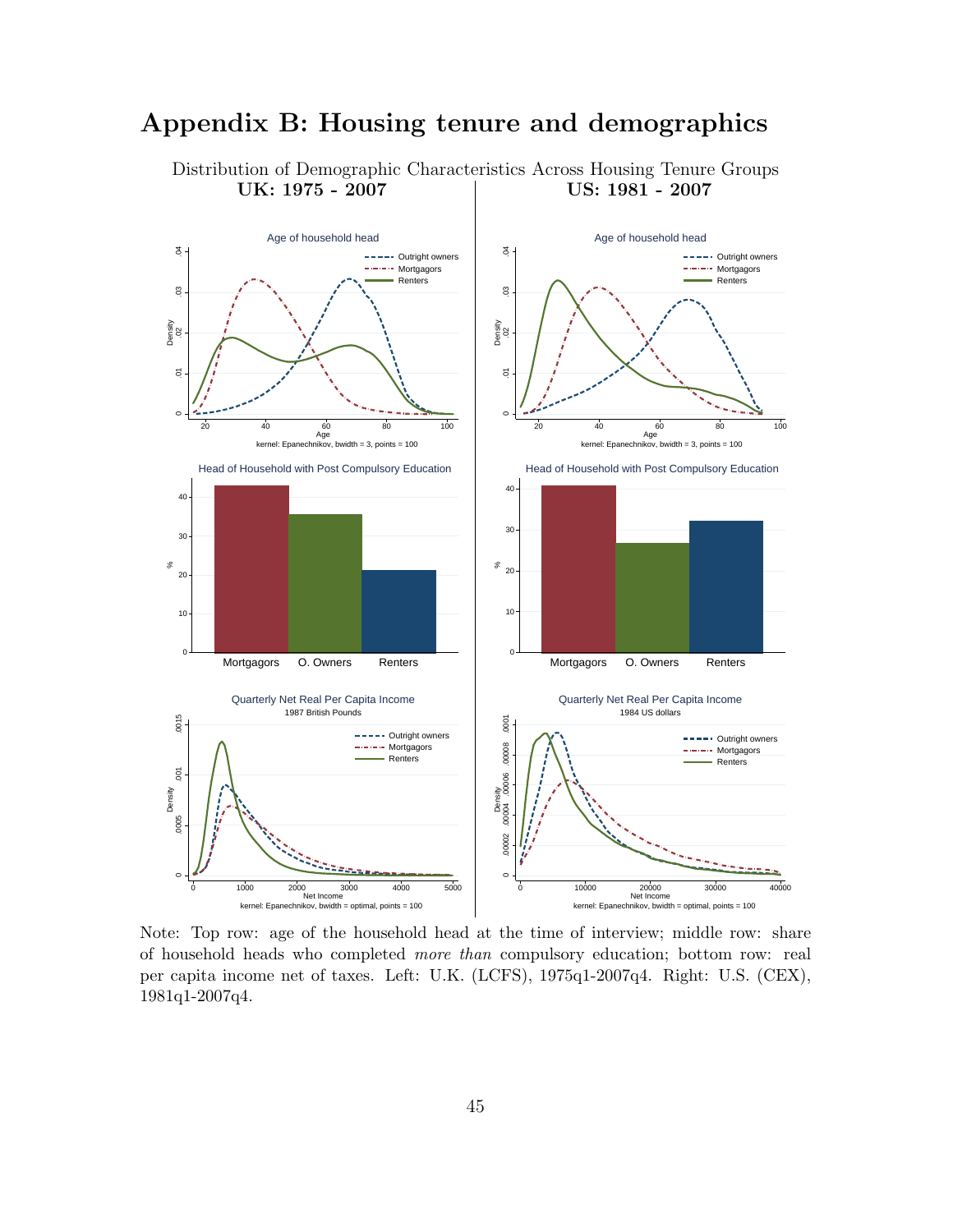|                 | Panel A: United Kingdom    |                               |                        |                        |  |
|-----------------|----------------------------|-------------------------------|------------------------|------------------------|--|
|                 | non-durable<br>expenditure | <i>durable</i><br>expenditure | mortgage<br>repayments | $after$ -tax<br>income |  |
| Mortgagors      | 10,202                     | 1,842                         | 1,950                  | 15,555                 |  |
| Outright Owners | 10,030                     | 1,625                         |                        | 13,617                 |  |
| Renters         | 6,807                      | 750                           |                        | 9,310                  |  |

<span id="page-45-0"></span>Table 2: Mean Quarterly Household Expenditures and Income over the full sample, in 2007 US\$

|  | <b>Panel B: United States</b> |  |
|--|-------------------------------|--|
|  |                               |  |

| non-durable<br>expenditure | durables<br>expenditure | mortgage<br>repayments | $after$ -tax<br>income |
|----------------------------|-------------------------|------------------------|------------------------|
| 14,767                     | 2,470                   | 2,352                  | 20,500                 |
| 14,482                     | 2,032                   |                        | 16,495                 |
| 11,945                     | 1,542                   |                        | 14,340                 |
|                            |                         |                        |                        |

Note: Data for the UK comes from the Living Costs and Food Survey (LCFS) between 1975q1-2007q4; data for the US comes from the CEX between 1981q1-2007q4. The values in the table are average household level expenditures and income by cohort. In a given quarter these are constructed as a weighted average of all households within each cohort. Entries refer to sample averages converted into 2007 US dollars.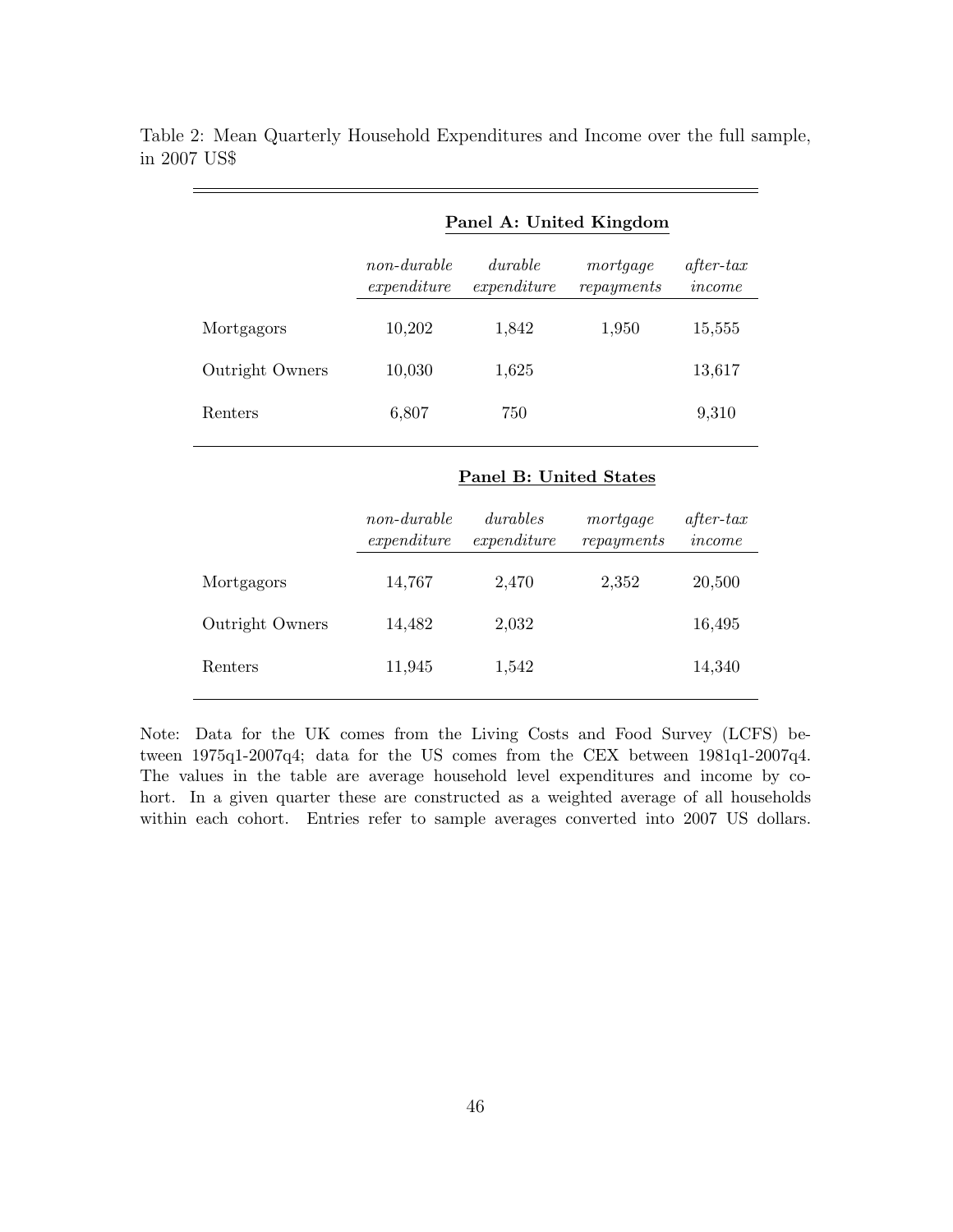

<span id="page-46-0"></span>Figure 11: The share of mortgagors, outright home owners and renters for different birth cohorts in the US and the UK. Birth cohorts are defined by the birth year of the household head. Three birth cohorts are considered: younger households, middle aged households and older households. The year cut-offs are chosen to ensure there are enough observations in each cohort group. The cut-offs also ensure that each birth cohort has approximately the same average Figure 11: The share of mortgagors, outright home owners and renters for different birth cohorts in the US and the UK. Birth cohorts are defined by the birth year of the household head. Three birth cohorts are considered: younger households, middle aged households and older households. The year cut-offs are chosen to ensure there are enough observations in each cohort group. The cut-offs also ensure that each birth cohort has approximately the same average age across the two countries. age across the two countries.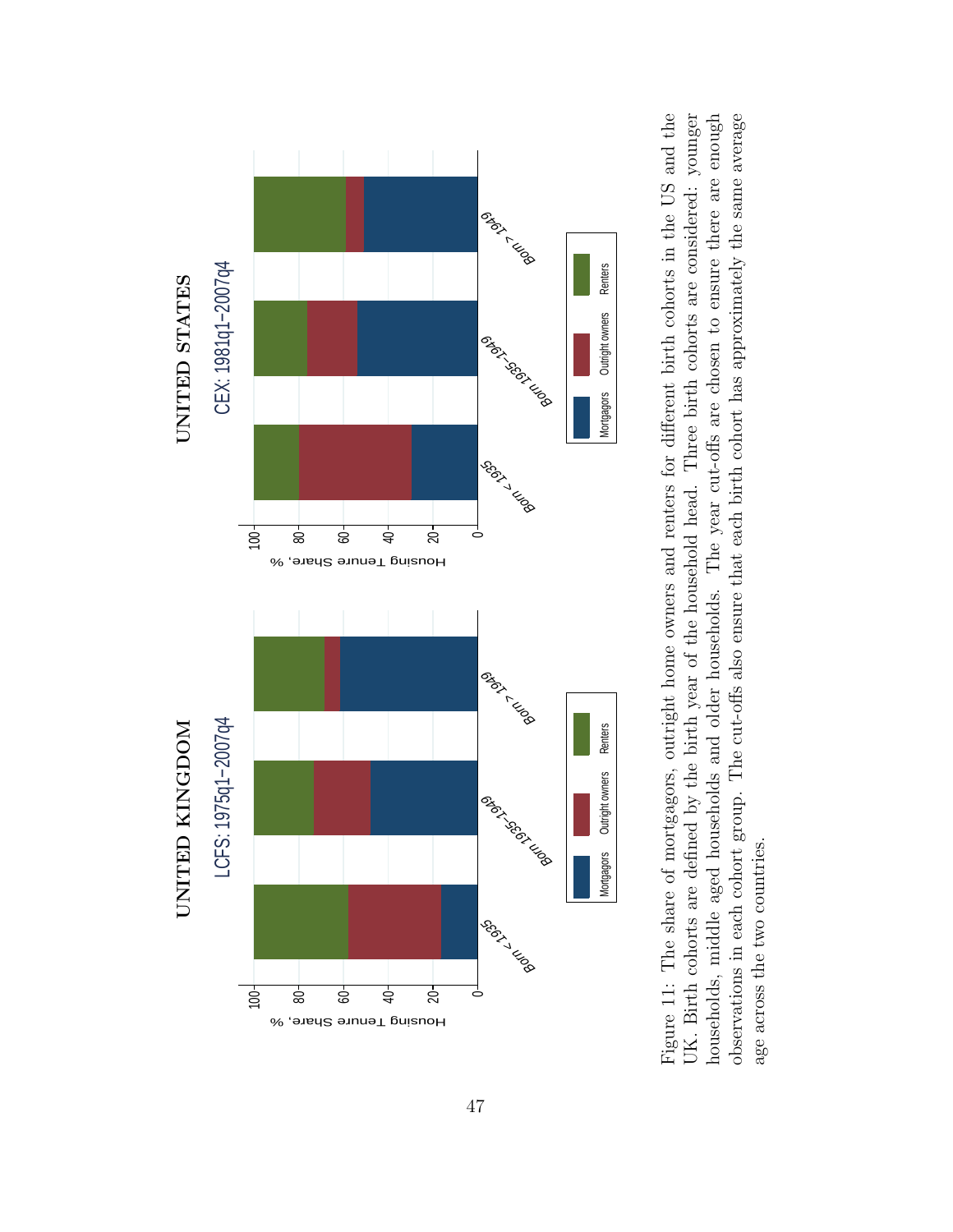

<span id="page-47-0"></span>Figure 12: Dynamic effects of a 25 basis point unanticipated interest rate cut on non-durable consumption (top) and durable expenditure (bottom) for mortgagors born after 1949 (left column), mortgagors born between 1935 and 1949 (middle column) and outright owners born before 1935 (right column). Grey areas are bootstrapped 90% confidence Figure 12: Dynamic effects of a 25 basis point unanticipated interest rate cut on non-durable consumption (top) and durable expenditure (bottom) for mortgagors born after 1949 (left column), mortgagors born between 1935 and 1949 (middle column) and outright owners born before 1935 (right column). Grey areas are bootstrapped 90% confidence bands. U.K. data: FES/LCFS (1975-2007). bands. U.K. data: FES/LCFS (1975-2007).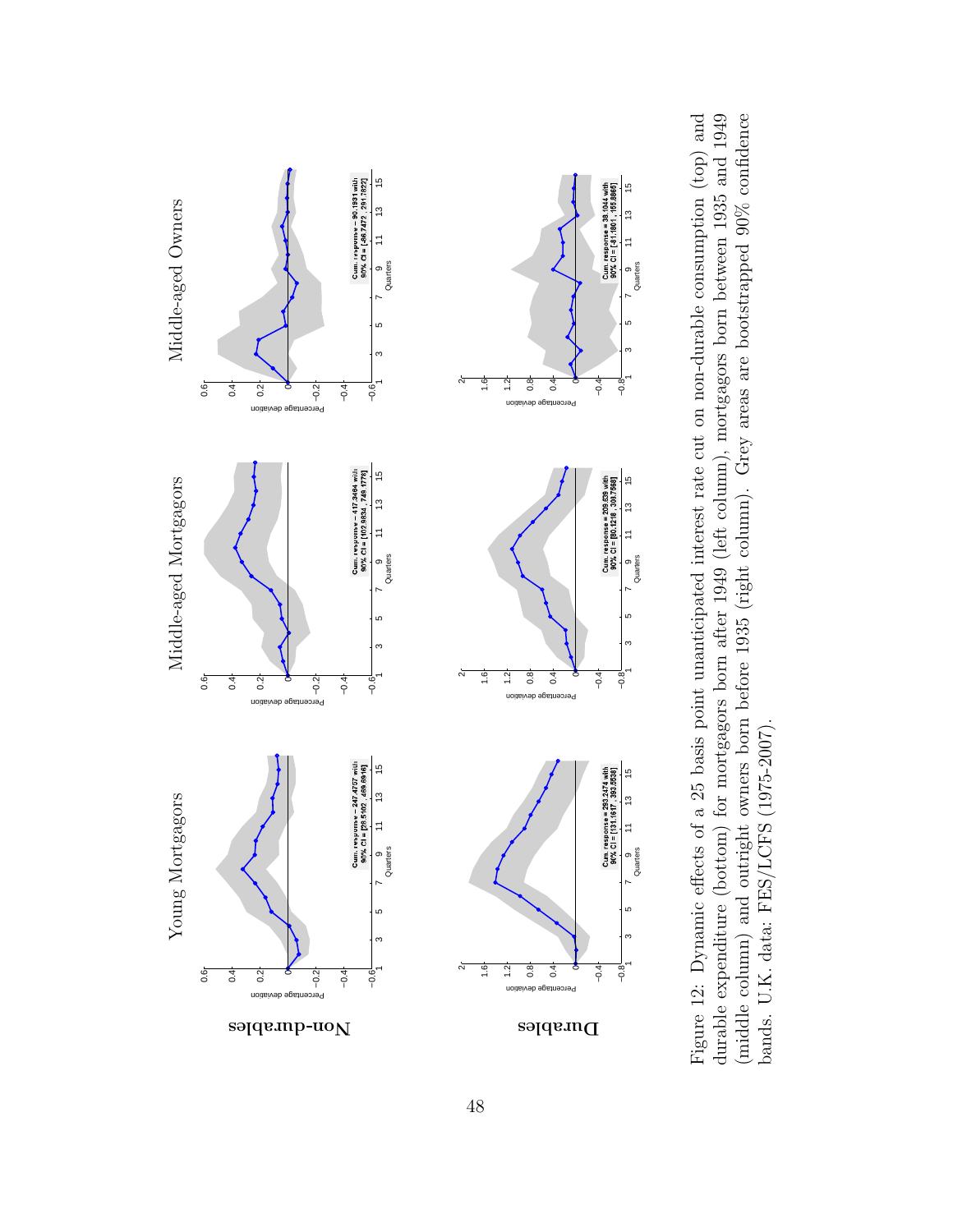

<span id="page-48-0"></span>Figure 13: Dynamic effects of a 25 basis point unanticipated interest rate cut on non-durable consumption (top) and durable expenditure (bottom) for mortgagors born after 1949 (left column), mortgagors born between 1935 and 1949 (middle column) and outright owners born before 1935 (right column). Grey areas are bootstrapped 90% confidence Figure 13: Dynamic effects of a 25 basis point unanticipated interest rate cut on non-durable consumption (top) and durable expenditure (bottom) for mortgagors born after 1949 (left column), mortgagors born between 1935 and 1949 (middle column) and outright owners born before 1935 (right column). Grey areas are bootstrapped 90% confidence bands. U.S. data: CEX (1981-2007). bands. U.S. data: CEX (1981-2007).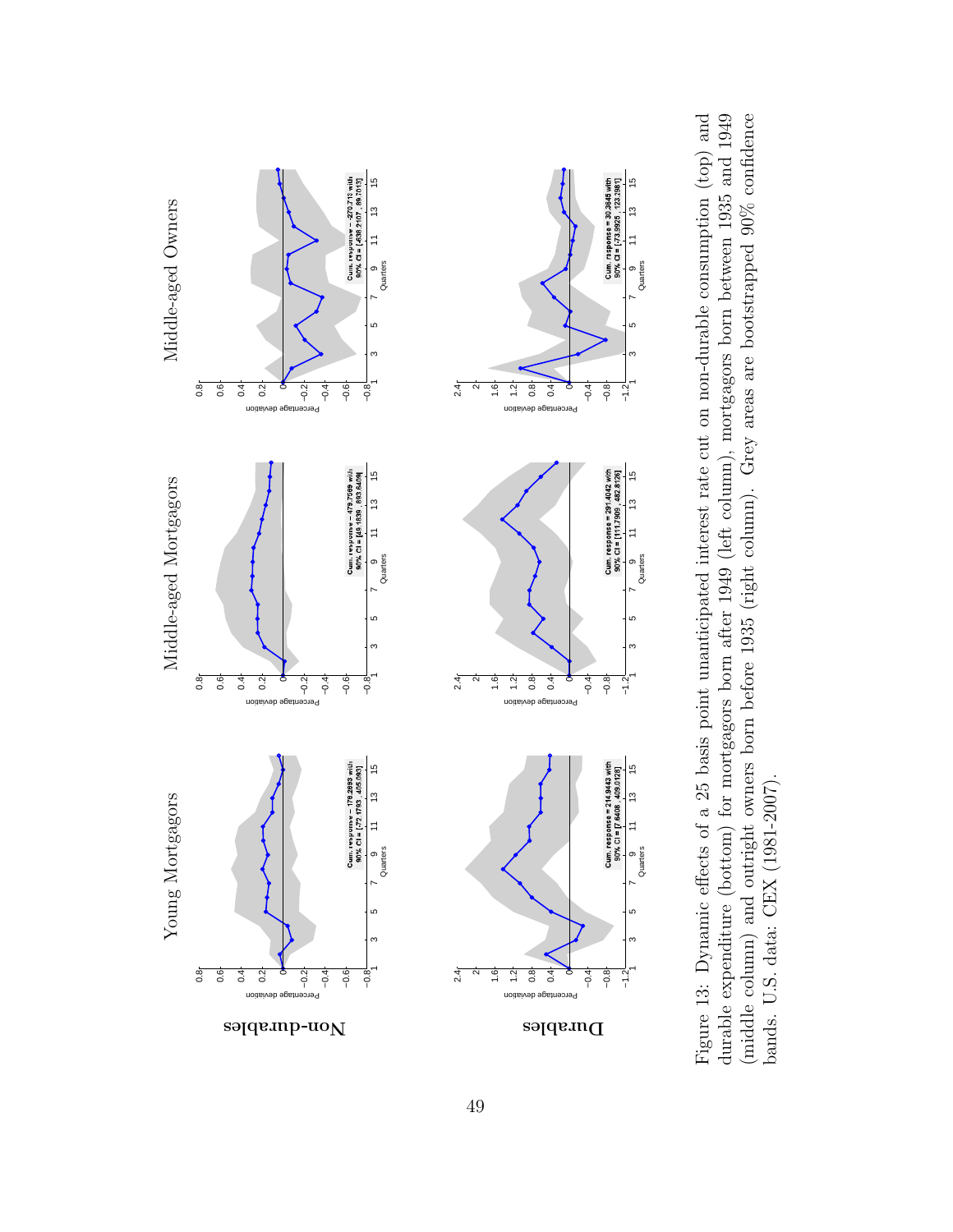

Figure 14: Dynamic effects of a 25 basis point unanticipated interest rate cut on non-durable consumption (ND), durable expenditure (D) and income net of tax for households below age 65. U.K. data: FES/LCFS (1975-2007). Grey areas are bootstrapped 90% confidence bands.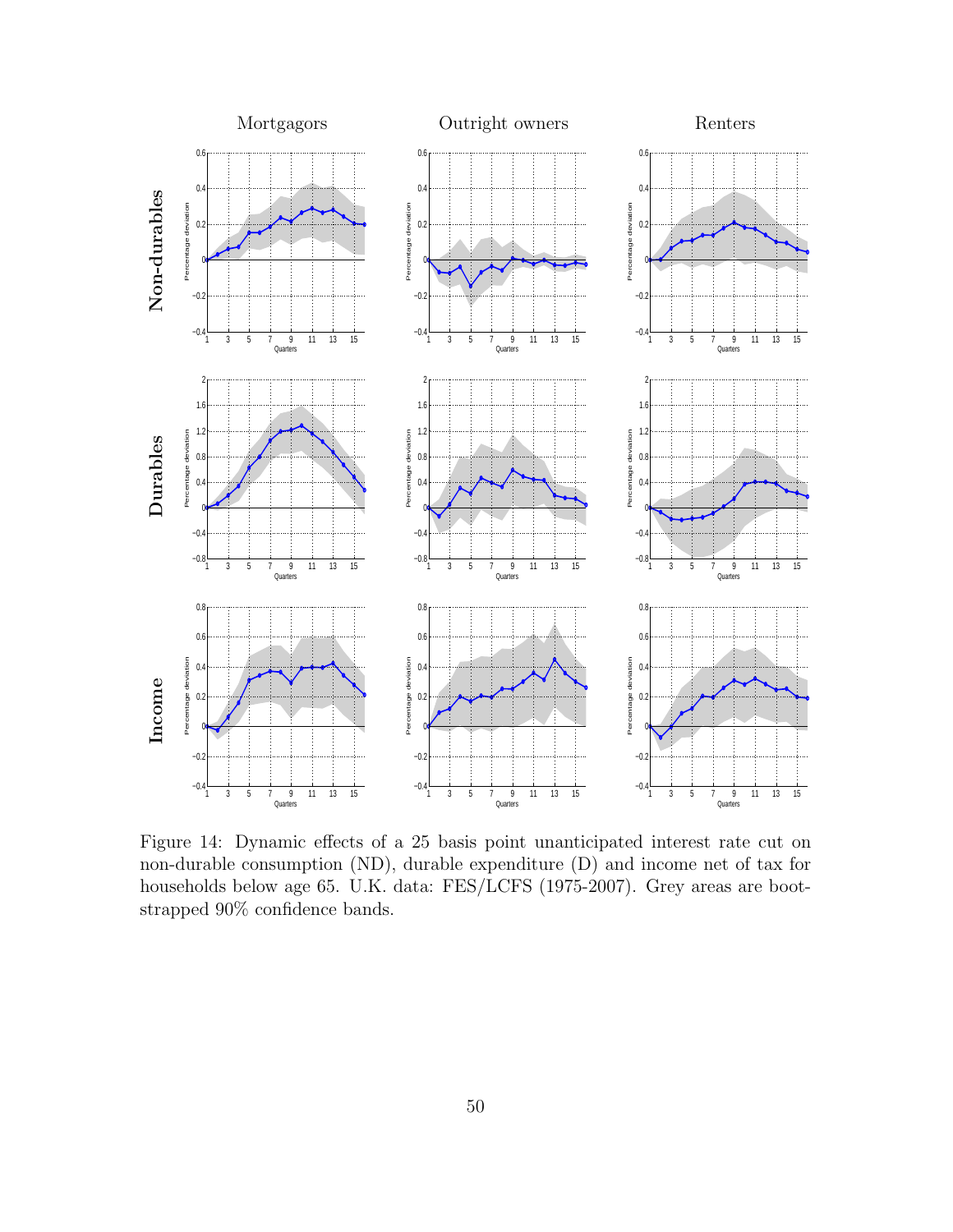

Figure 15: Dynamic effects of a 25 basis point unanticipated interest rate cut on non-durable consumption (ND), durable expenditure (D) and income net of tax for households below age 65. U.S. data: CEX (1981-2007). Grey areas are bootstrapped 90% confidence bands.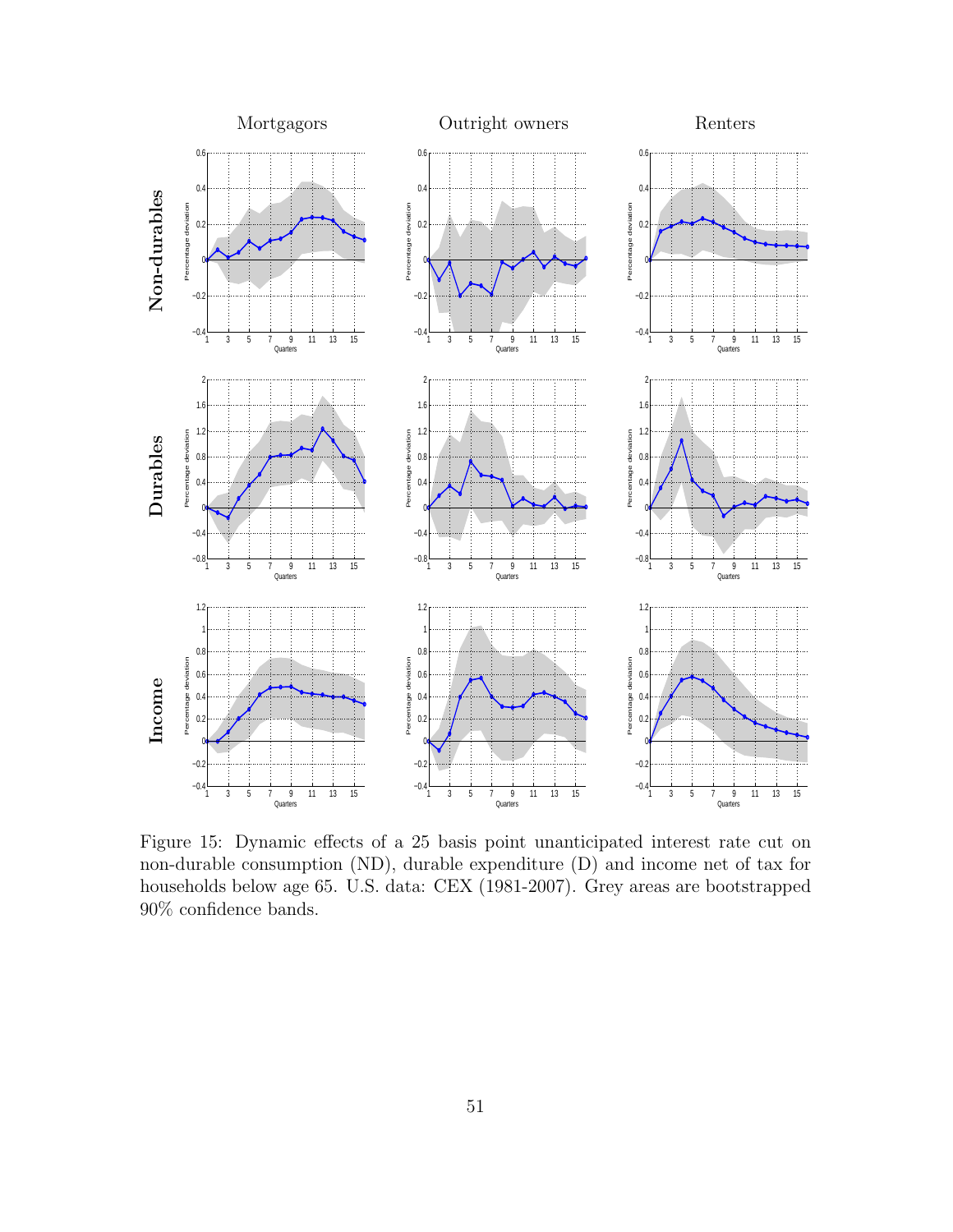### Appendix C: WHTM by housing tenure



<span id="page-51-0"></span>Figure 16: Shares of Wealthy Hand-To-Mouth (WHTM) households in the population, by housing tenure group. U.K. (U.S.) data: 1995, 2000, 2005 waves of the British Household Panel Survey (Survey of Consumer Finances). A household is defined as WHTM if at any given point in time both (i) their net liquid wealth is less than half of their total monthly household labor income and (ii) their net illiquid wealth is positive. U.K. (U.S.) data: 1995, 2000, 2005 waves of the BHPS (SCF).

# Appendix D: Compositional changes and renters

In this Appendix, we report the impulse responses for the shares of mortgagors, outright owners and renters as well as on non-durable consumption, durable expenditure and disposable income for renters in the U.K. and U.S..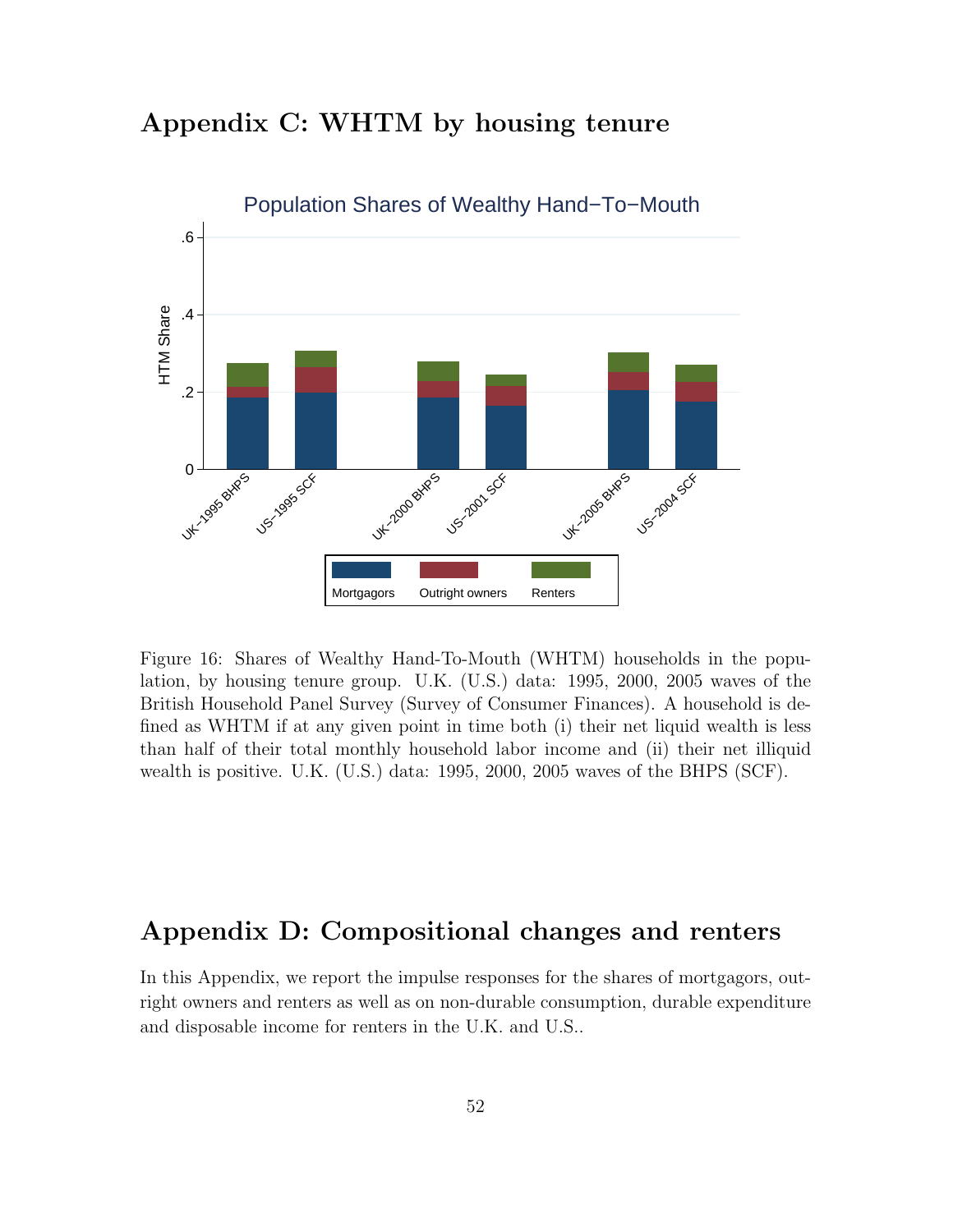

<span id="page-52-0"></span>Figure 17: Dynamic effects of a 25 basis point unanticipated interest rate cut on the share of mortgagors, outright owners and renters. Grey areas are bootstrapped 90% confidence bands. U.K. data: LCFS (1975-2007) in top row; U.S. data: Figure 17: Dynamic effects of a 25 basis point unanticipated interest rate cut on the share of mortgagors, outright owners and renters. Grey areas are bootstrapped 90% confidence bands. U.K. data: LCFS (1975-2007) in top row; U.S. data: CEX (1981-2007). CEX (1981-2007).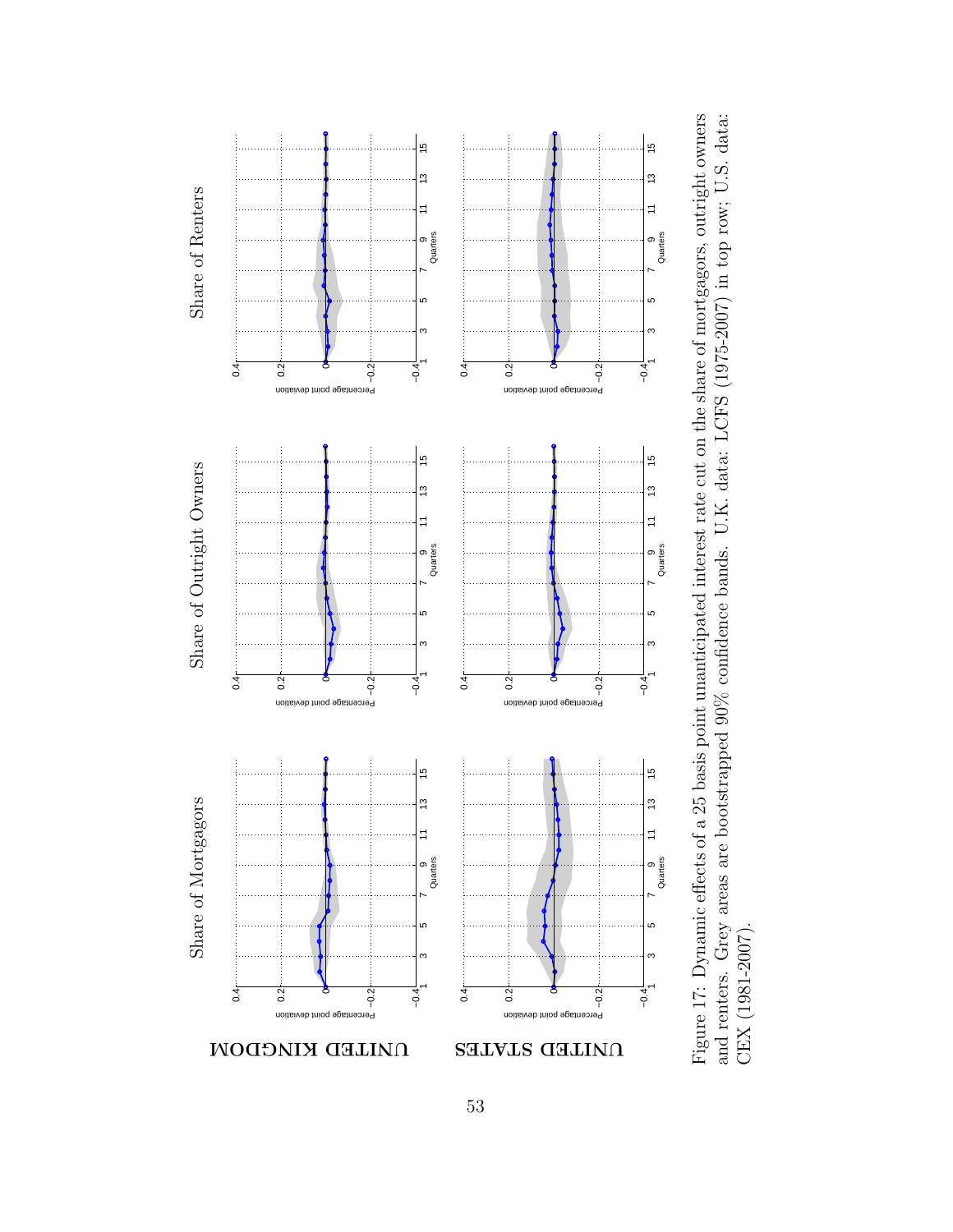

<span id="page-53-0"></span>Figure 18: UK results for non-durable, durable and income net of taxes for "likely" and "unlikely" mortgagors, excluding renters. Groups computed following Attanasio et al (2002) propensity score approach using a fixed probability threshold. Grey areas are bootstrapped 90% confidence bands.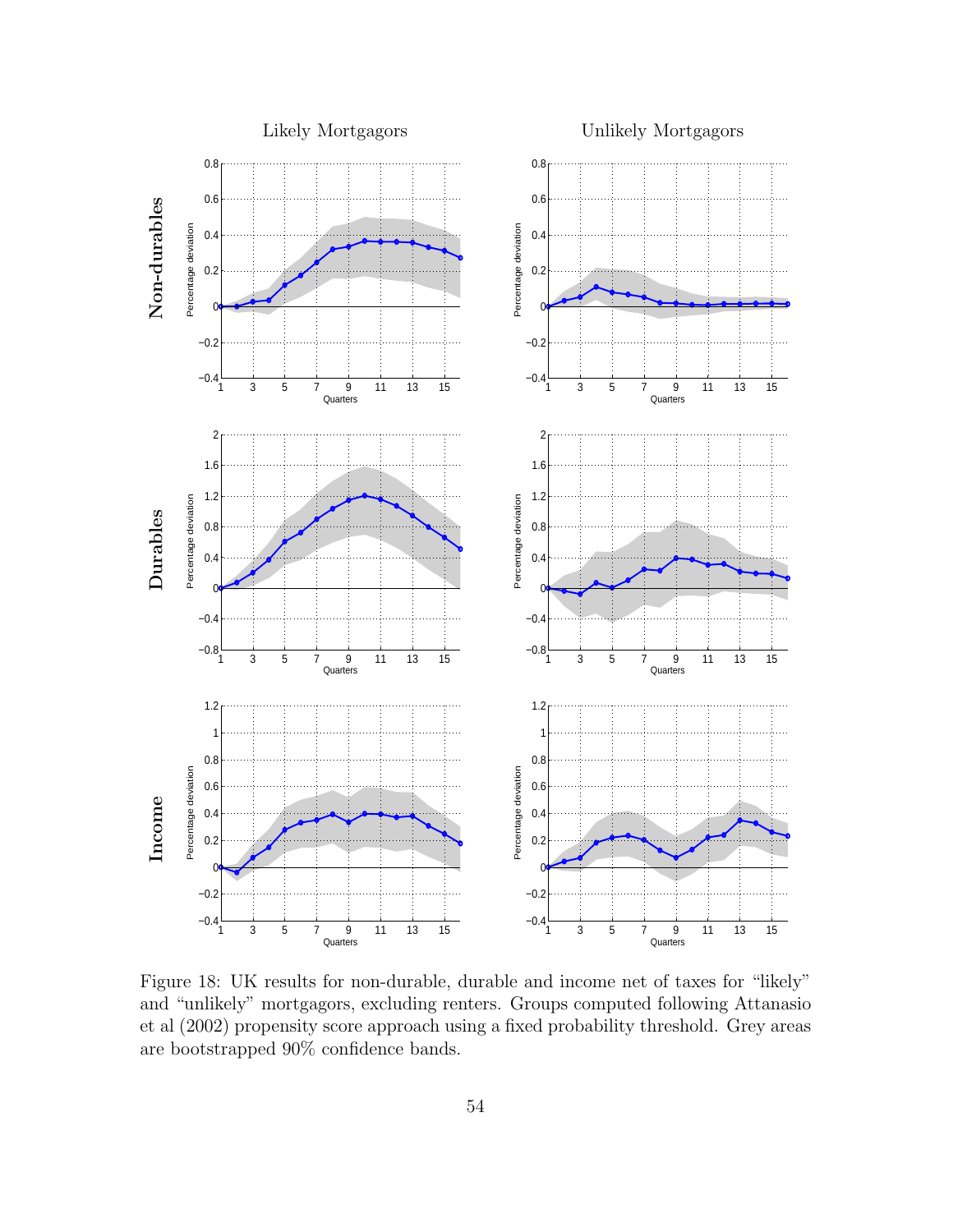

<span id="page-54-0"></span>Figure 19: US results for non-durable, durable and income net of taxes for "likely" and "unlikely" mortgagors, excluding renters. Groups computed following Attanasio et al (2002) propensity score approach using a fixed probability threshold. Grey areas are bootstrapped 90% confidence bands.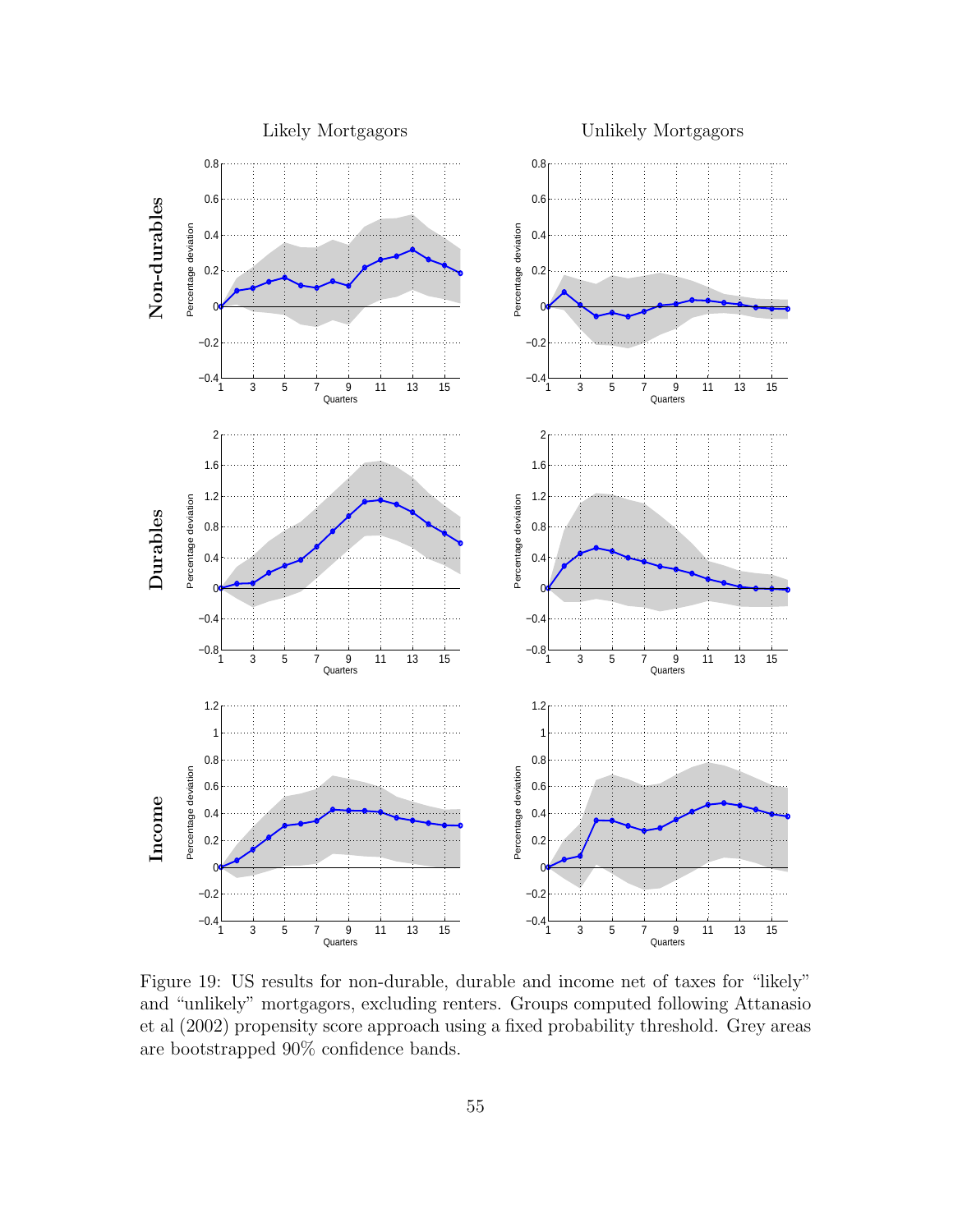

<span id="page-55-0"></span>Figure 20: Dynamic effects of a 25 basis point unanticipated interest rate cut on non-durable consumption (ND), durable expenditure (D) and income net of taxes for renters. Grey areas are bootstrapped  $90\%$  confidence bands. U.K. data: Figure 20: Dynamic effects of a 25 basis point unanticipated interest rate cut on non-durable consumption (ND), durable expenditure (D) and income net of taxes for renters. Grey areas are bootstrapped 90% confidence bands. U.K. data: FES/LCFS (1975-2007) in top row. U.S. data: CEX (1981-2007). FES/LCFS (1975-2007) in top row. U.S. data: CEX (1981-2007).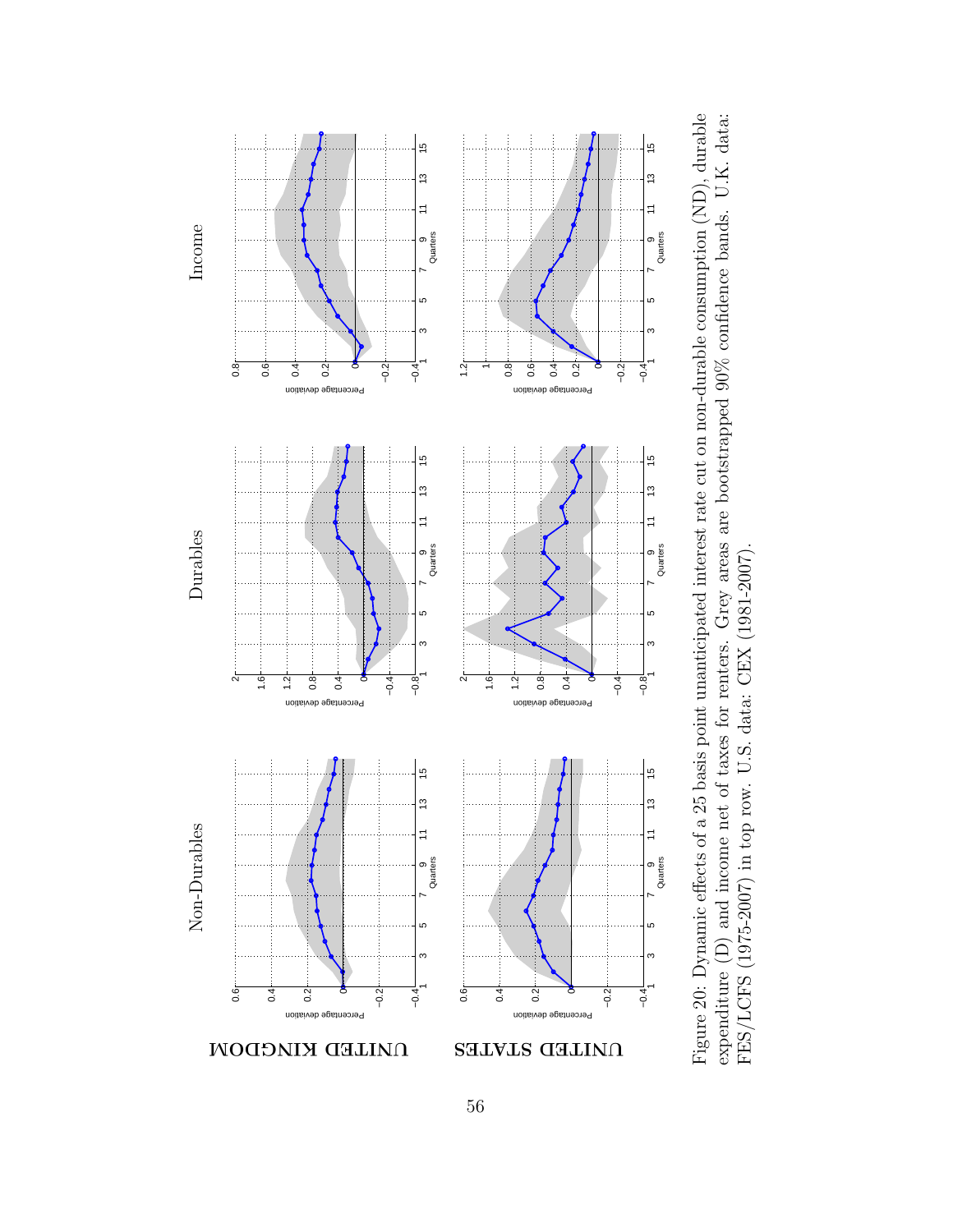### Appendix E: The full model

### Households

There are, ex-ante, two types of households: *patient households* (PH) and *impatient* households (IH). These are differentiated by their discount factors  $\beta^H$  and  $\beta^L$  respectively, with  $0 < \beta^L < \beta^H < 1^{20}$  $0 < \beta^L < \beta^H < 1^{20}$  $0 < \beta^L < \beta^H < 1^{20}$  They all derive utility from the consumption bundle  $x_t$ , housing stock and/or services  $\tilde{h}_t$  and dis-utility from labor  $L_t$ :

$$
E_0\left[\sum_{t=0}^{\infty} (\beta^i)^t \left(\frac{x_t^{1-\sigma}}{1-\sigma} + j\log \tilde{h}_t - \frac{L_t^{\eta}}{\eta}\right)\right]
$$

where  $\sigma > 0$  is a curvature parameter, j is a housing demand parameter, and  $\eta > 0$  is related to the Frisch elasticity of labor supply. The consumption bundle  $x_t$  is defined as

$$
x_t \equiv C_t^{\theta} V_t^{1-\theta} - \mu C_{t-1}^{\theta} V_{t-1}^{1-\theta}
$$
\n
$$
\tag{4}
$$

with  $C_t$  and  $V_t$  being non-durable consumption and the stock of durables, receptively;  $\theta \in [0, 1]$  is a share parameter and  $\mu \in [0, 1)$  captures habit persistence. The stock of durables for a household evolves according to the following law of motion:

<span id="page-56-1"></span>
$$
V_{t+1} = \left(1 - \Phi\left(\frac{D_t}{D_{t-1}}\right)\right)D_t + (1 - \delta)V_t
$$
\n(5)

where  $D_t$  denotes purchases of new durables,  $\Phi\left(\frac{D_t}{D_t}\right)$  $D_{t-1}$  $=\frac{\phi_d}{2}$  $rac{b_d}{2}$   $\left(\frac{D_t}{D_{t-}}\right)$  $D_{t-1}$  $\int_{0}^{2}$  captures the costs of adjusting durables, and  $\delta$  is the rate of depreciation of consumer durables. There is a fixed stock of houses  $H$ , which are sold and bought at a price  $q_t^h$ .

### Assets

#### Mortgages

Households can borrow/save through a multi-period (long term) instrument, which we refer to as bond or mortgage. One unit of debt issued at t pays, starting in  $t + 1$ , the sequence of nominal installments  $1, \rho, \rho^2, \dots$ , which decay at a rate  $\rho \in [0, 1]$ . Therefore, if  $M_t$  units of debt are issued at t, the mortgage installment at  $t + j$  is given by

$$
pay_{t,t+j} = \rho^{j-1} M_t \quad j \ge 1
$$
\n<sup>(6)</sup>

<span id="page-56-0"></span><sup>&</sup>lt;sup>20</sup> We assume that impatient (patient) households can trade a complete set of arrow securities with other impatient (patient) households, but not with the patient (impatient) households. This implies that idiosyncratic risk can be perfectly shared within households of the same type, but other risks cannot be insured with households of a different type.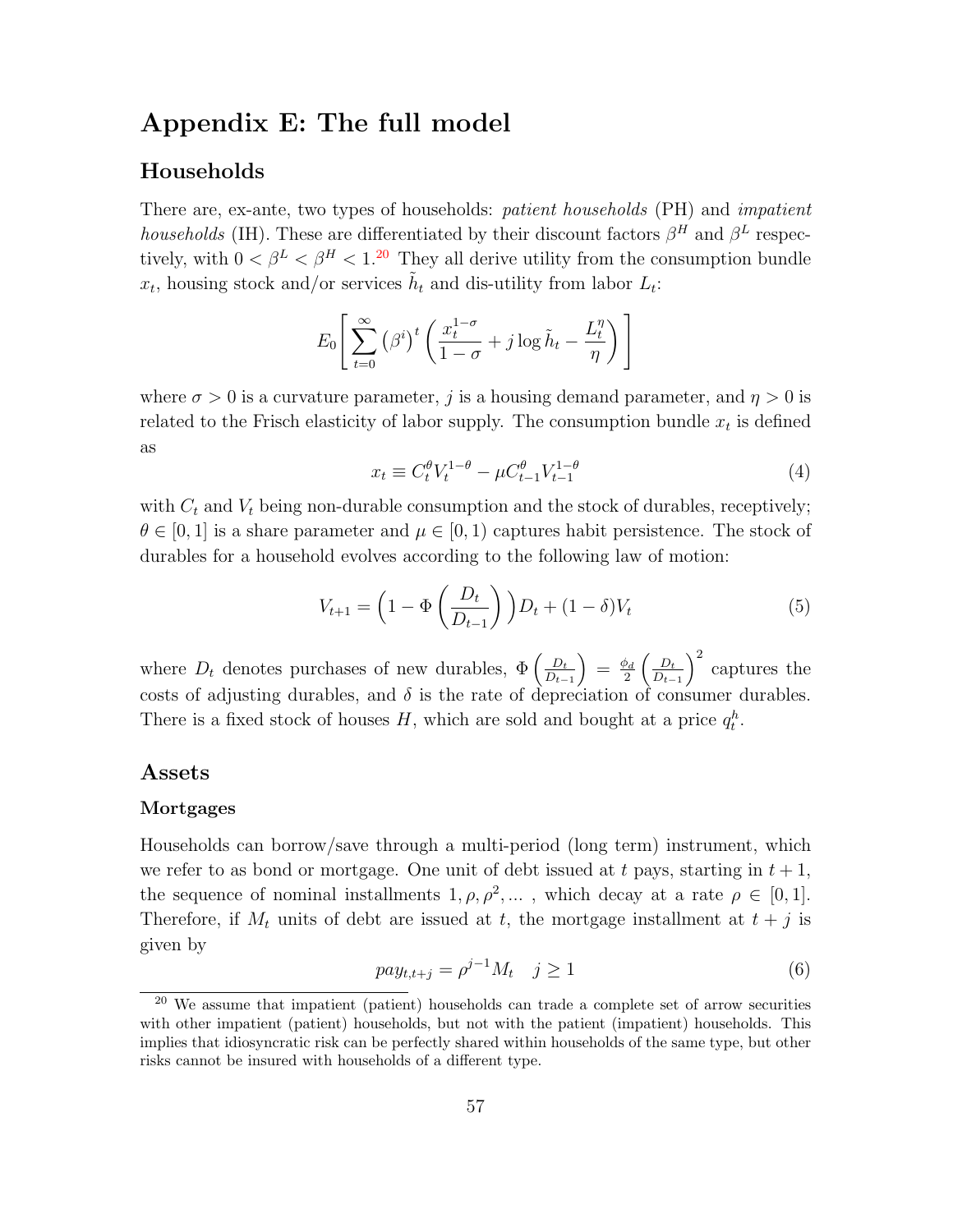The *total amount of installment payments* due at  $t$  is then given by

<span id="page-57-0"></span>
$$
B_t = \sum_{j=1}^t p a y_{t-j,t}
$$
  
=  $M_{t-1} + \rho B_{t-1}$  (7)

Given this notation, the *value of the stock* of debt at the beginning of each period is given by

$$
B_{t+1}^{stock} = (M_t + \rho M_{t-1} + \rho^2 M_{t-2} + \dots + \rho^t M_0) \cdot S_t = B_{t+1} \cdot S_t
$$

where  $S_t$  is the time-t price of one unit of debt. The value of the real stock is given by

$$
b_{t+1}^{stock} \equiv \frac{B_{t+1}^{stock}}{P_{c,t}} = b_{t+1} S_t = \left( m_t + \rho \frac{b_t}{\pi_{c,t}} \right) S_t
$$
 (8)

where  $m_t \equiv \frac{M_t}{P_{est}}$  $\frac{M_t}{P_{c,t}}, b_t \equiv \frac{B_t}{P_{c,t}}$  $\frac{B_t}{P_{c,t}}$  and  $\pi_{c,t} \equiv \frac{P_{c,t}}{P_{c,t-}}$  $\frac{P_{c,t}}{P_{c,t-1}}$ .

### One-period bonds

PH can also save through a nominal one-period bond, traded in zero net supply. One unit of such bond can be bought at a price of one, and earns a nominal return of  $R_t$ .

### Production of durables and non-durables

Following [Monacelli](#page-41-14) [\(2009\)](#page-41-14), we model two sectors, producing durable investment goods  $D$  and non durable goods  $C$  using labor as the only input. In each sector, there are competitive final good producers and monopolistically competitive producers of intermediate varieties, facing the same cost of adjusting prices following [Rotemberg](#page-41-15) [\(1982\)](#page-41-15).

In the *symmetric equilibrium* where intermediate producers use the same amount of labor, it is possible to obtain an expression for the evolution of prices in each sector (Phillips curves)

$$
\hat{\pi}_{D,t} = \beta^H E_t \left( \hat{\pi}_{D,t+1} \right) + \left( \frac{\epsilon_D - 1}{\vartheta_D} \right) \hat{m} c_{D,t} \tag{9}
$$

$$
\hat{\pi}_{c,t} = \beta^H E_t \left( \hat{\pi}_{c,t+1} \right) + \left( \frac{\epsilon_C - 1}{\vartheta_C} \right) \hat{m} c_{C,t} \tag{10}
$$

where "ˆ" variables denote deviation form a zero-inflation steady state, and  $\pi_{j,t}$  $P_{j,t}$  $\frac{P_{j,t}}{P_{j,t-1}}$  is the gross inflation rate in sector j.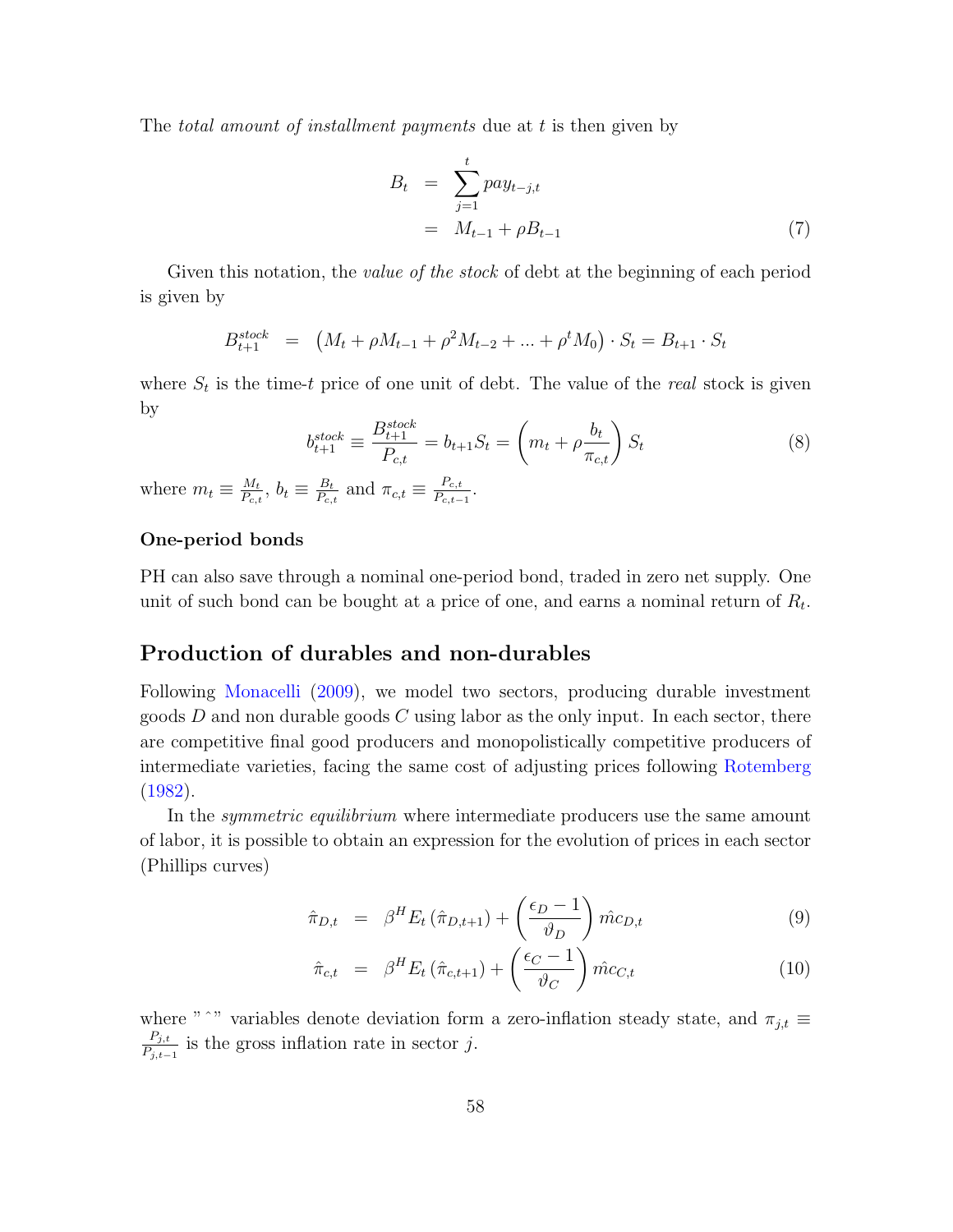### Monetary policy

We assume that monetary policy is conducted through the short term (one-period) rate  $R_t$ , following a Taylor rule:

$$
R_t = (R_{t-1})^{r_R} \left(\pi_{t-1}^{1+r_{\pi}} \left(\frac{Y_{t-1}}{Y}\right)^{r_Y} r\right)^{1-r_R} \epsilon_{R,t}
$$

where  $\pi_t \equiv \pi_{c,t}^{\alpha_{\pi}} \pi_{D,t}^{1-\alpha_{\pi}}$  is a composite inflation index,  $Y_t = Y_{C,t}^{\alpha_y} Y_{D,t}^{1-\alpha_y}$  is a composite output index and  $\bar{rr}$ , Y are steady state real rate and output.

### E.1: The model with an exogenous credit limit

We first consider, along the lines of [Eggertsson and Krugman](#page-40-2) [\(2012\)](#page-40-2), the case where households face an exogenous<sup>[21](#page-58-0)</sup> credit limit of the form

<span id="page-58-2"></span>
$$
S_t b_{t+1} \le E_t \left( \bar{\Omega} \frac{\pi_{t+1}}{R_t} \right) \tag{11}
$$

If we define positive values of  $b_t$  as debt (negative values are savings), then the real budget constraint (in terms of the non-durable consumption good) for the impatient household reads

<span id="page-58-1"></span>
$$
C_t + q_t^h \Delta h_t + q_t^d D_t + \frac{b_t}{\pi_{c,t}} = w_t L_t + S_t m_t
$$
\n(12)

and for the patient household:

<span id="page-58-3"></span>
$$
C'_{t} + q_{t}^{h} \Delta h'_{t} + q_{t}^{d} D'_{t} - \frac{b'_{t}}{\pi_{c,t}} = w_{t} L'_{t} - S_{t} m'_{t} + \Pi_{C,t} + \Pi_{D,c}
$$
\n(13)

where patient household variables are denoted by  $\alpha''$ .

The problem for the impatient household is to maximize the following expression:

$$
W_{IH} = \max_{\{C_t, D_t, V_{t+1}, h_t, L_t, b_{t+1}, m_t\}} E_0 \sum_{t=0}^{\infty} (\beta^L)^t u(x_t, h_t, L_t)
$$

subject to the budget constraint  $(12)$ , the credit constraint  $(11)$ , and the law of motion for the durable stock and the outstanding debt,  $(5)$ ,  $(7)$ . We also assume a transversality (No-Ponzi games) condition.

Denote by  $\lambda_t$  the multiplier on the budget constraint;  $\lambda_t q_t^v$  the multiplier on the law of motion for the durable stock,  $\lambda_{M,t}$  the multiplier on the law of motion for mortgage repayments, and  $\lambda_{CC,t}$  the multiplier on the credit constraint. The optimality

<span id="page-58-0"></span><sup>21</sup>One could also think of this as a borrowing limit tied to the steady state value of collateral.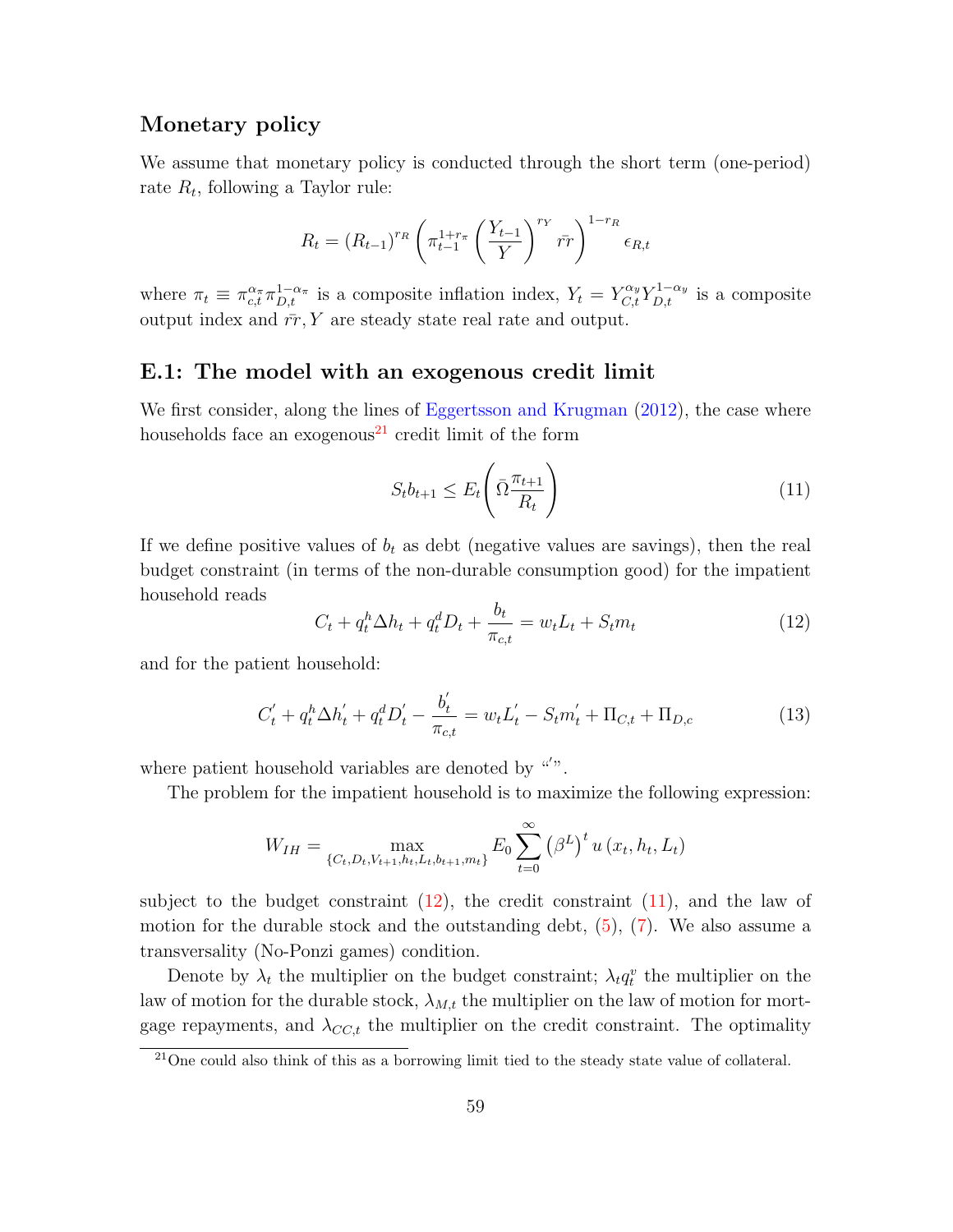conditions for  $C_t$ ,  $D_t$ ,  $V_{t+1}$ ,  $L_t$ ,  $h_t$  as well as the Euler equation, can then be written respectively as

<span id="page-59-0"></span>
$$
\lambda_t = \theta \left( \frac{C_t}{V_t} \right)^{\theta - 1} \left( x_t^{-\sigma} - \mu \beta^L E_t \left( x_{t+1}^{-\sigma} \right) \right) \tag{14}
$$

$$
q_t^d = q_t^v \left( 1 - \Phi \left( \frac{D_t}{D_{t-1}} \right) - \frac{\partial \Phi \left( \frac{D_t}{D_{t-1}} \right)}{\partial D_t} D_t \right) +
$$

$$
+ \beta^L E_t \left( \frac{\lambda_{t+1} q_{t+1}^v}{\lambda_t} \frac{\partial \Phi \left( \frac{D_{t+1}}{D_t} \right)}{\partial D_t} D_{t+1} \right)
$$
(15)

$$
\lambda_t q_t^v = \beta^L E_t \left( \lambda_{t+1} \left( \frac{1 - \theta}{\theta} \frac{C_{t+1}}{V_{t+1}} + (1 - \delta) q_{t+1}^v \right) \right) \tag{16}
$$

$$
L_t^{\eta-1} = \lambda_t w_t \tag{17}
$$

$$
\lambda_t q_t^h \left( 1 + \phi_h \frac{\Delta h_t}{h_{t-1}} \right) = \frac{j}{\tilde{h}_t} + E_t \left( \beta^L \lambda_{t+1} q_{t+1}^h \left( 1 + \phi_h \frac{\Delta h_{t+1}}{h_t} \right) \right)
$$
(18)

$$
\lambda_t = \beta^L E_t \left( \lambda_{t+1} \frac{1 + \rho S_{t+1}}{S_t \pi_{t+1}} \right) + \lambda_{CC,t} R_t \tag{19}
$$

Condition [\(14\)](#page-59-0) equates the shadow value of relaxing the budget constraint to the marginal utility of non-durable consumption, which is a function of habits  $\mu$ . Conditions [\(15\)](#page-59-0) and [\(16\)](#page-59-0) are standard, and describe the expenditure and stock decisions for durables.<sup>[22](#page-59-1)</sup> Equation  $(17)$  is the usual intratemporal condition equating the marginal rate of substitution between non-durable consumption and labor to the real wage. This condition is important to understand how a constrained household adjusts hours worked in order to compensate for being borrowing constrained. Equation [\(18\)](#page-59-0) relates the shadow price of consumption to the marginal service value of housing in the current period, and its expected resale value in the next period. Note that in this version of the model, the only difference between D and housing is how they enter the utility of households. Finally, [\(19\)](#page-59-0) is the modified Euler equation, which involves the (expected) one-period *holding return* on the long term mortgage  $\frac{1+\rho S_{t+1}}{S_t \pi_{t+1}}$ .

The problem for the PH is similar, but only facing constraints  $(13)$  and  $(5)$ ,  $(7)$ . The main difference arises in the Euler equation which, for the patient household,

<span id="page-59-2"></span>
$$
q_t^d = \beta^L E_t \left( \frac{\lambda_{t+1}}{\lambda_t} \left( U_{V,t} + (1 - \delta) q_{t+1}^d \right) \right)
$$

<span id="page-59-1"></span><sup>&</sup>lt;sup>22</sup> To see things clearly, assume for the moment no adjustment costs, i.e.  $\Phi = \Phi' = 0$ . Then these two conditions can be combined into a standard optimality condition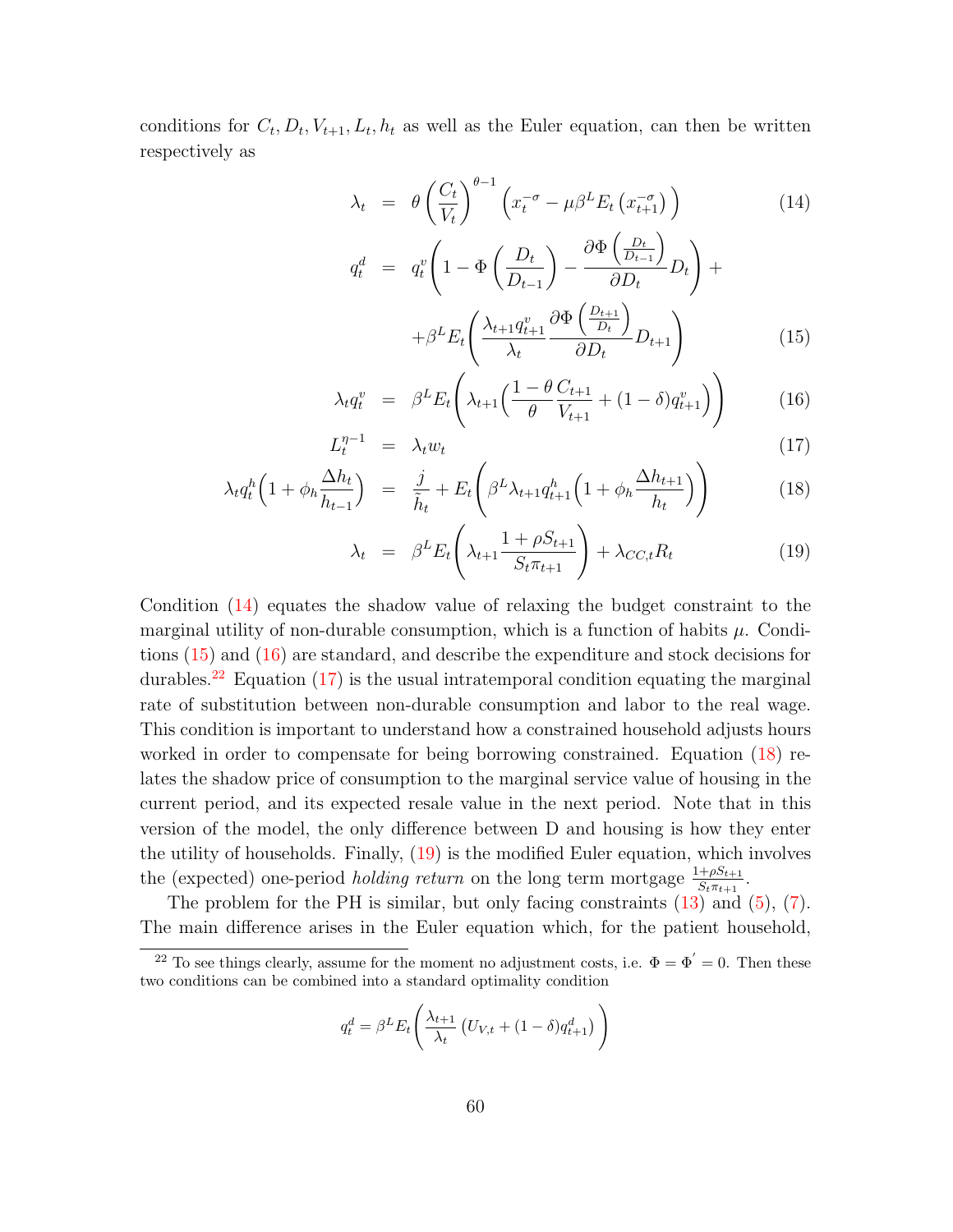reads

$$
\lambda_t' = \beta^H E_t \left( \lambda_{t+1}' \frac{1 + \rho S_{t+1}}{S_t \pi_{t+1}} \right) \tag{20}
$$

#### No-arbitrage pricing

The price  $S_t$  of the mortgage can then be written as

$$
S_t = E\left(\sum_{j=1}^{\infty} Q_{t,t+j} \rho^{j-1}\right) = \frac{1}{R_t} + \rho E\left(Q_{t,t+1} S_{t+1}\right)
$$
(21)

where  $Q_{t,t+j} = (\beta^H)^j \frac{\lambda_{t+j}}{\lambda_t}$  for  $j \ge 1$  is the stochastic discount factor (SDF) of the patient household, between t and  $t + j$ . This second equality assumes, crucially, that there is no arbitrage when pricing. This means that a condition needs to be satisfied between the return of the long term debt and an implicit one-period bond.<sup>[23](#page-60-0)</sup>

We can define the (Macaulay) duration of this contract as

$$
D_t(\rho) = \sum_{j=1}^{\infty} \left( Q_{t,t+j} \cdot j \frac{\rho^{j-1}}{S_t} \right) \tag{22}
$$

In a zero inflation steady state, equation [\(20\)](#page-59-2) implies  $Q_{t,t+j} = \frac{1}{R^j} = (\beta^H)^j$  and therefore the mortgage price in steady state is

$$
S = \frac{\beta^H}{1 - \beta^H \rho}
$$

while the steady state duration is equal to

$$
D(\rho) = \frac{1}{1 - \beta^H \rho} \tag{23}
$$

We log-linearize the economy around a zero-inflation steady state. All the derivations, together with the relevant steady state ratios are available on request.

<span id="page-60-0"></span> $^{23}$  Up to a first order approximation, the key no-arbitrage pricing condition can be stated as

$$
E_t\left(\frac{R_t}{\pi_{t+1}}\right) = E_t\left(\frac{1 + \rho S_{t+1}}{S_t \pi_{t+1}}\right)
$$

Alternatively, we could also have assumed markets for two types of assets: a one-period bond, and a long-term mortgage, with households being able to use the short term bond only as a saving instrument which pays a gross *nominal* interest rate  $R_t^1$ . On the other hand, the mortgage market can be used both for saving and borrowing.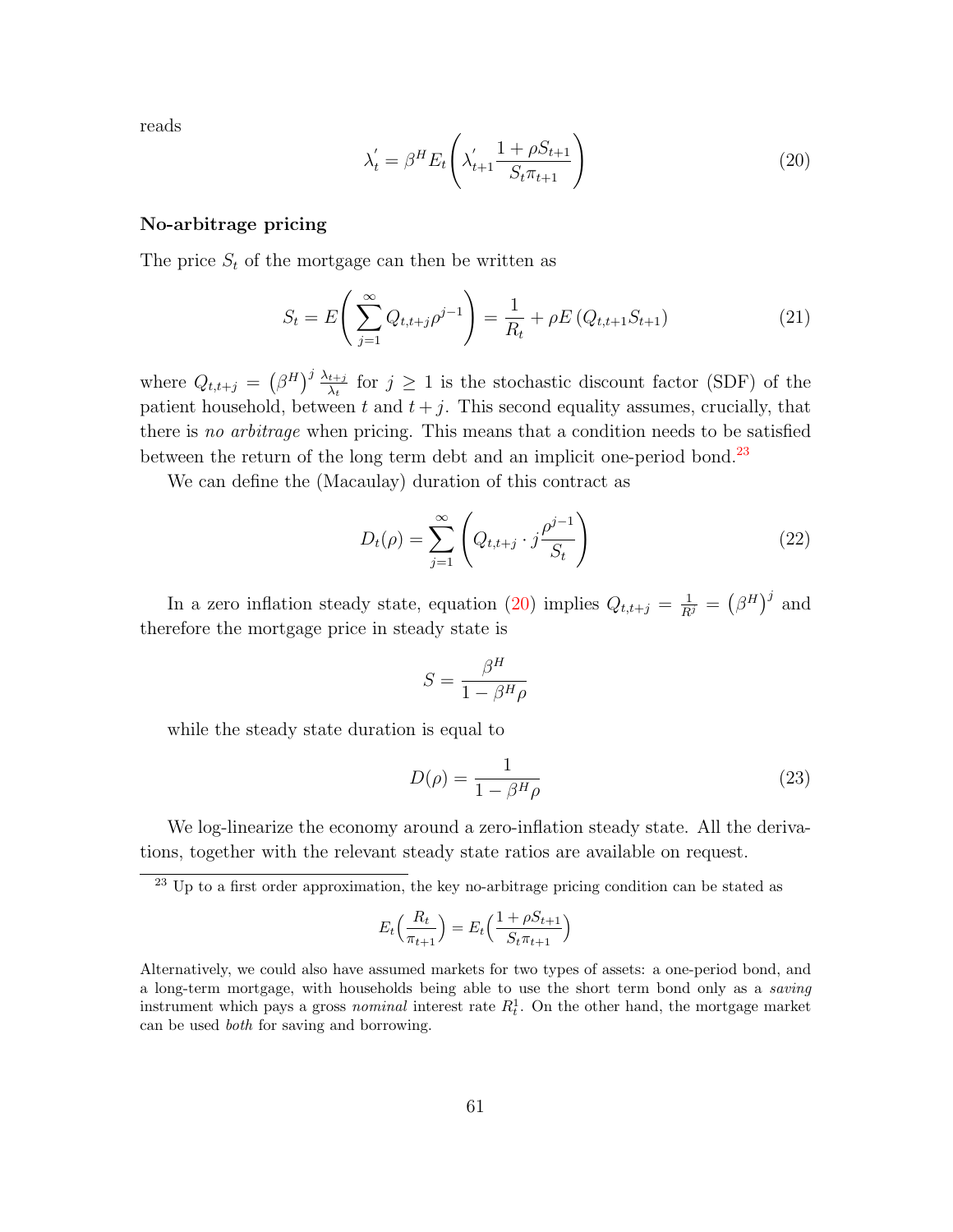#### Parameterization

The exogenous credit limit model is parameterized using the values in Table [3](#page-61-0) below. Most of these are relatively standard and well within the range of estimates available in the literature. Two parameters, however, deserve further explanation. In the collateral constraint model of the next section, the value of the housing demand shifter,  $j$ , pins down the maximum loan-to-value ratio in the impatient household's budget constraint. To set the latter to the empirically plausible value of 75%, we need  $j = 0.468$ . For the sake of comparability across the two models, we then impose the same value for  $j$  here.

Our framework abstracts from investment, government spending and net exports. Accordingly, at the aggregate level, income is equal to expenditure and therefore we need to calibrate the debt to expenditure ratio  $\overline{\Omega}/Y$ . The household debt to disposable income ratio (or the private credit to GDP) in the two countries has averaged around 110% while household expenditure tends to represent about 60% of output, implying a debt to expenditure ratio of about 1.8. Finally, we assume there are equal shares of constrained and unconstrained households.

| Parameter               | Description                                       | Value        |
|-------------------------|---------------------------------------------------|--------------|
| $\theta/(1-\theta)$     | elasticity of substitution between ND and D stock | 4            |
| $\sigma$                | elasticity of intertemporal substitution          | 0.5          |
| $\beta^L, \beta^H$      | discount factor: mortgagors, outright owners      | 0.95, 0.99   |
| $1/(\eta - 1)$          | Frisch elasticity of labor supply                 | 2            |
| $\mu$                   | habits parameter                                  | 0.5          |
| j                       | housing demand shifter                            | 0.468        |
| $\delta$                | depreciation rate durables                        | 0.025        |
| $\varepsilon_{C,D}$     | elasticity of varieties                           | 4            |
| $\vartheta_{C,D}$       | cost of adjusting prices                          | 150          |
| $r_{\pi}, r_{Y}, r_{R}$ | Taylor rule: CPI, output, smoothing               | 1.5, .05, .6 |
| $\omega_{IH}$           | share constrained households                      | 50%          |
| $\omega_{PH}$           | share unconstrained households                    | $50\%$       |
| $\bar{\Omega}/Y$        | debt to expenditure ratio                         | 1.8          |
| $1/(1-\beta^H\rho)$     | Benchmark long term debt duration                 | 1 year       |

<span id="page-61-0"></span>Table 3: Calibration of the model.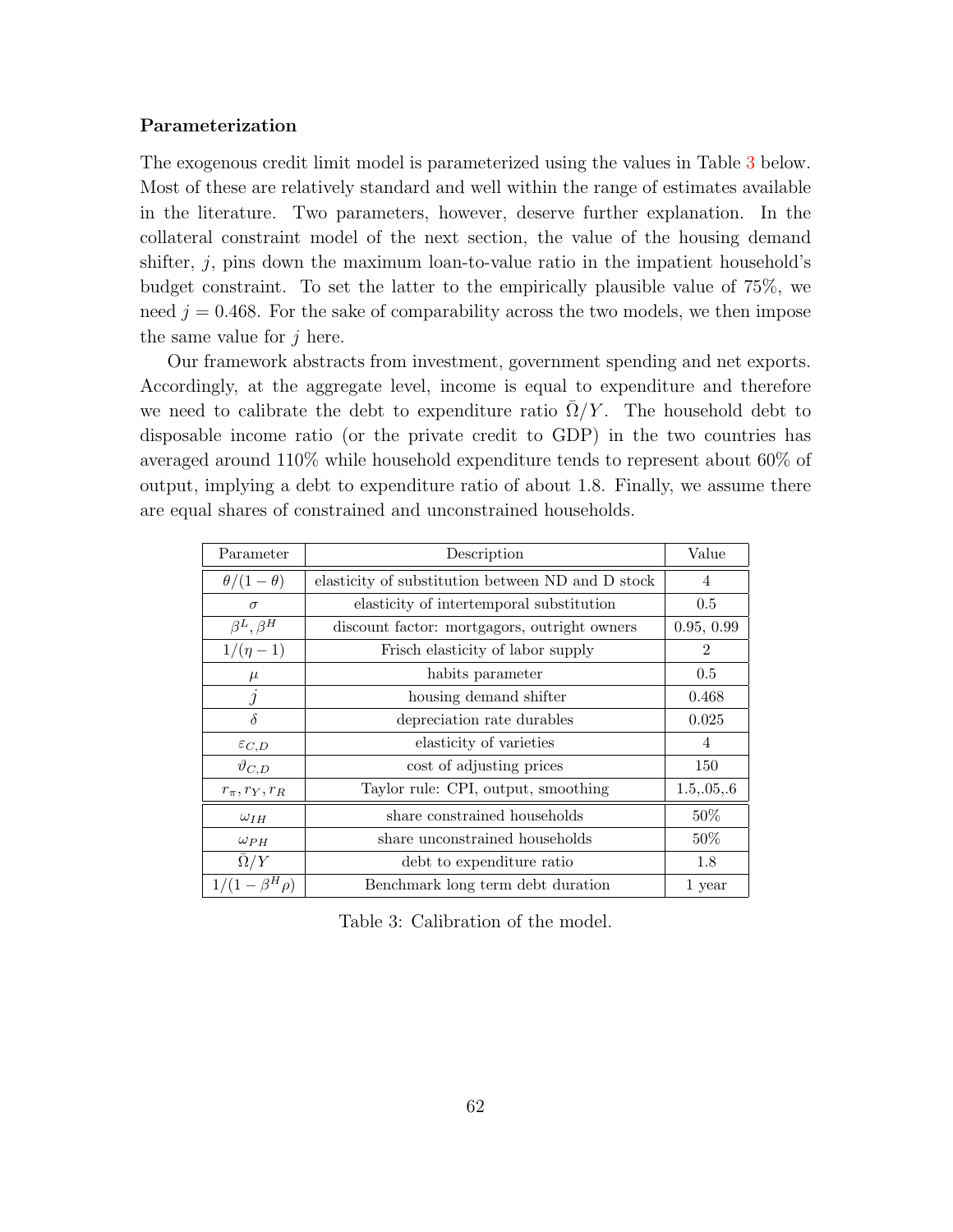#### E.2: The model with an endogenous collateral limit

We now assume that the housing stock  $h_t$  can be used as collateral, following [Kiyotaki](#page-41-2) [and Moore](#page-41-2) [\(1997\)](#page-41-2) and [Iacoviello](#page-40-1) [\(2005\)](#page-40-1).<sup>[24](#page-62-0)</sup> The credit constraint [\(11\)](#page-58-2) now reads

$$
S_t b_{t+1} \le \phi E\left(q_{t+1}^h h_t \frac{\pi_{t+1}}{R_t}\right) \tag{24}
$$

where  $\phi$  is the steady state loan-to-value (LTV) ratio, and  $q_{,t+1}^h h_t$  is the real value of the housing stock at  $t+1$ .

There is a *rental market* through which households can rent (from/to others) housing services for one period at a rate  $p_t$ . Households are now also heterogeneous with respect to the utility they derive from renting.<sup>[25](#page-62-1)</sup> Within the impatient households, there are now two groups of agents. We denote IHm those households who derive relatively higher utility from owned housing, and IHr those households who derive similar utility from renting or owning. The population shares of IHm, PH and IHr are exogenous and given by  $(\omega_{IHm}, \omega_{PH}, 1 - \omega_{IH} - \omega_{PH}),$  consistent with the evidence in Section 4.2 that the shares of each housing tenure group do not vary with changes in monetary policy. But, importantly, the housing tenure choice (how much house to own vs. rent) will be endogenous.

Housing utility (services) can be derived from housing owned or rented. Let  $h_t \in \mathbb{R}^+$  be the housing stock *owned*,  $s_t^- \in \mathbb{R}^+$  the housing rented to others, and  $s_t^+ \in \mathbb{R}^+$  the housing stock rented *from* others. Housing services are then given by

$$
\tilde{h}_{t,i} = h_{t,i} - s_{t,i}^- + \gamma_i s_{t,i}^+ \quad i \in \{PH, IHm, IHr\}
$$
\n(25)

with  $\gamma \in [0, 1)$  capturing different reasons why households might preference to own rather than to rent.

Crucially,  $\gamma$  is household specific:  $0 < \gamma_{I H m} = \gamma_{P H} < \gamma_{I H r} = 1$ . This means that PH and IHm derive a higher marginal utility from their housing stock that is not rented out,  $h_{t,i} - s_{t,i}$ , than from the housing stock that they may rent from others,  $s_t^+$ . For IHr, on the other hand, the marginal utility is equal whether its owned or rented. All households face an individual housing *feasibility* constraint

<span id="page-62-2"></span>
$$
h_{t,i} - s_{t,i}^{-} \ge 0 \tag{26}
$$

<span id="page-62-0"></span><sup>&</sup>lt;sup>24</sup>Note that we are not allowing the stock of durable goods  $V_t$  to be collateralizable. The reason for this is twofold. First, although there might be some durable goods in the data that are collateralizable, this is not typically the case, even for large durables such as vehicles. Second, we want to distinguish the role of durable goods from that of the housing stock.

<span id="page-62-1"></span><sup>&</sup>lt;sup>25</sup>This way of modeling renting and owning is a simplification. One could think of this as a reduced form way of capturing life-cycle considerations which are not present in this class of model.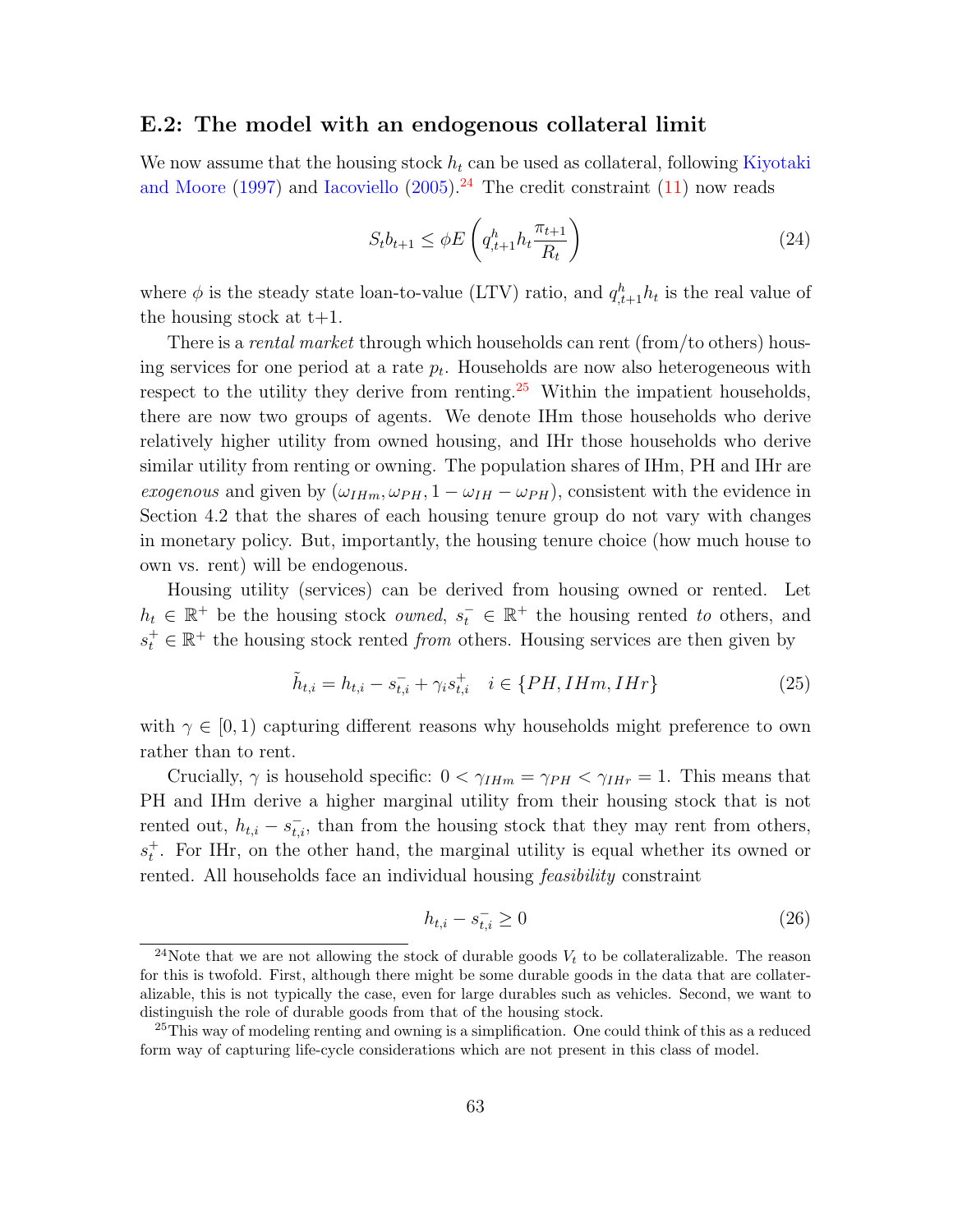meaning that they cannot rent out more than they currently own,  $h_{t,i}$ , and they cannot sub-let. $26$ 

Households also face a quadratic adjustment cost when adjusting the housing stock, given by

$$
\xi_{h,t} = \phi_h \left(\frac{\Delta h_t}{h_{t-1}}\right)^2 \frac{q_t^h h_{t-1}}{2} \tag{27}
$$

The impatient household (whether borrower or mortgagor/renter in equilibrium) solves the following optimization problem

$$
W_{IH} = \max_{\{C_t, D_t, V_{t+1}, h_t, s_t^+, s_t^-, L_t, b_{t+1}, m_t\}} E_0 \sum_{t=0}^{\infty} (\beta^i)^t u(x_t, \tilde{h}_t, L_t)
$$

subject to (Lagrange multipliers in parenthesis)

$$
C_t + q_t^d D_t + q_t^h \Delta h_t + \frac{b_t}{\pi_{c,t}} + \xi_{h,t} = w_t L_t + S_t m_t + p_t (s_t^- - s_t^+) + T_t \quad (\lambda_t)
$$
  

$$
V_{t+1} = \left(1 - \Phi\left(\frac{D_t}{D_{t-1}}\right)\right) D_t + (1 - \delta) V_t \quad (\lambda_t q_t^v)
$$
  

$$
\tilde{h}_t = \begin{cases} h_{t,i} + \gamma s_{t,i}^+ - s_{t,i}^- & \text{if } i = Hm \\ h_{t,i} + s_{t,i}^+ - s_{t,i}^- & \text{if } i = Hr \end{cases} \quad (\lambda_t^3)
$$
  

$$
h_t - s_t^- \geq 0 \quad (\lambda_t^5)
$$
  

$$
s_t^+ \geq 0 \quad (\lambda_t^7)
$$
  

$$
b_{t+1} = m_t + \rho \frac{b_t}{\pi_t} \quad (\lambda_t^8)
$$
  

$$
S_t b_{t+1} \leq \phi E\left(\frac{q_{t,t+1}^h h_t \pi_{t+1}}{R_t}\right) \quad (\lambda_{BC,t})
$$

The patient household solves

$$
W_{PH} = \max_{\{C_t, D_t, V_{t+1}, h_t, s_t^+, s_t^-, L_t, b_{t+1}, m_t\}} E_0 \sum_{t=0}^{\infty} (\beta^H)^t u\left(x_t, \tilde{h}_t, L_t\right)
$$

<span id="page-63-0"></span><sup>&</sup>lt;sup>26</sup> Note that restriction [\(26\)](#page-62-2) together with the non-negativity of  $s_{t,i}^-$  already imply that  $h_{t,i} \geq 0$ .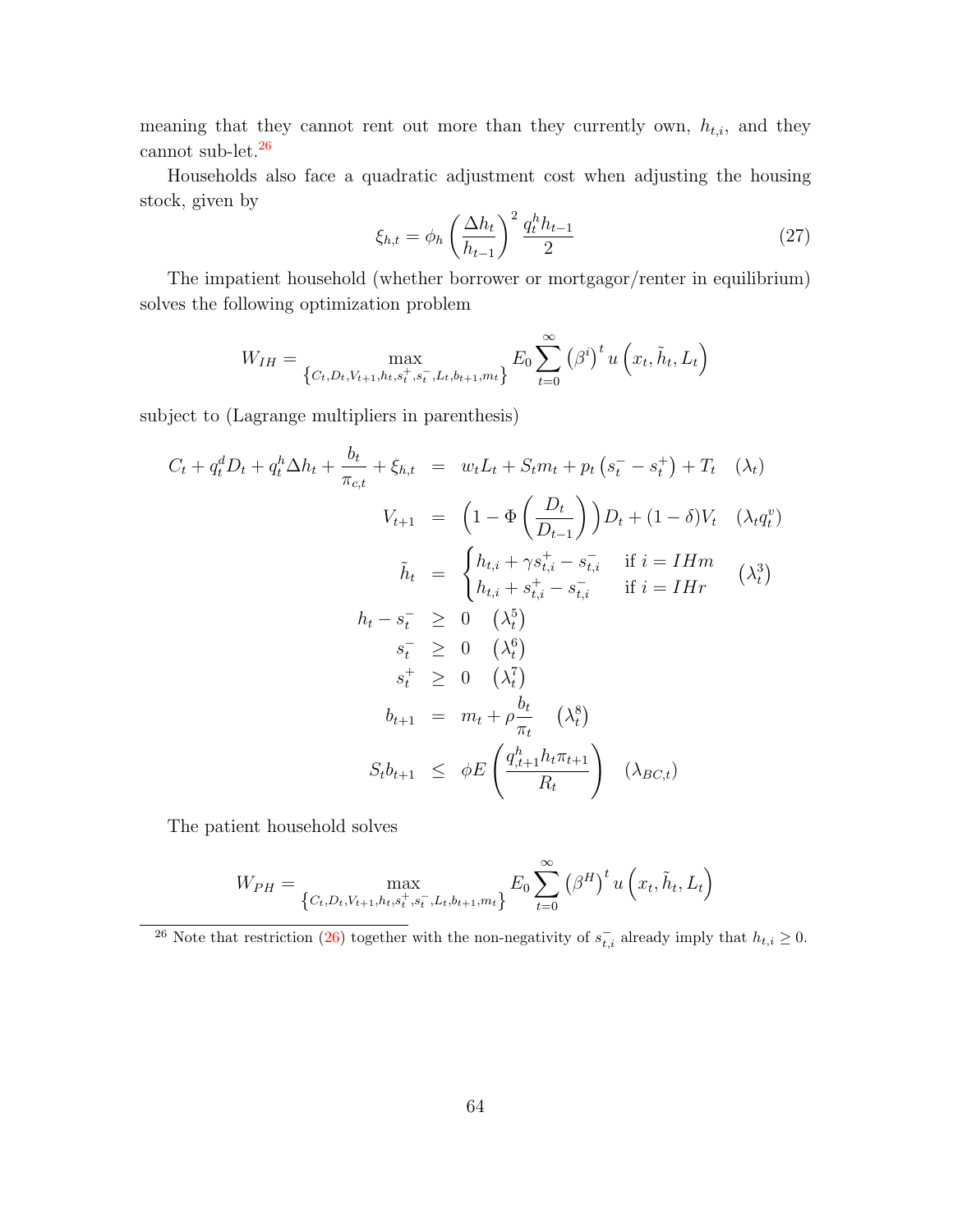subject to (Lagrange multipliers in parenthesis)

$$
C_{t} + q_{t}^{d}D_{t} + q_{t}^{h}\Delta h_{t} - \frac{b_{t}}{\pi_{c,t}} + \xi_{h,t} = w_{t}L_{t} - S_{t}m_{t} + p_{t}(s_{t}^{-} - s_{t}^{+}) + \Pi_{C,t} + \Pi_{D,c} + T_{t} \quad (\lambda_{t})
$$

$$
V_{t+1} = \left(1 - \Phi\left(\frac{D_{t}}{D_{t-1}}\right)\right)D_{t} + (1 - \delta)V_{t} \quad (\lambda_{t}q_{t}^{v})
$$

$$
\tilde{h}_{t} = h_{t,i} + \gamma s_{t,i}^{+} - s_{t,i}^{-} \quad (\lambda_{t}^{3})
$$

$$
h_{t} - s_{t}^{-} \geq 0 \quad (\lambda_{t}^{5})
$$

$$
s_{t}^{-} \geq 0 \quad (\lambda_{t}^{6})
$$

$$
s_{t}^{+} \geq 0 \quad (\lambda_{t}^{7})
$$

$$
b_{t+1} = m_{t} + \rho \frac{b_{t}}{\pi_{t}} \quad (\lambda_{t}^{8})
$$

#### Housing tenure in steady state

It can be shown that, for an owning-preference threshold  $\bar{\gamma}$  such that  $\gamma < \bar{\gamma}$ , there exists zero-inflation steady state  $(SS^{\pi=0})$  in which:<sup>[27](#page-64-0)</sup>

- 1. The PHs own housing stock  $(h' > 0)$  and rent out part of it  $(s^{-'} > 0)$ .
- 2. Impatient renters do not own housing  $(h'' = 0)$  which means they cannot: (i) borrow  $(b'' = 0)$ , or (ii) rent to others  $(s^{-''} = 0)$ . They instead rent housing services  $(s^{+''} > 0)$ .
- 3. The IHms own housing  $(h > 0)$  but do not participate in the rental market  $(s^- = s^+ = 0).$

#### Parameterization

In Table [4,](#page-65-0) we report the values used for the collateral constraint model which are, in most cases, the same as in Table [3.](#page-61-0) The steady state loan-to-value ratio,  $\phi$ , (which did not appear in the previous parameterization) is set to 75%, consistent with the sample averages reported by [Besley et al.](#page-39-11)  $(2013)$ . On the other hand, the shares of mortgagors and outright owners mimic the average values we observe in the FES/LCSF and CEX.

<span id="page-64-0"></span> $27$  We assume that the conditions above also hold for states "near the SS". This is equivalent to requiring that the wedge between the rental rate  $p_t$  and the house price  $q_t^h$  not to diverge "too much" from its value in the steady state  $SS^{\pi=0}$ . The assumption of no change in housing tenure following a monetary policy shock is, however, consistent with the results presented in Section 4.2.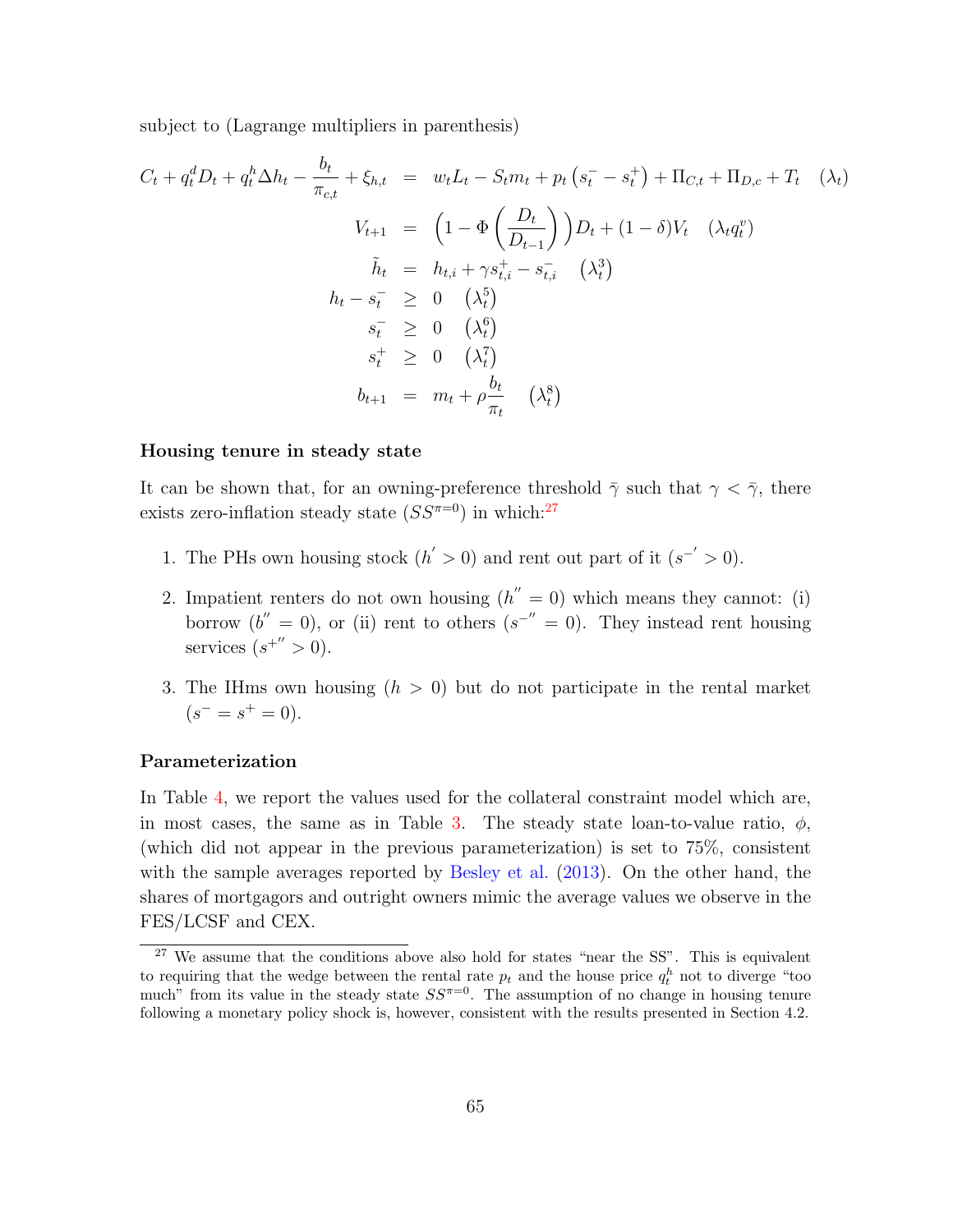| Parameter               | Description                                       | Value          |
|-------------------------|---------------------------------------------------|----------------|
| $\theta/(1-\theta)$     | elasticity of substitution between ND and D stock | 4              |
| $\sigma$                | elasticity of intertemporal substitution          | 0.5            |
| $\beta^L, \beta^H$      | discount factor: mortgagors, outright owners      | 0.95, 0.99     |
| $1/(\eta - 1)$          | Frisch elasticity of labor supply                 | $\overline{2}$ |
| $\mu$                   | habits parameter                                  | 0.5            |
| $\dot{j}$               | housing demand shifter                            | 0.468          |
| $\delta$                | depreciation rate durables                        | 0.025          |
| $\varepsilon_{C,D}$     | elasticity of varieties                           | 4              |
| $\vartheta_{C,D}$       | cost of adjusting prices                          | 150            |
| $r_{\pi}, r_{Y}, r_{R}$ | Taylor rule: CPI, output, smoothing               | 1.5, .05, .6   |
| $\omega_{IH}$           | share of mortgagors                               | 45%            |
| $\omega_{PH}$           | share outright owners                             | $35\%$         |
| m                       | max LTV                                           | 0.75           |
| $\bar{\Omega}/Y$        | debt to expenditure ratio                         | 1.8            |
| $1/(1-\beta^H\rho)$     | Benchmark long term debt duration                 | 1 year         |

<span id="page-65-0"></span>Table 4: Calibration of the model.

#### Renters

Figure [21](#page-66-0) presents the impulse response functions for a 25bp cut in interest rates for non-durable consumption, durable expenditure and income of renters in the collateral constraint model. These responses are the analogue of the ones presented in Figure [10.](#page-38-0) Two interesting features are worth discussing. First, the renters' responses are relatively large, being only slightly smaller than those of mortgagors but larger than those of outright owners. The fact that renters' consumption responds significantly is intuitive given that these households are constrained and wealth-poor in our model.

Second, the renters' responses for non-durable consumption and for durable expenditure vary with the duration of mortgage contracts. While this may seem less intuitive, it can be understood by looking at the response of labor income. To the extent that different values for  $\rho$  produce different aggregate demand effects, these will also affect the renters' income.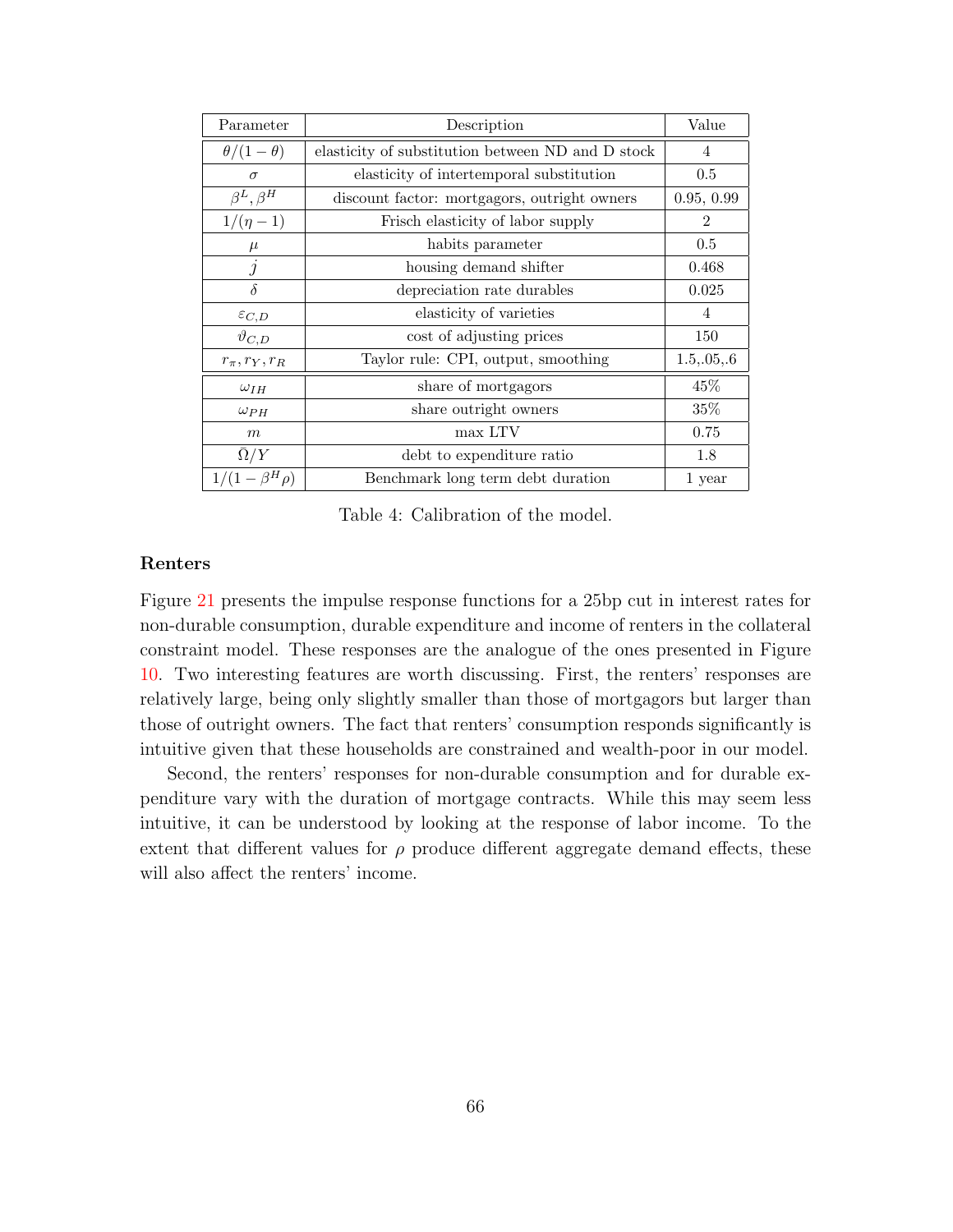

<span id="page-66-0"></span>Figure 21: Response of non-durable consumption, durable expenditure and income in a model with a collateral constraint: results for renters. Duration refers to the effective duration of fixed-rate mortgage contracts in the aggregate economy which, on average, is about one year for the U.K. and around 7 years for the U.S.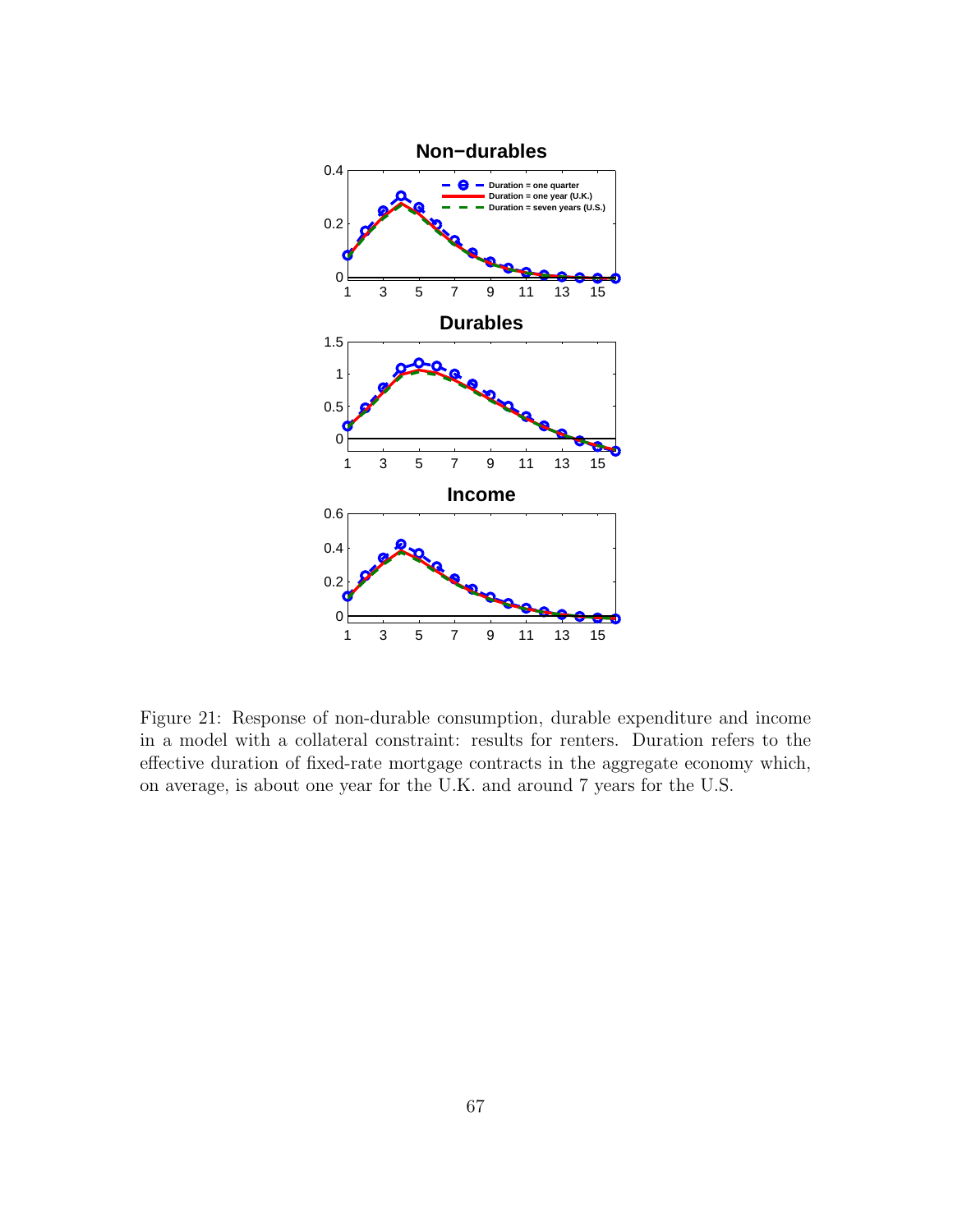Appendix F: House prices and mortgage equity withdrawal



Figure 22: Real House Price indexes. UK source: NationWide. US source: Case Shiller



Figure 23: Mortgage Equity Withdrawal as a  $\%$  of Net Housing Wealth.